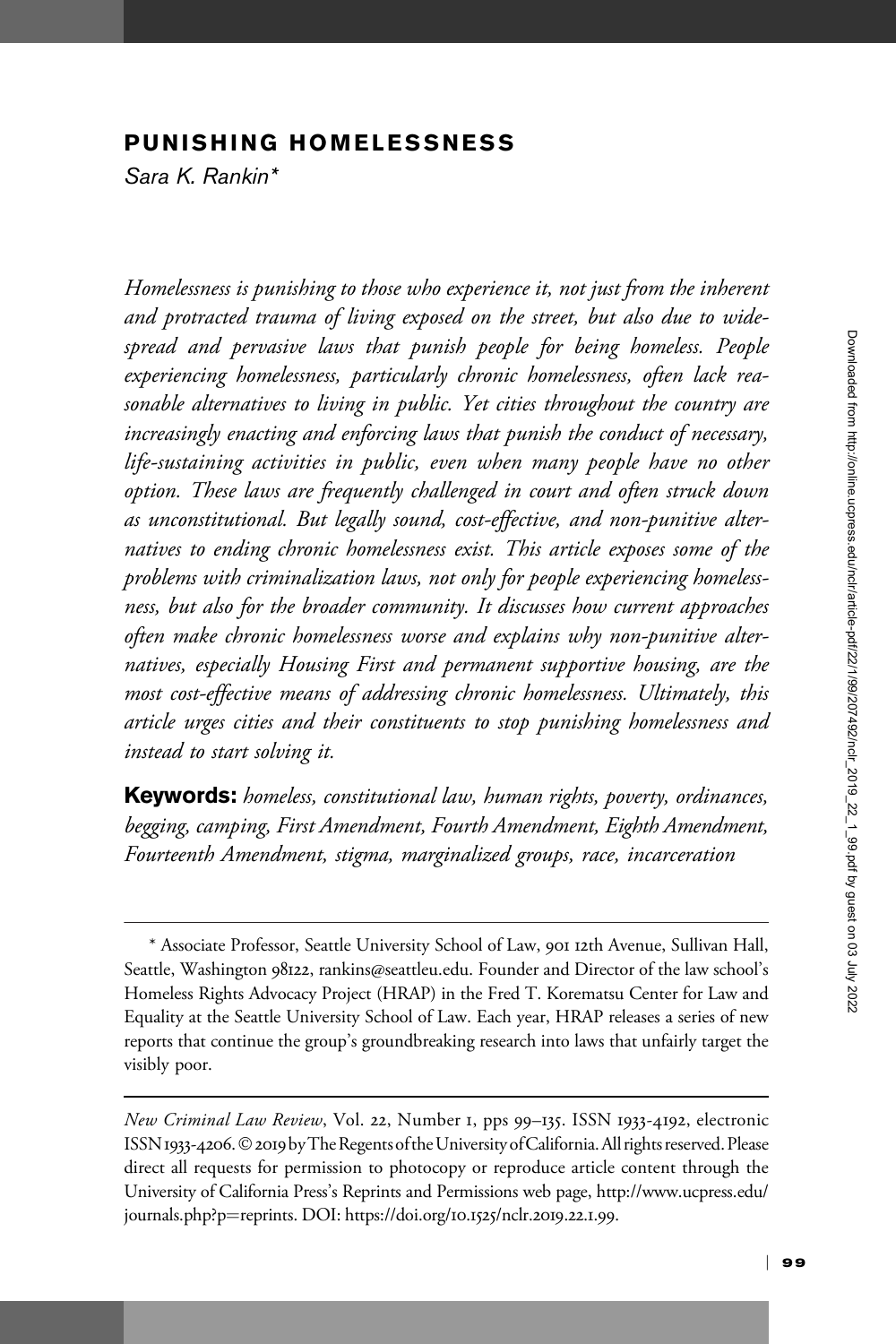### INTRODUCTION

Is poverty a crime? A quick answer is, of course, yes: poverty is systemically created and punished. Debtors' prisons,<sup>1</sup> mass incarceration,<sup>2</sup> and the structure of the welfare system<sup>3</sup> are just a few examples of systemic designs that produce and reproduce poverty.

The intersectionality of poverty and homelessness suggests its systemic nature. Poverty disproportionately impacts already and otherwise marginalized groups, such as people of color, immigrants, people with mental illness or physical disabilities.<sup>4</sup> For example, consider links between race, poverty, and homelessness. Nationally, white people comprise approximately 74 percent of the population, but only 49 percent of the country's homeless population.<sup>5</sup> By contrast, black Americans represent 13 percent of the general population, but over 40 percent of

2. See, e.g., MICHELLE ALEXANDER, THE NEW JIM CROW: MASS INCARCERATION IN THE AGE OF COLORBLINDNESS (2010).

3. Kaaryn Gustafson, The Criminalization of Poverty, 99 J. CRIM. L. & CRIMINOLOGY 643 (2009) (examining "the treatment of welfare recipients in the courts, where the poor have been relegated to an inferior status of rights-bearing citizenship, a status on par with parolees and probationers").

4. See KAYA LURIE & BREANNE SCHUSTER, SEATTLE UNIV. HOMELESS RIGHTS ADVOC. PROJECT, DISCRIMINATION AT THE MARGINS: THE INTERSECTIONALITY OF HOMELESSNESS & OTHER MARGINALIZED GROUPS 2 (Sara K. Rankin ed., May 2015), [https://digitalcommons.law.seattleu.edu/cgi/viewcontent.cgi?article](https://digitalcommons.law.seattleu.edu/cgi/viewcontent.cgi?article=1002&context=hrap)=1002[&context](https://digitalcommons.law.seattleu.edu/cgi/viewcontent.cgi?article=1002&context=hrap)=[hrap](https://digitalcommons.law.seattleu.edu/cgi/viewcontent.cgi?article=1002&context=hrap) (finding that "marginalized groups disproportionately experience homelessness, including its many burdens—such as laws that criminalize the conduct of necessary, life-sustaining activity in public").

5. JEFFREY OLIVET ET AL., CTR. FOR SOCIAL INNOVATION, SUPPORTING PARTNER-SHIPS FOR ANTI-RACIST COMMUNITIES: PHASE 1 STUDY FINDINGS 4 (Mar. 2018), [http://](http://center4si.com/wp-content/uploads/2018/03/SPARC-Phase-1-Findings-March-20181.pdf) center4[si.com/wp-content/uploads/](http://center4si.com/wp-content/uploads/2018/03/SPARC-Phase-1-Findings-March-20181.pdf)2018/03/SPARC-Phase-1-Findings-March-20181.pdf.

<sup>1.</sup> Out of Reach 2018, NAT'L LOW INCOME HOUSING COAL.,<http://nlihc.org/oor> (last visited Sept. 14, 2018); see, e.g., AM. CIVIL LIBERTIES UNION OF WASH. & COLUMBIA LEGAL SERVS., MODERN-DAY DEBTORS' PRISONS: THE WAYS COURT-IMPOSED DEBTS PUNISH PEOPLE FOR BEING POOR (Feb. 2014), [https://www.aclu-wa.org/docs/modern-day](https://www.aclu-wa.org/docs/modern-day-debtors-prisons-washington)[debtors-prisons-washington](https://www.aclu-wa.org/docs/modern-day-debtors-prisons-washington) (writing that "[t]he practice of imposing and collecting excessive [legal financial obligations] results in a counterproductive system that punishes people simply for being poor."); AM. CIVIL LIBERTIES UNION, IN FOR A PENNY: THE RISE OF AMERICA'S NEW DEBTORS' PRISON (Oct. 2010), [https://www.aclu-wa.org/sites/default/](https://www.aclu-wa.org/sites/default/files/media-legacy/attachments/InForAPenny_web.pdf) [files/media-legacy/attachments/InForAPenny\\_web.pdf](https://www.aclu-wa.org/sites/default/files/media-legacy/attachments/InForAPenny_web.pdf) (stating that "day after day, indigent defendants are imprisoned for failing to pay legal debts they can never hope to manage"); ALEXES HARRIS,APOUND OF FLESH: MONETARY SANCTIONS AS PUNISHMENT FOR THE POOR (Russell Sage 2016).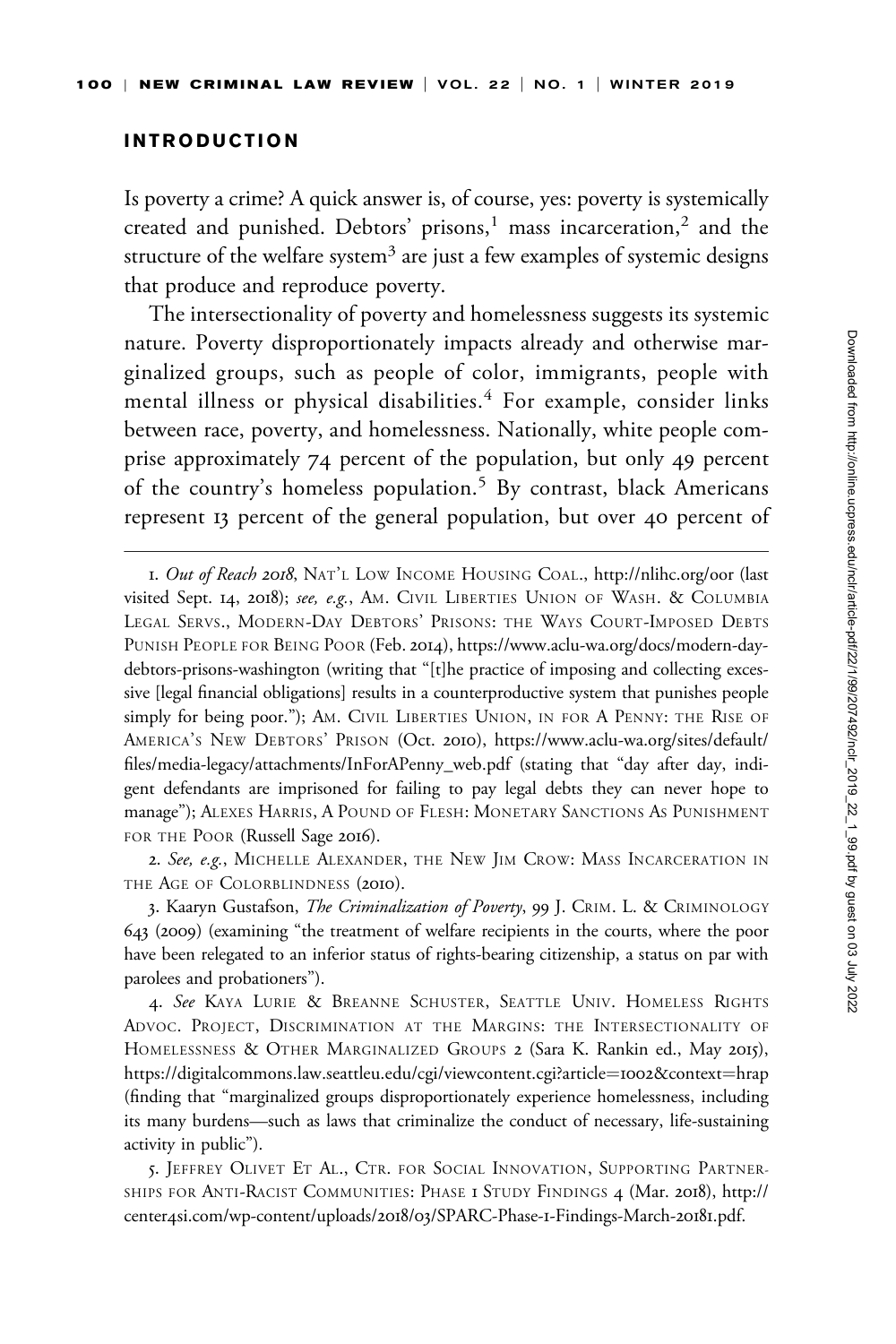the homeless population.<sup>6</sup> Latinos represent at least 16.9 percent of those experiencing homelessness in the United States.<sup>7</sup> Native American rates of homelessness are also disproportionately high, occurring at rates three to eight times higher than their proportion of the general population.<sup>8</sup> In total, over 68 percent of the nation's homeless population are people of color, even though they represent one-third of the U. S. population overall.<sup>9</sup> Race or, more pointedly, racism and homelessness are inseparable.

Like race and incarceration,<sup>10</sup> homelessness and incarceration are also closely linked, leading some to characterize the United States' penal system as the nation's largest homeless shelter.<sup>11</sup> Homelessness is a risk factor for incarceration: over 15 percent of those in jail were homeless prior to incarceration, a rate of 7.5 to 11.3 times higher than the general adult population.<sup>12</sup> Approximately 25–50 percent of the general homeless population has a criminal history, $13$  oftentimes sparked by arrests for non-violent

10. See, e.g., ALEXANDER, supra note 2.

12. Sarah Knopf-Amelung, *Incarceration & Homelessness: A Revolving Door of Risk*, 2 IN FOCUS 2, 1 (Nov. 2013), [https://www.nhchc.org/wp-content/uploads/](https://www.nhchc.org/wp-content/uploads/2011/09/infocus_incarceration_nov2013.pdf)2011/09/infocus\_ [incarceration\\_nov](https://www.nhchc.org/wp-content/uploads/2011/09/infocus_incarceration_nov2013.pdf)2013.pdf.

13. Stephen Metraux & Dennis P. Culhane, Recent Incarceration History Among a Sheltered Homeless Population, 52 CRIME & DELINQ. 3, 507 (2006) (finding that 23.1% of individuals surveyed at adult shelters had a record of incarceration); N. Tejani et al., Incarceration Histories of Homeless Veterans and Progression Through a National Supported Housing Program, 50 CMTY. MENTAL HEALTH J. 5, 516 (2013) (finding that 43.4% of individuals who entered a supported housing program for homeless veterans reported a past incarceration history); Martha R. Burt et al., Homelessness: Programs and the People They Serve, Findings of the National Survey of Homeless Assistance Providers and Clients (Dec. 1999), <http://webarchive.urban.org/UploadedPDF/homelessness.pdf> (finding that "54% of currently homeless clients have spent some time incarcerated, compared with  $45\%$  of formerly homeless clients"). These records may be generated when poor or homeless people commit crimes of desperation. Randeep Ramesh, A Fifth of all Homeless People Have Committed a Crime to Get Off the Streets, GUARDIAN (Dec. 22, 2010), [https://www.theguardian.com/](https://www.theguardian.com/society/2010/dec/23/homeless-committing-crimes-for-shelter) society/2010/dec/23[/homeless-committing-crimes-for-shelter.](https://www.theguardian.com/society/2010/dec/23/homeless-committing-crimes-for-shelter)

<sup>6.</sup> Id. at 6.

<sup>7.</sup> Id.

<sup>8.</sup> Id.

<sup>9.</sup> Id. (quantifying racial statistics for homeless populations); Racial and Ethnic Minority Populations, SUBSTANCE ABUSE AND MENTAL HEALTH SERVS. ADMIN. (Aug. 16, 2018),<https://www.samhsa.gov/specific-populations/racial-ethnic-minority> (quantifying racial statistics for the national population).

<sup>11.</sup> See, e.g., LOIC WACQUANT, PRISONS OF POVERTY (Univ. of Minn. Press 2009).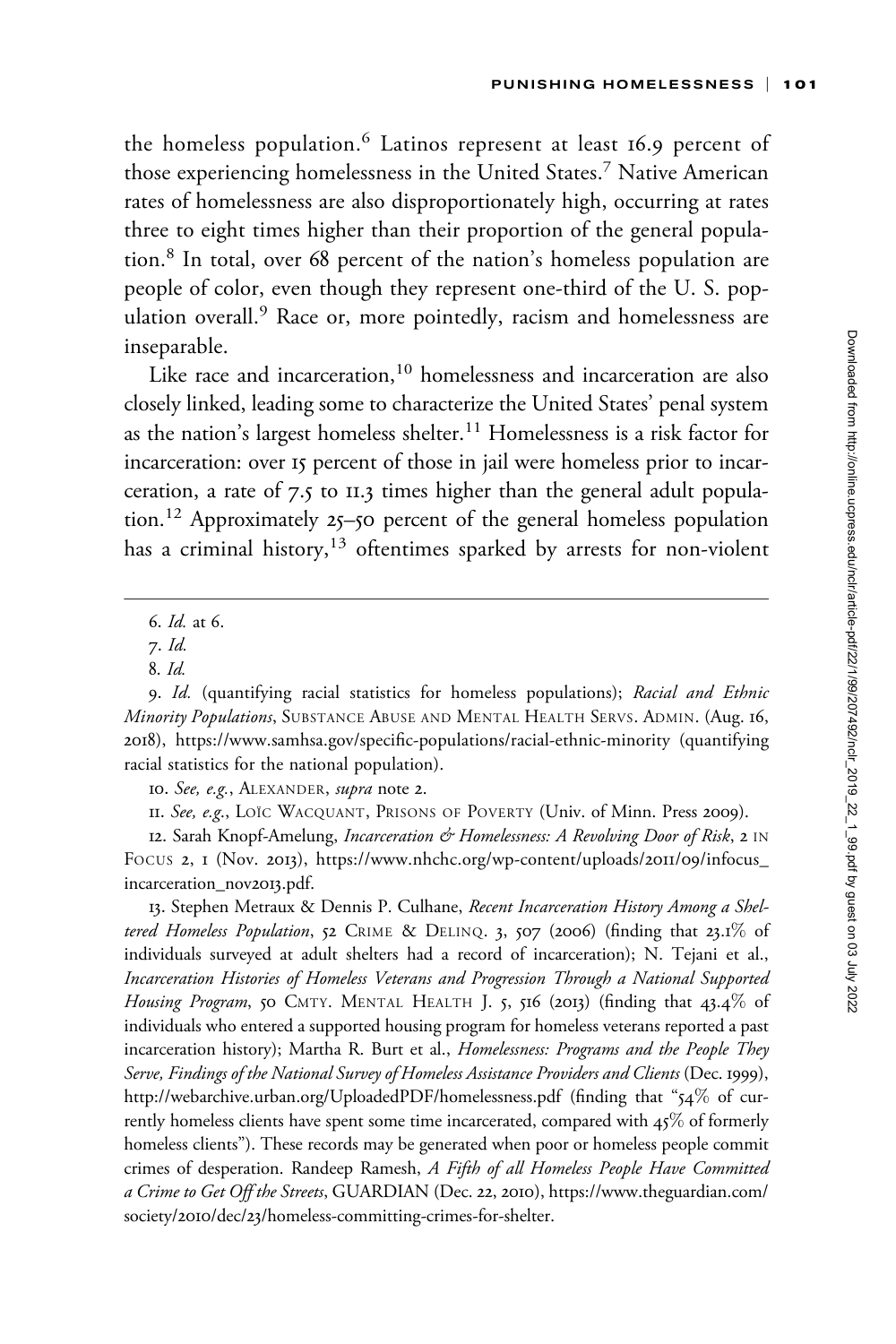offenses associated with homelessness, such as camping or begging.<sup>14</sup> And nationwide, approximately 49 percent of homeless adults reported spending five or more days in jail, while 18 percent had been incarcerated in a state or federal prison.<sup>15</sup> Even if inmates were not homeless just before they are arrested or jailed, once they are processed through the criminal justice system, they are more likely to become homeless upon exit.<sup>16</sup>

Key drivers for the criminalization of homelessness are increasingly popular laws and policies that seek to expel visibly poor people from public space. In the broadest sense, the term "visibly poor" and its various iterations "encompass individuals currently experiencing homelessness, but also include individuals experiencing poverty in combination with housing instability, mental illness, or other psychological or socio-economic challenges that deprive them of reasonable alternatives to spending all or the majority of their time in public."17 In the more specific sense, the term "visibly poor" refers to people experiencing chronic homelessness. Chronic homelessness "is characterized by few spells lasting long periods of time, reflecting a persistent homeless state."18 In other words, chronic homelessness is the most visible category compared to other homeless populations

14. See, e.g., COALITION ON HOMELESSNESS, PUNISHING THE POOREST: HOW THE CRIMINALIZATION OF HOMELESSNESS PERPETUATES POVERTY IN SAN FRANCISCO 2, <http://www.cohsf.org/Punishing.pdf> (last visited Sept. 14, 2018) (reporting that 69% of homeless respondents were cited for "quality of life" offenses in the year prior to the study; 90% were unable to pay for their last citation, which results in high fees, an arrest warrant, and driver's license suspension).

15. Burt et al., *supra* note 13.

16. Once burdened with a criminal record, people face extraordinary difficulty finding housing (or employment to pay for housing). Zoe Carpenter, Think It's Hard Finding a Place to Live? Try Doing So with a Criminal Record, NATION (Nov. 4, 2015), [https://www.](https://www.thenation.com/article/public-housing-criminal-record/) [thenation.com/article/public-housing-criminal-record/;](https://www.thenation.com/article/public-housing-criminal-record/) Pat Hartman, How to Become Homeless: Have a Criminal Record, HOUSE THE HOMELESS, INC. (Jan. 31, 2012), [http://](http://www.housethehomeless.org/how-to-become-homeless-have-a-criminal-record/) [www.housethehomeless.org/how-to-become-homeless-have-a-criminal-record/.](http://www.housethehomeless.org/how-to-become-homeless-have-a-criminal-record/)

17. Sara K. Rankin, *The Influence of Exile*, 76 MD. L. REV. 4, 6 (2016) (citing, e.g., JOEL BLAU, THE VISIBLE POOR: HOMELESSNESS IN THE UNITED STATES (1993)).

18. Adam M. Lippert & Barrett A. Lee, Stress, Coping, and Mental Health Differences Among Homeless People, 85 SOCIOLOGICAL INQUIRY 3, 345 (2015).

<sup>&</sup>quot;Since results indicated that the likelihood of committing a nonviolent crime increases as homelessness increases, a strong argument can be made that homelessness encourages nonviolent crime. Rather than thinking of homeless individuals as criminals, it may be more accurate to think of them as people struggling to get by whose engagement in non-violent illegal activities is driven by survival needs." Sean N. Fischer et al., Homelessness, Mental Illness, and Criminal Activity: Examining Patterns Over Time, 42 AM. J. CMT. PSYCH. 251, 262 (2008).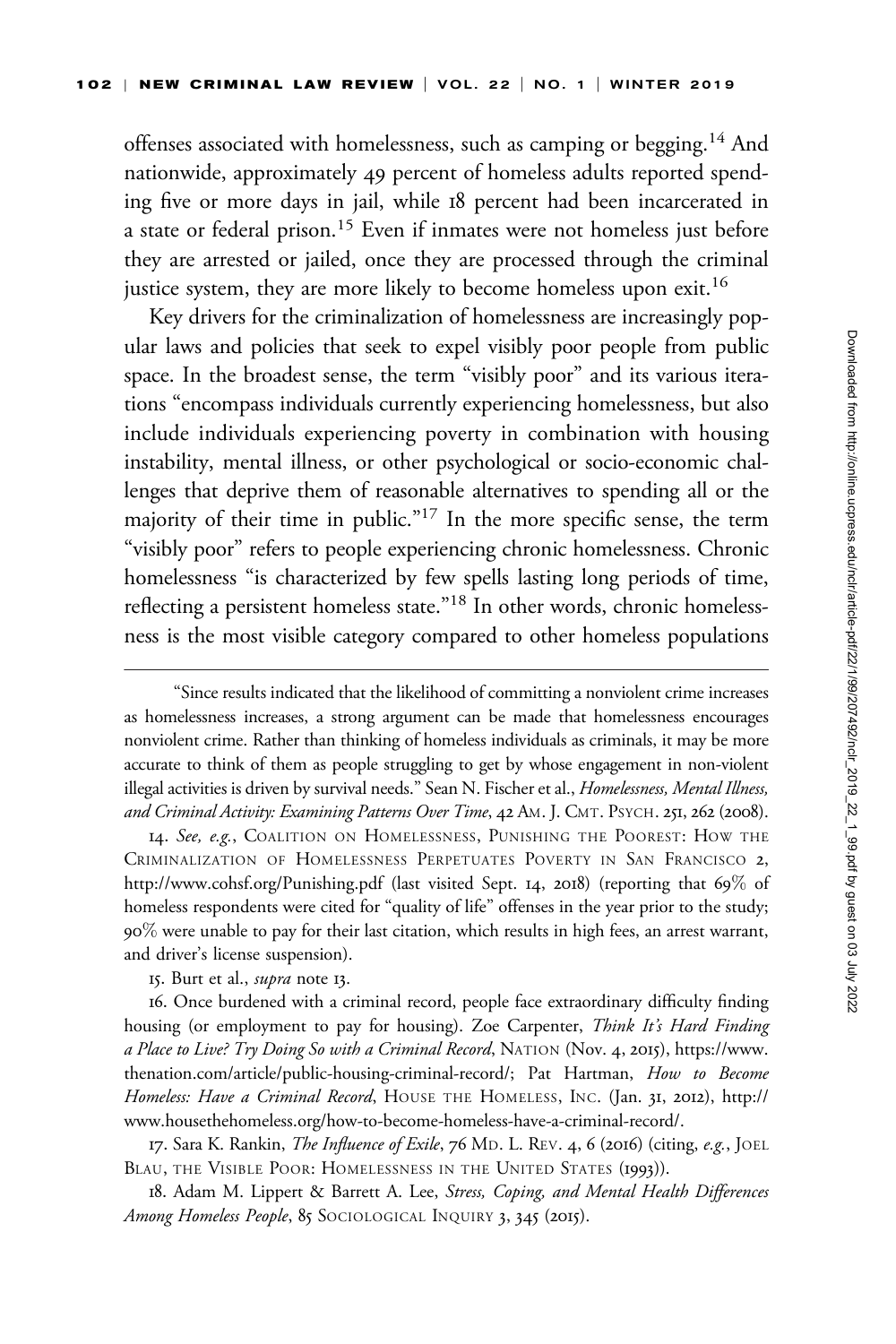because, unlike most cases of homelessness that are briefly episodic or transitional, people experiencing chronic homelessness are homeless more frequently and for longer periods of time.<sup>19</sup> As a more technical matter, chronic homelessness is defined as sleeping in places not meant for human habitation or staying in emergency shelters for a year or longer—or experiencing at least four such episodes of homelessness in the last three years and also living with a disabling condition such as a chronic health problem, psychiatric or emotional condition, or physical disability.<sup>20</sup> These cooccurring conditions help to explain the persistence of their homelessness. By virtue of their sustained visibility in public space, chronically homeless people are the primary target of ordinances punishing homelessness.<sup>21</sup> These laws, fueled by the stigma of visible poverty, function to purge chronically homeless people from public space.<sup>22</sup>

20. The United States Department of Housing and Urban Development (HUD) defines a disabling condition as "a diagnosable substance abuse disorder, a serious mental illness, developmental disability, or chronic physical illness or disability, including the cooccurrence of two or more of these conditions" that "[l]imits an individual's ability to work or perform one or more activities of daily living." U.S. DEP'T OF HOUS.&URBAN DEV. OFFICE OF CMTY. PLANNING & DEV.&OFFICE OF SPECIAL NEEDS ASSISTANCE PRO-GRAMS, DEFINING CHRONIC HOMELESSNESS:ATECHNICAL GUIDE FOR HUD PROGRAMS (Sept. 2007), [https://www.hudexchange.info/resources/documents/DefiningChronic](https://www.hudexchange.info/resources/documents/DefiningChronicHomeless.pdf) [Homeless.pdf](https://www.hudexchange.info/resources/documents/DefiningChronicHomeless.pdf). The nexus between chronic homelessness and disabilities is plain in the federal definition: a "chronically homeless individual" is "an individual with a disability who has been continuously homeless for one year or more or has experienced at least four episodes of homelessness in the last three years where the combined length of time homeless in those occasions is at least 12 months." U.S. DEP'T OF HOUS.&URBAN DEV. OFFICE OF CMTY. PLANNING & DEV., THE 2017 ANNUAL HOMELESS ASSESSMENT REPORT (AHAR) TO CONGRESS 2 (Dec. 2017) [hereinafter AHAR 2017], [https://www.hudexchange.info/](https://www.hudexchange.info/resources/documents/2017-AHAR-Part-1.pdf) [resources/documents/](https://www.hudexchange.info/resources/documents/2017-AHAR-Part-1.pdf)2017-AHAR-Part-1.pdf.

21. Chronic homelessness increases the likelihood of interacting with law enforcement; mental illness commonly associated with chronic homelessness also presents a greater risk of violent outcomes. Mental illness played a role in approximately one quarter of 987 police killings in 2017. Micah Lee & Alice Speri, Police Broke Into Chelsea Manning's Home with Guns Drawn-In a "Wellness Check", THE INTERCEPT (June 5, 2018, 7:13AM), [https://](https://theintercept.com/2018/06/05/chelsea-manning-video-twitter-police-mental-health/) theintercept.com/2018/06/05[/chelsea-manning-video-twitter-police-mental-health/](https://theintercept.com/2018/06/05/chelsea-manning-video-twitter-police-mental-health/) (internal citation omitted). The American Civil Liberties Union reports that, in the first eight months of 2018 alone, police shot and killed at least 64 people who were suicidal or had other mental health issues. Id.

22. See generally Rankin, supra note 17.

<sup>19.</sup> Id. Chronically homeless individuals are also more likely to live unsheltered, compared to homeless populations generally, which are more likely to benefit from rapid rehousing or other transitional housing interventions.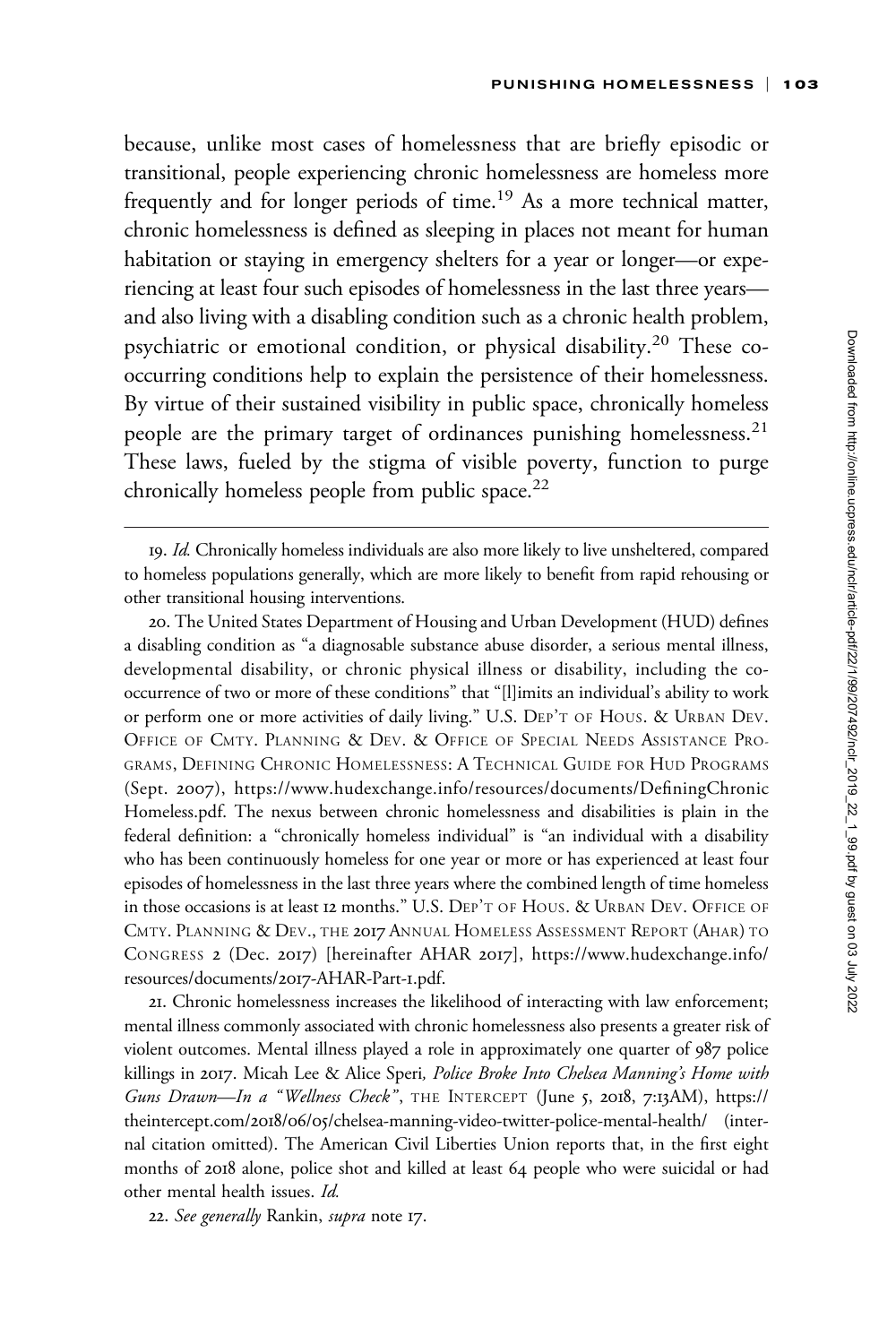Criminalization laws and policies express collective disdain for visible poverty, but many supporters of criminalization are not aware of how such laws actually make homelessness worse. Many are not aware that criminalization, along with other traditional approaches that manage homelessness, are the most expensive and least effective ways to address it. Some are not prepared to accept evidence that non-punitive alternatives, such as permanent supportive housing, are the most cost-effective ways to solve chronic homelessness. They cannot fathom giving housing or help to someone who does not appear worthy.<sup>23</sup> Such resistance to shifting from criminalization to non-punitive alternatives is fueled by fear, stereotypes, and discrimination.<sup>24</sup> But for other supporters of criminalization, they simply do not realize that criminalization is such an urgent problem and that more effective non-punitive alternatives exist.

This article is structured in four parts. Part I of this article lays an important, human-centric context for understanding how homelessness, itself, is punishment. The inherent traumas of homelessness besiege those who experience it. Understanding this context compels more thoughtful legal and policy responses. Part II provides an overview of laws that punish homelessness, gives common examples, and explains how these laws are often constitutionally infirm and make homelessness worse. Part III surveys some reasons why American cities commonly criminalize homelessness, explaining some psychological and sociological motivations, and giving examples of common myths that perpetuate damaging stereotypes and discrimination against people experiencing homelessness. And finally, Part IV examines Housing First and permanent supportive housing, non-punitive alternatives to criminalization, which are proven to be more cost-effective solutions to homelessness.

### I. PUNISHING HOMELESSNESS

Being homeless, in and of itself, is punishment. Trauma is both a cause and a consequence of homelessness.<sup>25</sup> Poor physical and mental health, abuse, drug and alcohol abuse, and victimization can contribute to the likelihood

<sup>23.</sup> Id. at 21–22.

<sup>24.</sup> Id.

<sup>25.</sup> Jennifer Castellow, Bret Kloos, & Greg Townley, Previous Homelessness as a Risk Factor for Recovery from Serious Mental Illness, 51 CMTY. MENTAL HEALTH J. 6, 674-84 (2015) (noting "the experience of homelessness is inherently traumatic and thus has the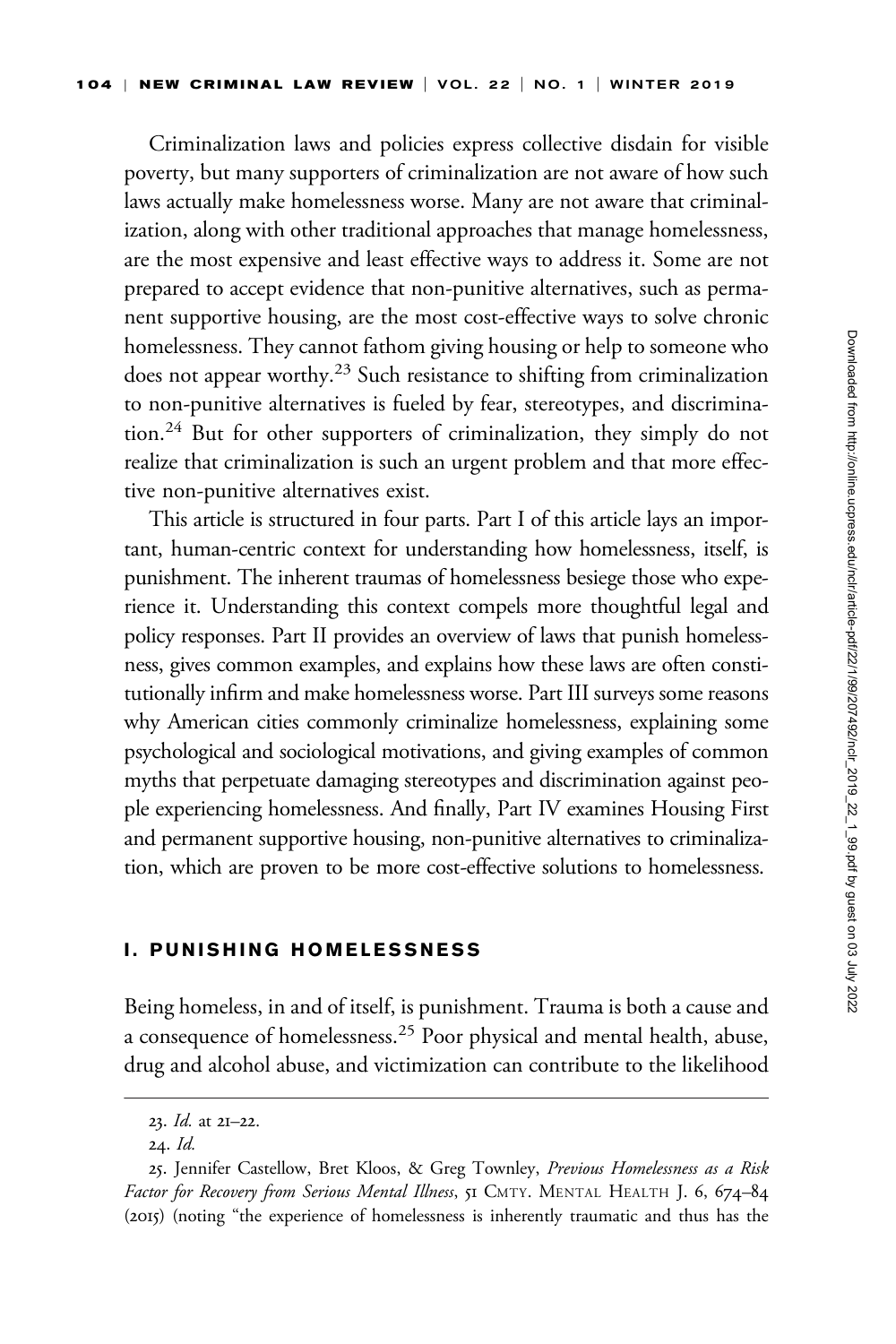that someone will become homeless; however, once a person becomes unsheltered, the likelihood that they will experience such trauma is virtually guaranteed.

Psychiatric disorders affect at least 30 to 40 percent of all people experiencing homelessness.<sup>26</sup> Severe mental illness, present in a significant portion of chronically homeless people, "describes severe and persistent psychiatric disability that generally has a profound impact on a person's behavior, cognition, affect, and social functioning."<sup>27</sup> Common examples include depression, schizophrenia, suicidal ideation, bipolar disorder, and debilitating mood disorders.<sup>28</sup> At least half of chronically homeless people struggle with alcohol and drug abuse or both.<sup>29</sup> By comparison, approximately one fourth of housed people "meet criteria for any mental or drug/ alcohol disorder in the past year."<sup>30</sup> Significantly, studies clearly associate these mental and health disorders with "selected stress and coping measures" inherent in dealing with the trauma of homelessness,<sup>31</sup> and these traumas are especially and disproportionately concentrated among those experiencing chronic homelessness.<sup>32</sup>

Homelessness is also acutely associated with other forms of trauma, such as material deprivation, including lack of shelter, food insecurity, and unmet health care needs.<sup>33</sup> Indeed, homelessness makes mental illness worse: "not only are they at risk related to the detection and treatment of the condition, but the exposure to multiple stressors apart from that vulnerability might actually precipitate or exacerbate the manifestation of symptomatology."<sup>34</sup>

potential to affect the manifestations of mental illness," psychiatric distress, alcohol and drug abuse, and other measures of vulnerability).

<sup>26.</sup> Lippert & Lee, *supra* note 18, at 344 (citing Barrett A. Lee, Kimberly A. Tyler, & James D. Wright, The New Homeless Revisited, 36 ANN. REV. SOC., 501-21 (2010)).

<sup>27.</sup> Castellow, Kloos, & Townley, supra note 25, at 674 n.1.

<sup>28.</sup> Id. at 674; Lippert & Lee, supra note 18, at 344 (internal citations omitted).

<sup>29.</sup> Lippert & Lee, supra note 18, at 343.

<sup>30.</sup> Id. (citing Ronald C. Kessler et al., Prevalence, Severity, and Comorbidity of 12-month DSM-IV Disorders in the National Comorbidity Survey Replication, 62 ARCHIVES GEN. PSYCHIATRY 617-27 (2005)).

<sup>31.</sup> Id.

<sup>32.</sup> Id. at 345.

<sup>33.</sup> Id. at 347.

<sup>34.</sup> Castellow, Kloos, & Townley, supra note 25, at 675.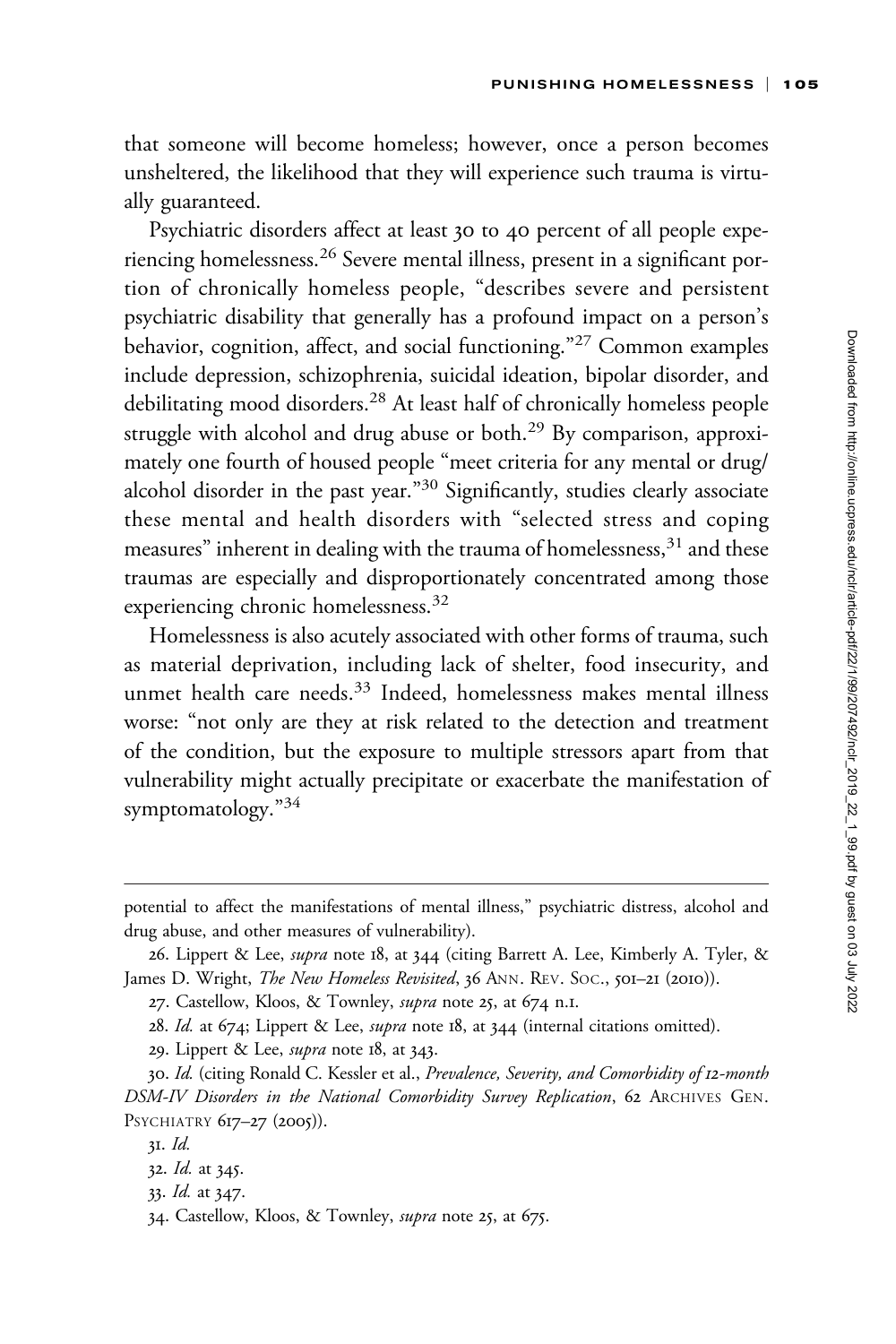Such resource deprivation naturally contributes to poor physical health indicators, such as malnutrition, hunger, lack of medical care and medicine, and "difficulties following treatment protocols."35 Common examples of health problems that disproportionately affect people experiencing homelessness include "tuberculosis, HIV\AIDS, heart and lung disease, hypertension, hepatitis, and most other infectious and chronic conditions."36

Physical, sexual, or emotional abuse is another common hallmark of homelessness. More than half of people experiencing homelessness "report some kind of victimization while they are homeless, ranging from theft to beatings and sexual assault."<sup>37</sup> In fact, exposure to violence and victimization disproportionately affects people experiencing chronic homelessness who suffer from severe mental illness, with approximately 80 percent "reporting some form of lifetime victimization."<sup>38</sup> Victimization can be direct or can be experienced indirectly or vicariously by exposure to violence on the streets and in the homeless communities around them.<sup>39</sup>

Social isolation is a significant traumatizing factor for people experiencing homelessness. "[T]he loss of one's home and social status can be traumatic and stressful, therefore increasing risk to learned helplessness and social isolation, both of which are prominent contributors to various mental health problems."<sup>40</sup> Even the maintenance of social networks to other people experiencing homelessness, such as homeless encampment communities, can help to fulfill critical basic psychological, emotional, and social needs.<sup>41</sup> The potential traumatizing impacts of social isolation are profound, particularly among chronically homeless people.<sup>42</sup>

### II. CRIMINALIZING HOMELESSNESS

The inherent trauma of homelessness is exacerbated by punitive laws and policies that criminalize homelessness. In this context, "criminalization"

36. Id.

- 39. Id. at 348.
- 40. Castellow, Kloos, & Townley, supra note 25, at 675.
- 41. Lippert & Lee, *supra* note 18, at 348.
- 42. Id.

<sup>35.</sup> Lippert & Lee, supra note 18, at 347 (internal citations omitted).

<sup>37.</sup> Id.

<sup>38.</sup> Id.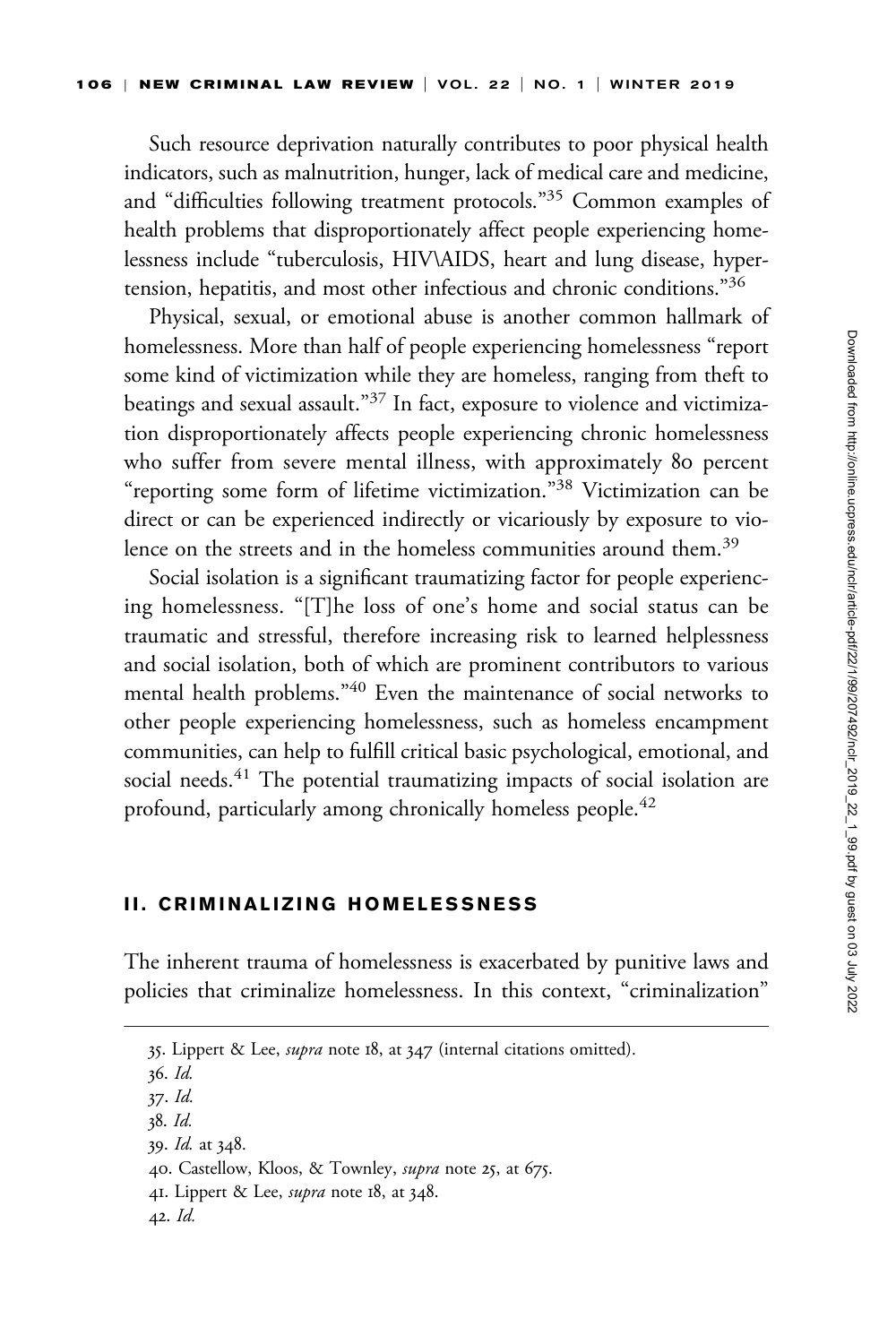refers to laws that prohibit or severely restrict one's ability to engage in necessary life-sustaining activities in public, even when that person has no reasonable alternative.<sup>43</sup> Examples include laws that prohibit sitting, standing, sleeping, receiving food, going to the bathroom, asking for help, or protecting one's self from the elements<sup>44</sup>—all basic behaviors necessary for survival. But most people can engage in these behaviors in some private or relatively private place, such as a home or a business.

For people experiencing chronic homelessness, who lack resort to a private place, surviving in public is fraught with risk. Indeed, chronically homeless people are frequently burdened with civil infractions and criminal charges related to their homelessness.<sup>45</sup> Living in public often triggers criminal charges, such as loitering or trespassing. But living in public also commonly triggers civil infractions: a ticket imposing conditions and requirements, such as an order to show up to court, avoid an area for significant period of time, or pay a fee.<sup>46</sup> These conditions are extremely difficult for chronically homeless individuals, who are not only poor but also burdened with secondary disabling conditions, to meet. When they fail to do so, because of conditions such as sickness, lack of money, lack of transportation, mental illness, or some other common barrier, a civil infraction can mutate into a misdemeanor through failure-to-appear or failureto-pay provisions.<sup>47</sup> Without an address and without sufficient financial

45. CHRISTOPHER MAYER & JESSICA REICHERT, ILL. CRIM. JUSTICE INFO. AUTH. & CTR. FOR JUSTICE RESEARCH AND EVALUATION, THE INTERSECTION OF HOMELESSNESS AND THE CRIMINAL JUSTICE SYSTEM 8 (July 9, 2018), [http://www.icjia.state.il.us/assets/](http://www.icjia.state.il.us/assets/articles/Homelessness_PDF.pdf) [articles/Homelessness\\_PDF.pdf](http://www.icjia.state.il.us/assets/articles/Homelessness_PDF.pdf) ("Disproportionate contact with the criminal justice system is due to a combination of laws that seem to criminalize the state of homelessness, mental illness, victimization, and substance use disorders."). Further, "these disproportionately high rates are driven by homeless individual who commit minor 'survival crimes.'" Id. at 7.

46. See generally BECKETT & HERBERT, supra note 44.

47. See, e.g., Melissa Hellmann, For Homeless Seattleites, a Reprieve from the Debilitating Burden of Warrants, SEATTLE WEEKLY (Jan. 10, 2018, 1:30AM), [http://www.seattleweekly.](http://www.seattleweekly.com/news/for-homeless-seattleites-a-reprieve-from-the-debilitating-burden-of-warrants/)

<sup>43.</sup> Rankin, *supra* note 17, at 41 (internal citations omitted).

<sup>44.</sup> Id. at 44 (citing, e.g., NAT'L LAW CTR. ON HOMELESSNESS & POVERTY, NO SAFE PLACE: THE CRIMINALIZATION OF HOMELESSNESS IN U.S. CITIES 18 (2014), [https://nlchp](https://nlchp.org/documents/No_Safe_Place) [.org/documents/No\\_Safe\\_Place](https://nlchp.org/documents/No_Safe_Place); JUSTIN OLSON & SCOTT MACDONALD, SEATTLE UNIV. HOMELESS RIGHTS ADVOCACY PROJECT, WASHINGTON'S WAR ON THE VISIBLY POOR: A SURVEY OF CRIMINALIZING ORDINANCES & THEIR ENFORCEMENT (Sara K. Rankin ed., 2015), [https://papers.ssrn.com/sol](https://papers.ssrn.com/sol3/papers.cfm?abstract_id=2602318)3/papers.cfm?abstract\_id=[2602318](https://papers.ssrn.com/sol3/papers.cfm?abstract_id=2602318); KATHERINE BECKETT & STEVE HERBERT, BANISHED: THE NEW SOCIAL CONTROL IN URBAN AMERICA (2010)).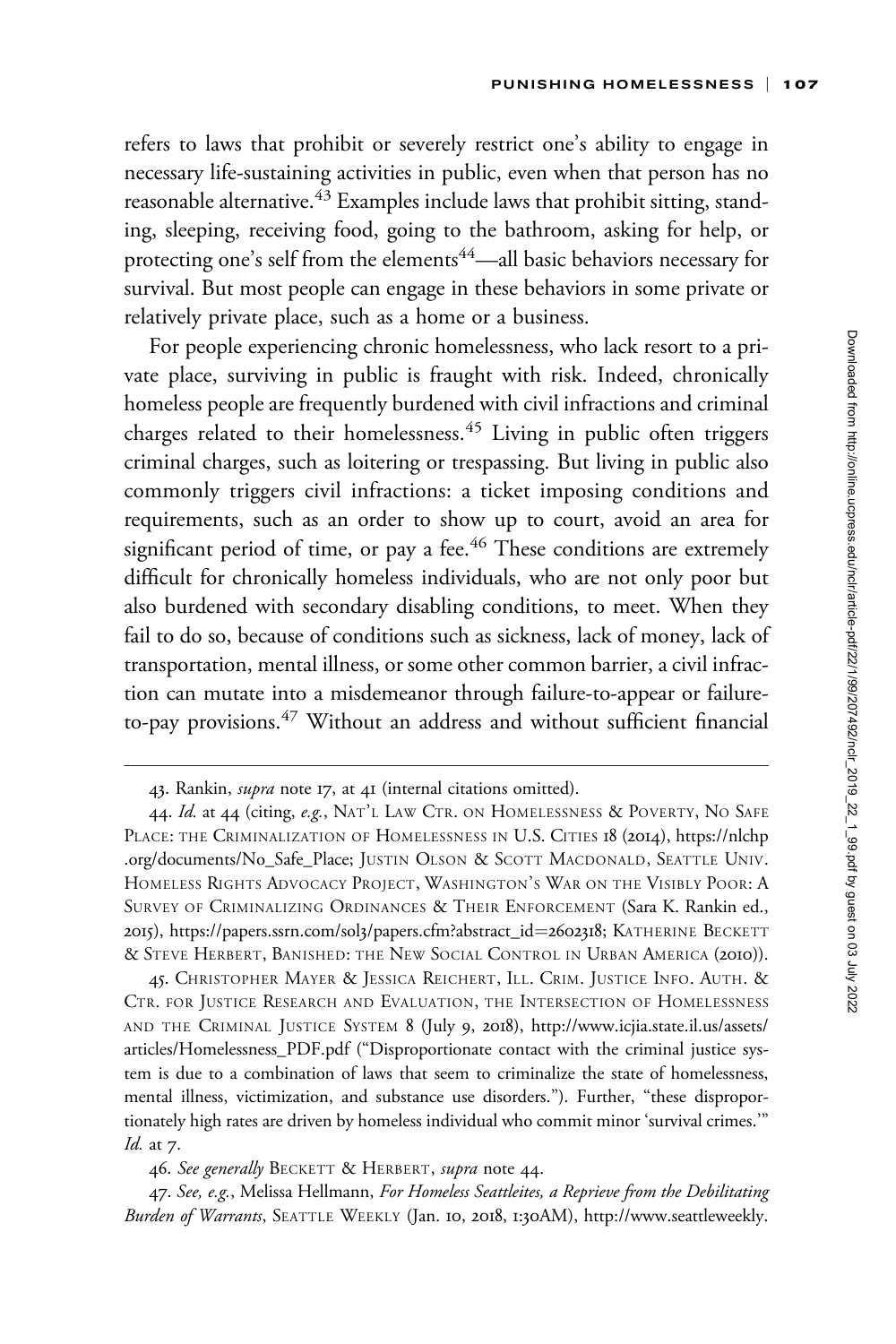resources, homeless people are often unaware of or unable to respond to these conditions, resulting in bench warrants and crushing legal financial obligations.<sup>48</sup>

Once individuals are saddled with a misdemeanor or a warrant, they are often rendered ineligible to access shelter, food, services, and other benefits that might support their ability to emerge from homelessness.<sup>49</sup> Even an unpaid civil infraction can generate staggering, insurmountable fees.<sup>50</sup> By criminalizing public survival, such laws actually render chronically homeless people more resistant to recovery and more likely to remain homeless, to become sick, to self-medicate, to be incarcerated, and even to die.<sup>51</sup>

48. See, e.g., Columbia Legal Servs., King County Superior Court Rules in Favor of Seattle Resident Whose Vehicle and Home Were Impounded by City (Mar. 2, 2018), [http://](http://columbialegal.org/king-county-superior-court-rules-favor-seattle-resident-whose-vehicle-and-home-were-impounded-city) [columbialegal.org/king-county-superior-court-rules-favor-seattle-resident-whose-vehicle](http://columbialegal.org/king-county-superior-court-rules-favor-seattle-resident-whose-vehicle-and-home-were-impounded-city)[and-home-were-impounded-city](http://columbialegal.org/king-county-superior-court-rules-favor-seattle-resident-whose-vehicle-and-home-were-impounded-city).

49. E.g., SUZANNE SKINNER, SEATTLE UNIV. HOMELESS RIGHTS ADVOC. PROJECT, SHUT OUT: HOW BARRIERS OFTEN PREVENT MEANINGFUL ACCESS TO EMERGENCY SHELTER (Sara Rankin ed., May 10, 2016), [https://papers.ssrn.com/sol](https://papers.ssrn.com/sol3/papers.cfm?abstract_id=2776421)3/papers.cfm? [abstract\\_id](https://papers.ssrn.com/sol3/papers.cfm?abstract_id=2776421)= $2776421$  (explaining that the conditions and rules of many shelters effectively bar many individuals experiencing homeless from entry to the shelters due to their criminal record, which results from the criminalization of laws that punish individuals for being homelessness); see generally Alexandra Natapoff, Misdemeanors, 85 S. CAL. L. REV. 1313, 1313 (2012) (writing that "[t]he consequences of these [misdemeanor] convictions are significant: in addition to the stigma of a criminal record, misdemeanants are often heavily fined or incarcerated, and can lose jobs, housing, or education opportunities.").

50. HARRIS, supra note 1; see also Vianna Davila, Judge Rules Seattle Homeless Man's Truck is a Home, SEATTLE TIMES (Mar. 3, 2018), [https://www.seattletimes.com/seattle](https://www.seattletimes.com/seattle-news/homeless/judge-rules-seattle-homeless-mans-truck-is-a-home/)[news/homeless/judge-rules-seattle-homeless-mans-truck-is-a-home/](https://www.seattletimes.com/seattle-news/homeless/judge-rules-seattle-homeless-mans-truck-is-a-home/) (ruling that Seattle's impoundment of a vehicle resident's truck violated the state's Homestead Act because he was using it as a home and the city-imposed fees violated constitutional protections against excessive fines).

51. "Exposed on the street, [chronically homeless individuals] suffer from higher rates of poor health, mental illness, and substance abuse when compared to homeless populations generally." SEATTLE UNIV. HOMELESS RIGHTS ADVOCACY PROJECT, Frequently Asked Questions About Homelessness, [https://law.seattleu.edu/Documents/korematsu/](https://law.seattleu.edu/Documents/korematsu/FAQs%20About%20Homelessness.pdf) [FAQs](https://law.seattleu.edu/Documents/korematsu/FAQs%20About%20Homelessness.pdf)%20[About](https://law.seattleu.edu/Documents/korematsu/FAQs%20About%20Homelessness.pdf)%20[Homelessness.pdf](https://law.seattleu.edu/Documents/korematsu/FAQs%20About%20Homelessness.pdf) (last visited Sept. 21, 2018) (linking to Health, HOMELESS HUB [hereinafter HOMELESS HUB Health], [http://www.homelesshub.ca/about](http://www.homelesshub.ca/about-homelessness/topics/health?_ga=2.215176535.155110989.1530558055-2108360416.1526944142)[homelessness/topics/health?\\_ga](http://www.homelesshub.ca/about-homelessness/topics/health?_ga=2.215176535.155110989.1530558055-2108360416.1526944142)¼2.215176535.155110989.1530558055-[2108360416](http://www.homelesshub.ca/about-homelessness/topics/health?_ga=2.215176535.155110989.1530558055-2108360416.1526944142).1526944142 (last visited Sept. 21, 2018)); and Homelessness and Housing, SUBSTANCE ABUSE AND MENTAL

[com/news/for-homeless-seattleites-a-reprieve-from-the-debilitating-burden-of-warrants/](http://www.seattleweekly.com/news/for-homeless-seattleites-a-reprieve-from-the-debilitating-burden-of-warrants/) (Seattle Municipal Court staff and public defenders opining that many of the nearly 10,000 outstanding warrants issued to people who lack permanent addresses because they are homeless and often unaware they have been ordered to appear).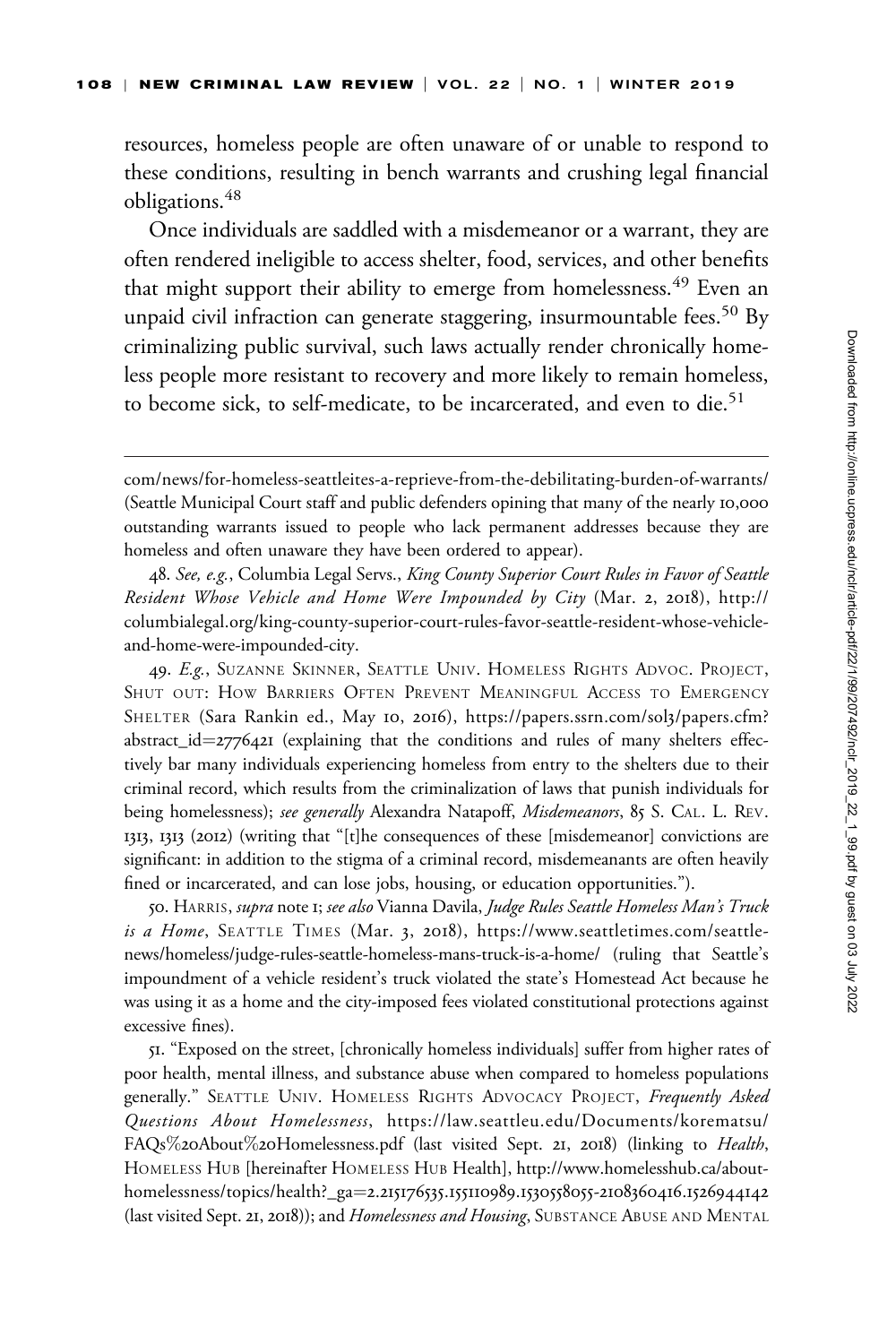The criminalization of homelessness comes at a significant cost, not just to the lives and liberties of poor men, women, and children, but to society overall. Several studies show it is far more expensive to criminalize poverty and homelessness than it is to pursue non-punitive alternatives such as permanent supportive housing, and mental health and substance abuse treatment.<sup>52</sup> Despite these punishing effects, cities increasingly deploy the strategy of criminalization as a favored response to chronic homelessness.

Criminalization laws take many forms, but are pervasive. Common examples include bans on loitering, loafing, or vagrancy; bans on sitting or lying down in public; begging restrictions; and bans on living in vehicles.<sup>53</sup> The National Law Center on Homelessness and Poverty surveyed hundreds of cities nationwide, and found dramatic spikes in criminalization laws in recent years.<sup>54</sup> For example, over the last decade, city-wide

HEALTH SERVS. ADMIN. [hereinafter SAMHSA Homelessness and Housing] (Sept. 15, 2017), [https://www.samhsa.gov/homelessness-housing.](https://www.samhsa.gov/homelessness-housing)

<sup>52.</sup> See, e.g., JOSHUA HOWARD & DAVID TRAN, SEATTLE UNIV. HOMELESS RIGHTS ADVOCACY PROJECT, AT WHAT COST: THE MINIMUM COST OF CRIMINALIZING HOMELESSNESS IN SEATTLE AND SPOKANE, at iii (Sara K. Rankin ed., May 2015), [https://](https://papers.ssrn.com/sol3/papers.cfm?abstract_id=2602530) papers.ssrn.com/sol3[/papers.cfm?abstract\\_id](https://papers.ssrn.com/sol3/papers.cfm?abstract_id=2602530)=[2602530](https://papers.ssrn.com/sol3/papers.cfm?abstract_id=2602530) (examining costs in Seattle and Spokane); GREGORY A. SHINN, RETHINK HOMELESSNESS & IMPACT HOMELESSNESS, THE COST OF LONG-TERM HOMELESSNESS IN CENTRAL FLORIDA: THE CURRENT CRISIS AND THE ECONOMIC IMPACT OF PROVIDING SUSTAINABLE HOUSING SOLUTIONS 8 (2014), [https://shnny.org/uploads/Florida-Homelessness-Report-](https://shnny.org/uploads/Florida-Homelessness-Report-2014.pdf)2014.pdf (examining costs in Central Florida); SARAH B. HUNTER ET AL., EVALUATION OF HOUSING FOR HEALTH PERMANENT SUPPORTIVE HOUSING PROGRAM, RAND CORPORATION, at viii (2017), [https://www.rand.org/content/dam/rand/pubs/research\\_reports/RR](https://www.rand.org/content/dam/rand/pubs/research_reports/RR1600/RR1694/RAND_RR1694.pdf)1600/RR1694/RAND\_ RR1694[.pdf](https://www.rand.org/content/dam/rand/pubs/research_reports/RR1600/RR1694/RAND_RR1694.pdf) (examining costs in Los Angeles County). In 2016 alone, Los Angeles police arrested 14,000 people experiencing homelessness for everyday activities such as sitting on the sidewalk. Gale Holland & Christine Zhang, Huge Increase in Arrests of Homeless in L.A.— But Mostly for Minor Offenses, L.A. TIMES (Feb. 4, 2018, 8:20AM), [http://www.latimes.com/](http://www.latimes.com/local/politics/la-me-homeless-arrests-20180204-story.html) [local/politics/la-me-homeless-arrests-](http://www.latimes.com/local/politics/la-me-homeless-arrests-20180204-story.html)20180204-story.html. In San Francisco, the City/ County Budget analyst's office determined that it cost \$20 million in a single year to enforce prohibitions against loitering, panhandling, and so on against people experiencing homelessness. Adam Brinklow, San Francisco Spends \$20 Million on Anti-Homeless Laws: Millions of Dollars Resulted in 125 Arrests in 2015, CURBED (June 3, 2016, 10:30AM), [https://sf.](https://sf.curbed.com/2016/6/3/11852832/homeless-san-francisco) curbed.com/2016/6/3/11852832[/homeless-san-francisco.](https://sf.curbed.com/2016/6/3/11852832/homeless-san-francisco)

<sup>53.</sup> For more information and resources on this topic, see The Criminalization of Homelessness: Additional Resources, SEATTLE UNIV. HOMELESS RIGHTS ADVOCACY PRO-JECT, [https://law.seattleu.edu/centers-and-institutes/korematsu-center/initiatives/homeless](https://law.seattleu.edu/centers-and-institutes/korematsu-center/initiatives/homeless-rights-advocacy-project/additional-resources)[rights-advocacy-project/additional-resources](https://law.seattleu.edu/centers-and-institutes/korematsu-center/initiatives/homeless-rights-advocacy-project/additional-resources) (last visited Sept. 14, 2018).

<sup>54.</sup> NAT'L LAW CTR. ON HOMELESSNESS & POVERTY, HOUSING NOT HANDCUFFS: ENDING THE CRIMINALIZATION OF HOMELESSNESS IN U.S. CITIES 10 [hereinafter NLCHP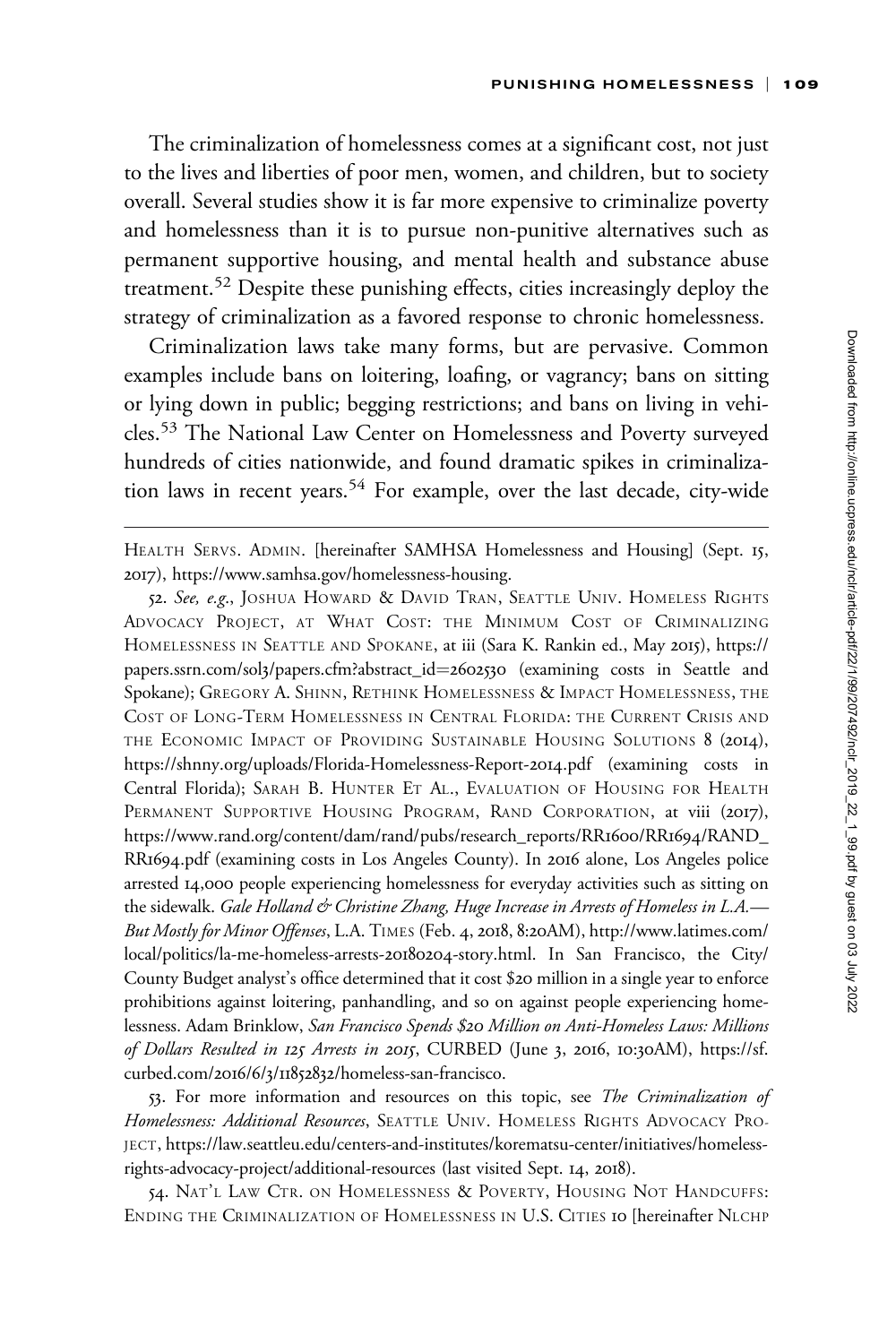bans on camping in public increased by 69 percent; city-wide bans on begging increased by 43 percent; city-wide bans on standing around increased by 88 percent; and bans on sitting or lying down increased by 52 percent.<sup>55</sup> Bans on sleeping in vehicles—the thin tin line that separates a human being from the street—increased by a staggering 143 percent nationwide since 2006. 56

Statewide studies also suggest the dizzying popularity of criminalization laws.<sup>57</sup> In Washington state, for example, criminalization laws are not only prevalent,<sup>58</sup> but many people spend over 90 days in jail for violating these laws.<sup>59</sup> Moreover, Washington state data suggests that as rates of income disparity rise in any particular city, so does the rate at which that city enforces its criminalization laws. $60$  In other words, the greater the gap between the rich and the poor in a particular city, the more punitive that space becomes for the poor people within its boundaries.

58. E.g., OLSON & MACDONALD, *supra* note 44, at 3 (surveying criminalizing ordinances in Washington and finding that 78% of surveyed municipalities criminalize sitting or standing in public, 78% of surveyed municipalities criminalize sleeping in public places, and 75% criminalize urination or defecation in public).

59. E.g., id. at ii (finding that in Washington, "custody times revealed a high number of individuals spending more than 90 days in jail for violating criminalization ordinances").

60. E.g., id. ("As rates of income disparity rise, so does the rate of citations issued for purported violations of criminalization ordinances.").

HOUSING NOT HANDCUFFS], [https://www.nlchp.org/documents/Housing-Not-](https://www.nlchp.org/documents/Housing-Not-Handcuffs)[Handcuffs](https://www.nlchp.org/documents/Housing-Not-Handcuffs) (last visited Sept. 27, 2018) (finding that "laws punishing the life-sustaining conduct of homeless people has [sic] increased in every measure category since 2006, and in some cases dramatically so.").

<sup>55.</sup> Id. at 10–11.

<sup>56.</sup> Id. at 11.

<sup>57.</sup> See, e.g., OLSON & MACDONALD, supra note 44 (Washington state study); UC BERKELEY SCH. OF LAW POLICY ADVOCACY CLINIC, CALIFORNIA'S NEW VAGRANCY LAWS: THE GROWING ENACTMENT AND ENFORCEMENT OF ANTI-HOMELESS LAWS IN THE GOLDEN STATE (Feb. 12, 2015), [https://papers.ssrn.com/sol](https://papers.ssrn.com/sol3/papers.cfm?abstract_id=2558944)3/papers.cfm?abstract\_id=[2558944](https://papers.ssrn.com/sol3/papers.cfm?abstract_id=2558944) (California study) RACHEL A. ADCOCK ET AL., UNIV. OF DENVER, STURM COLL. OF LAW, HOMELESS ADVOCACY POLICY PROJECT, TOO HIGH A PRICE: WHAT CRIMINALIZING HOMELESSNESS COSTS COLORADO, [https://www.law.du.edu/documents/homeless](https://www.law.du.edu/documents/homeless-advocacy-policy-project/2-16-16-Final-Report.pdf)[advocacy-policy-project/](https://www.law.du.edu/documents/homeless-advocacy-policy-project/2-16-16-Final-Report.pdf)2-16-16-Final-Report.pdf (last visited Sept. 14, 2018) (Colorado study); ALLARD K. LOWENSTEIN, INTERNATIONAL HUMAN RIGHTS CLINIC, YALE L. SCH., "FORCED INTO BREAKING THE LAW": THE CRIMINALIZATION OF HOMELESSNESS IN CONNECTICUT (Nov. 2016), [https://law.yale.edu/system/files/area/center/schell/](https://law.yale.edu/system/files/area/center/schell/criminalization_of_homelessness_report_for_web_full_report.pdf) [criminalization\\_of\\_homelessness\\_report\\_for\\_web\\_full\\_report.pdf](https://law.yale.edu/system/files/area/center/schell/criminalization_of_homelessness_report_for_web_full_report.pdf) (Connecticut study).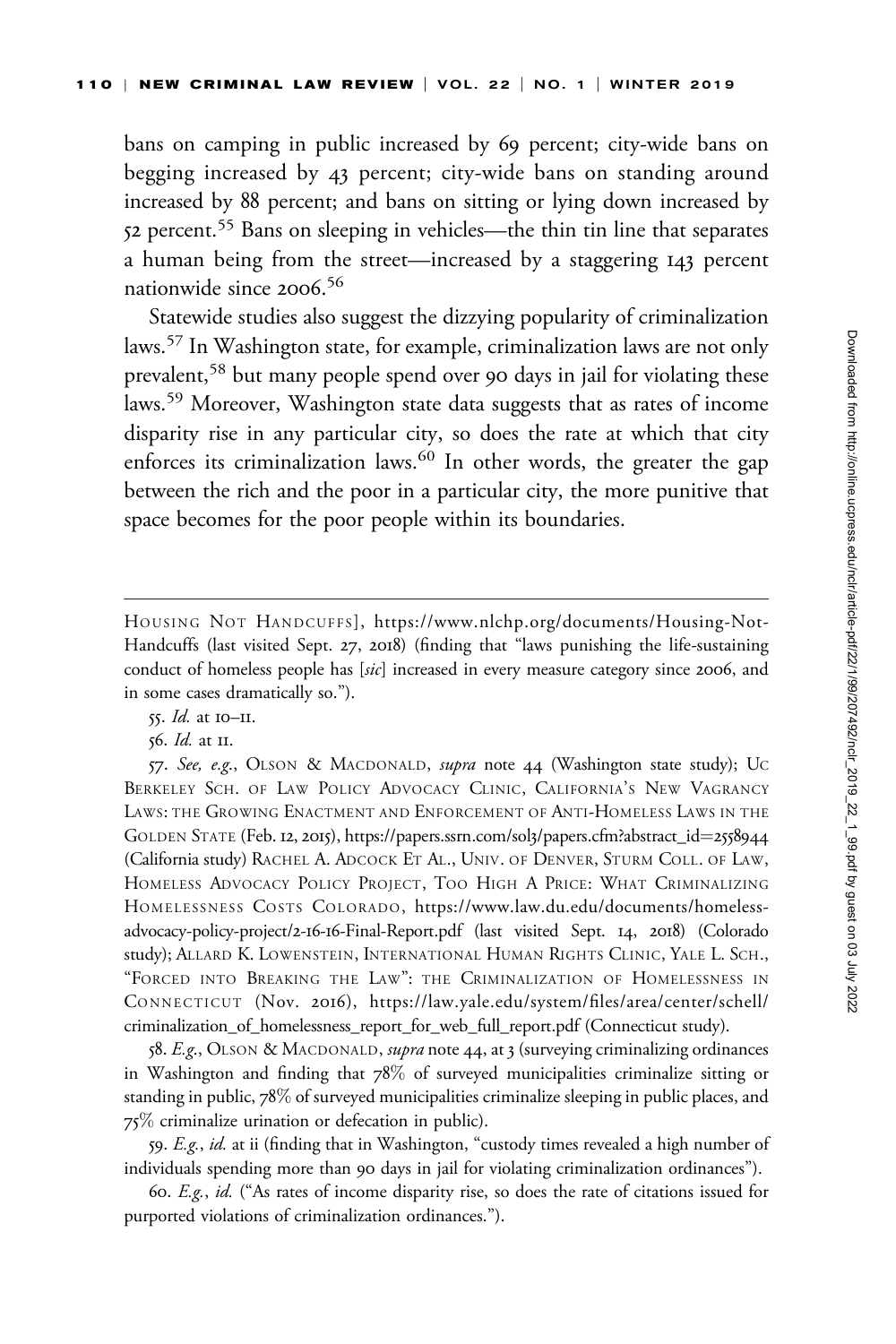Although criminalization laws are increasingly popular, they are also commonly and successfully challenged as unconstitutional under various provisions of the federal Constitution, including the First, Fourth, Sixth, Eighth, and Fourteenth Amendments.<sup>61</sup> Recently, favorable results have been reported in 75 percent of cases challenging encampment sweeps or seizure and destruction of homeless people's belongings, 57 percent of cases challenging anti-camping or sleeping laws, and 100 percent of the cases challenging anti-begging laws.<sup>62</sup>

Criminalization laws are often unconstitutional, make homeless people less likely to emerge from homelessness, and waste public resources and taxpayer dollars. Still, cities persist, seeking new ways to skirt constitutional restrictions to achieve the same desired result of pushing homeless people away from public view.<sup>63</sup> A closer look at a few specific examples of criminalization laws reveals not only their common constitutional infirmities, but their punishing impact on already vulnerable people.

### A. Punishing Unauthorized Communities

The growing number of unauthorized encampments reflect the reality that many cities lack sufficient emergency shelter and transitional housing. With no safe and legal place to go, many homeless people find community in unauthorized encampments. Encampments can offer several benefits to people experiencing homelessness, such as a sense of safety, security, community, autonomy, stability; they can also lessen health care burdens.<sup>64</sup>

64. EVANIE PARR, SEATTLE UNIV. HOMELESS RIGHTS ADVOCACY PROJECT, IT TAKES A VILLAGE: PRACTICAL GUIDE FOR AUTHORIZED ENCAMPMENTS 4–5 (Sara K. Rankin ed., 2018), [https://papers.ssrn.com/sol](https://papers.ssrn.com/sol3/papers.cfm?abstract_id=3173224)3/papers.cfm?abstract\_id=[3173224](https://papers.ssrn.com/sol3/papers.cfm?abstract_id=3173224).

<sup>61.</sup> See, e.g., NAT'L L. CTR. ON HOMELESSNESS & POVERTY, HOUSING NOT HAND-CUFFS:ALITIGATION MANUAL 11 [hereinafter NLCHP LITIGATION MANUAL], [https://](https://www.nlchp.org/documents/Housing-Not-Handcuffs-Litigation-Manual) [www.nlchp.org/documents/Housing-Not-Handcuffs-Litigation-Manual](https://www.nlchp.org/documents/Housing-Not-Handcuffs-Litigation-Manual) (last visited Sept. 14, 2018).

<sup>62.</sup> Id. at 6.

<sup>63.</sup> JOCELYN TILLISCH & DREW SENA, SEATTLE UNIV. HOMELESS RIGHTS ADVOCACY PROJECT, BEGGING FOR CHANGE: BEGGING RESTRICTIONS THROUGHOUT WASHINGTON 3 (Sara Rankin & Justin Olson eds., 2018), [https://papers.ssrn.com/sol](https://papers.ssrn.com/sol3/papers.cfm?abstract_id=3173191)3/papers.cfm? [abstract\\_id](https://papers.ssrn.com/sol3/papers.cfm?abstract_id=3173191)= $3173191$  (writing that cities are attempting to circumvent First Amendment jurisprudence by enacting aggressive begging laws that "hinge on subjective perceptions of the person being solicited for help—for example, a person might be guilty of aggressive begging if someone listening to them feels intimidated, regardless of the means and manner of the solicitation." (internal citation omitted)).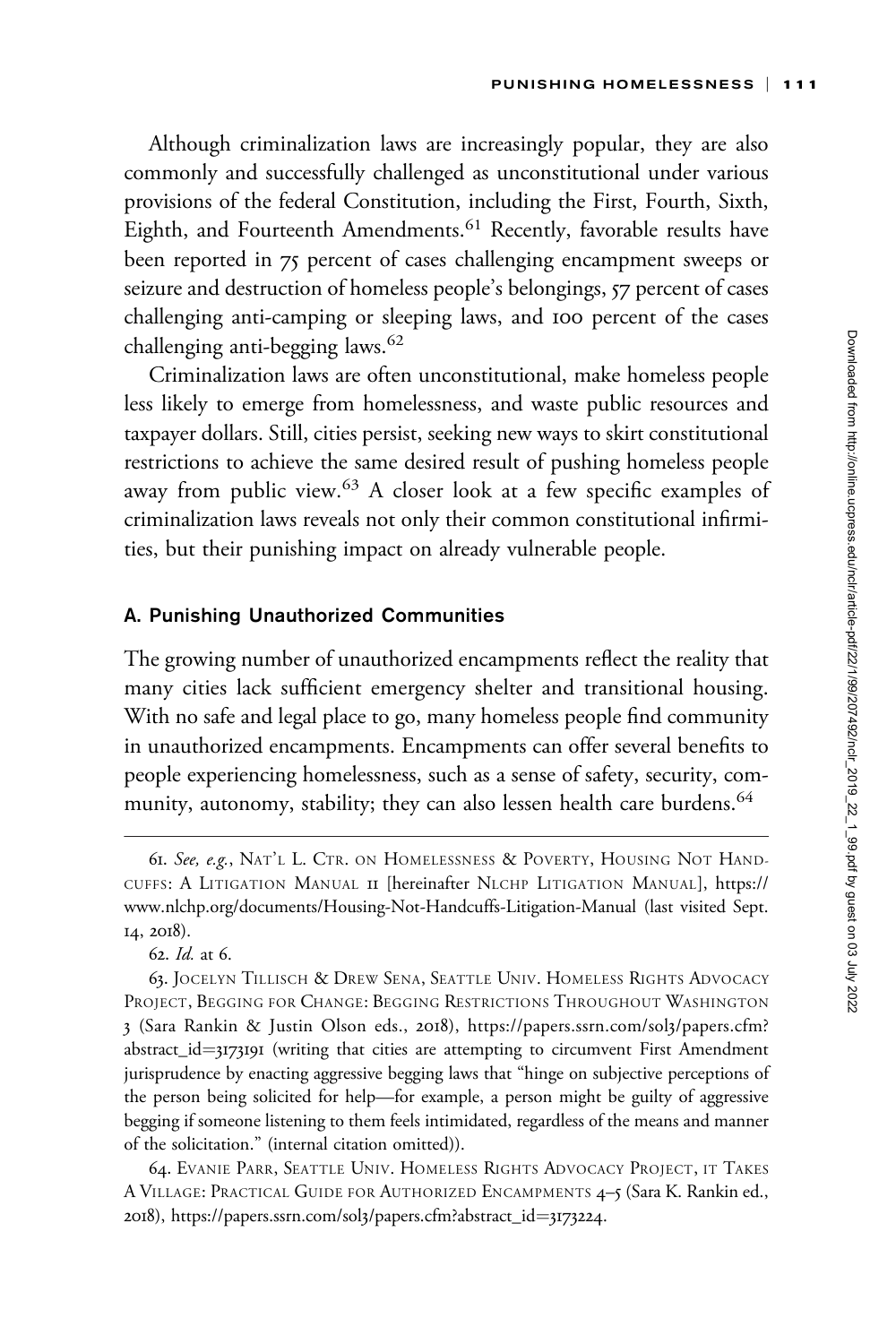As the population of unsheltered people experiencing homelessness has increased across the country, so have encampments. One national study found a 1,342 percent increase in the number of encampments reported across the country.<sup>65</sup> Encampments have been reported in every state and the District of Columbia.<sup>66</sup> In response to growing encampments, many cities sweep unauthorized homeless encampments.<sup>67</sup> Sacramento County alone closed 1,579 camps in 2016. 68

Through sweeps, cities disrupt and evict encampment residents without providing a safe and legal alternative place for them to go. Such sweeps often provoke Fourth Amendment challenges.<sup>69</sup> The Fourth Amendment provides: "The right of the people to be secure in their persons, houses, papers, and effects, against unreasonable searches and seizures, shall not be violated."<sup>70</sup> Some cases turn on whether tents or other makeshift shelters fall within the Fourth Amendment's prohibition of unreasonable searches of one's "home" or "house."<sup>71</sup> Advocates argue that privacy rights should not apply only to conventional homes with four walls and a lockable door; such constructions could effectively mean that unsheltered people have no Fourth Amendment protections.<sup>72</sup> Courts often agree: although governments may conduct sweeps to clean public areas, seizing and destroying encampment residents' personal property often violates their Fourth Amendment rights to be free from unreasonable searches and seizures.<sup>73</sup>

69. NLCHP LITIGATION MANUAL, *supra* note 61, at II.

70. U.S. Const. Amend. IV. In addition, the Fourth Amendment provides that "No Warrants shall issue, but upon probable cause, supported by Oath or affirmation, and particularly describing the place to be searched, and the persons or things to be seized." Id.

72. Id.

<sup>65.</sup> NAT'L LAW CTR. ON HOMELESSNESS & POVERTY, TENT CITY, USA: THE GROWTH OF AMERICA'S HOMELESS ENCAMPMENTS AND HOW COMMUNITIES ARE RESPONDING 21 (2017), [https://www.nlchp.org/Tent\\_City\\_USA\\_](https://www.nlchp.org/Tent_City_USA_2017)2017.

<sup>66.</sup> Id.

<sup>67.</sup> NLCHP HOUSING NOT HANDCUFFS, *supra* note 54, at 8; OLSON & MACDONALD, supra note 44.

<sup>68.</sup> Latest Ranger Activity Data, Ranger Activity Reports, SACRAMENTO COUNTY REGIONAL PARKS, [http://www.regionalparks.saccounty.net/Rangers/Pages/Latest-Ranger-](http://www.regionalparks.saccounty.net/Rangers/Pages/Latest-Ranger-Activity-Data.aspx)[Activity-Data.aspx](http://www.regionalparks.saccounty.net/Rangers/Pages/Latest-Ranger-Activity-Data.aspx) (last visited Sept. 21, 2018).

<sup>71.</sup> See, e.g., Evanie Parr, Note, When a Tent is Your Castle: Constitutional Protection Against Unreasonable Searches of Makeshift Dwellings of Unhoused Persons, 42 SEATTLE U. L. REV. (forthcoming Jan. 2019).

<sup>73.</sup> NLCHP LITIGATION MANUAL, *supra* note 61, at II; e.g., Lavan v. City of Los Angeles, 693 F.3d 1022 (9th Cir. 2012) (finding that Los Angeles violated the Fourth and Fourteenth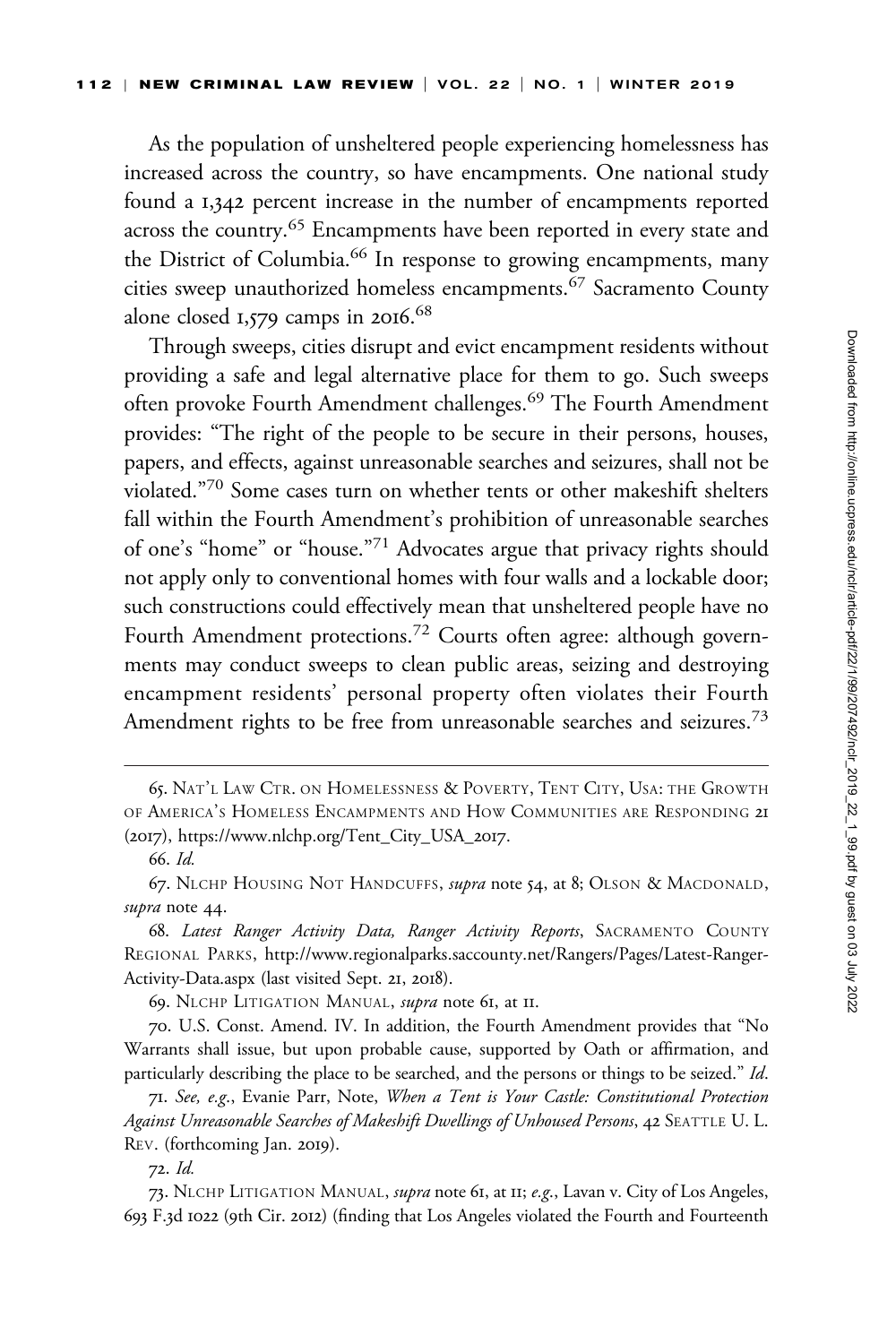Homeless plaintiffs can also prevail on due process claims under the Fourteenth Amendment when cities fail to follow certain procedures when managing confiscated private property.<sup>74</sup>

But in addition to often being illegal, sweeps frequently inflict real and lasting damage on people experiencing homelessness. Sweeps not only displace homeless people from public space, they also exact significant emotional and psychological tolls on encampment residents.<sup>75</sup> Sweeps often devour and destroy encampment residents' valuable property, such as state identification cards, social security cards, passports, and birth certificates.<sup>76</sup> Personal identification cards are needed to qualify for countless services and are difficult to replace.<sup>77</sup> Items of significant sentimental value such as photos of lost family members, or vital property such as medication, are commonly taken or destroyed.<sup>78</sup>

The loss of these items can be devastating to homeless people. For example, the loss of identification documents can make it difficult, if not impossible, for someone to access employment, gain access to housing, or

75. See, e.g., TAI DUNSON-STRANE & SARAH SOAKAI, DEP'T OF URBAN & REG'L PLANNING UNIV. OF HAWAI'I AT MANOA, THE EFFECTS OF CITY SWEEPS AND SIT-LIE POLICIES ON HONOLULU'S HOUSELESS 25 (June 2015), [http://blog.hawaii.edu/durp/files/](http://blog.hawaii.edu/durp/files/2015/06/Houseless-Honolulu-Report.small_.pdf) 2015/06[/Houseless-Honolulu-Report.small\\_.pdf.](http://blog.hawaii.edu/durp/files/2015/06/Houseless-Honolulu-Report.small_.pdf)

76. In a 2011 survey by the Law Center of homeless service providers, advocates, and homeless individuals in 26 states, over 75% of respondents reported that sweeps of homeless people in their communities have resulted in the loss of homeless persons' valuables, medications, identification documents, or other personal items. NAT'L LAW CTR. ON HOMELESSNESS & POVERTY, CRIMINALIZING CRISIS: THE CRIMINALIZATION OF HOME-LESSNESS IN U.S. CITIES 21 (Nov. 2011), [https://www.nlchp.org/Criminalizing\\_Crisis](https://www.nlchp.org/Criminalizing_Crisis). Similarly, a survey of homeless adults at three large homeless encampments in Honolulu, Hawai'i, in February and March of 2015, found that the single largest effect of sweeps in that area was "significant property and economic losses," including loss of property needed to survive in public space. DUNSON-STRANE & SOAKAI, supra note 75, at 4. Monetary losses can also occur in the form of citations, which were given out to half of encampment residents in one study of Honolulu. Id. at 16. For a broader look at the detrimental impact of citations, see generally COALITION ON HOMELESSNESS, supra note 14.

77. DUNSON-STRANE & SOAKAI, supra note 75, at 24-25. 78. Id. at 22.

Amendment rights of individuals experiencing homelessness by "seizing and immediately destroying their unabandoned personal possessions, temporarily left on public sidewalks while [the individuals] attended to necessary tasks such as eating, showering, and using the restrooms").

<sup>74.</sup> See, e.g., Mitchell v. City of Los Angeles, Case No.: 16-cv-01750 SJO (JPR) (C.D. Cal. Apr. 2016).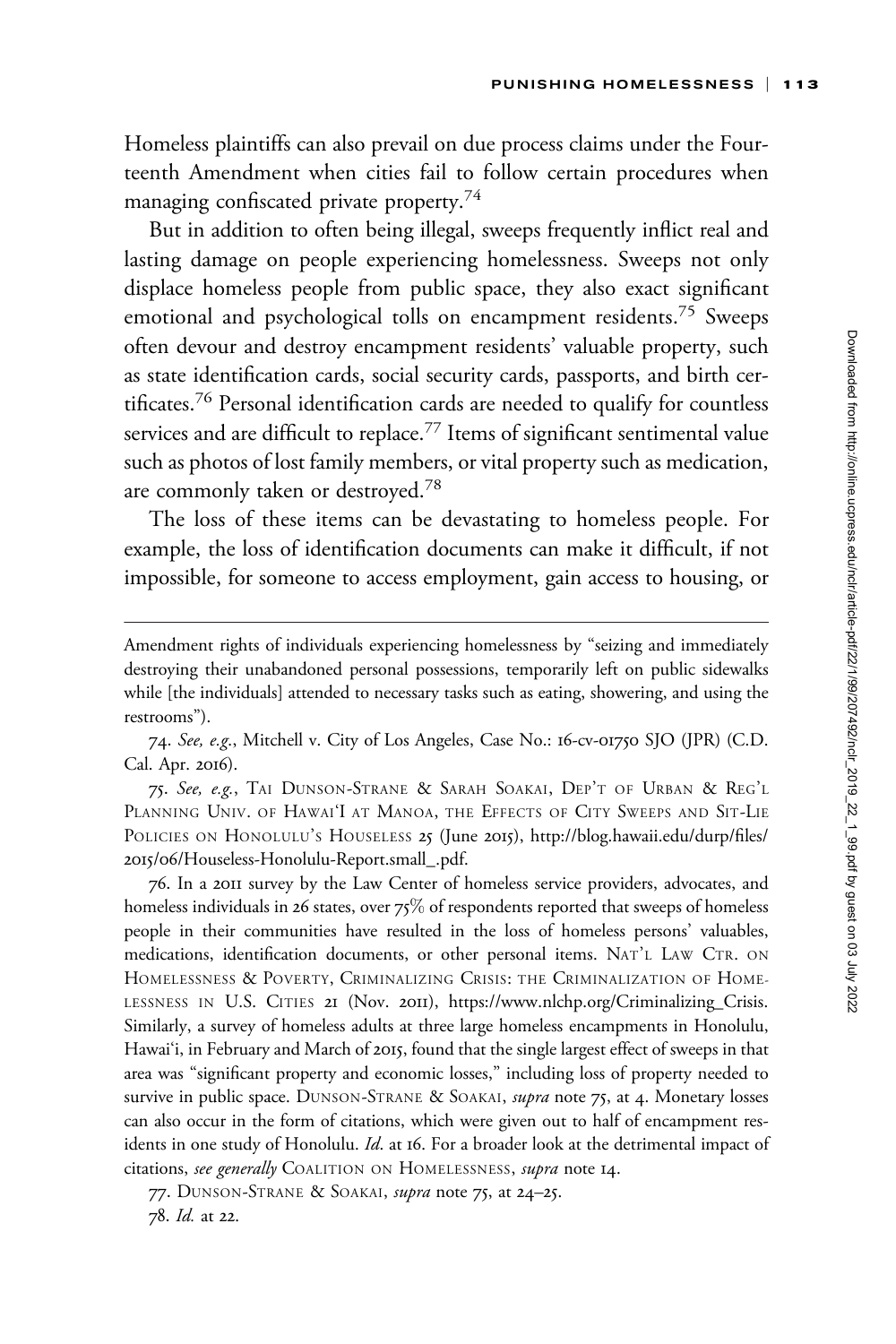even to exercise their basic right to vote.<sup>79</sup> The loss of warm clothing, protective tents, and medication directly threatens the health of already vulnerable people.<sup>80</sup> Sweeps also create or worsen existing physical and mental health problems for those experiencing chronic homelessness, who are particularly vulnerable to such harms.<sup>81</sup>

Meanwhile, sweeps are ineffective at reducing homelessness. For example, California's state transportation agency eliminated 217 homeless encampments between July 2014 and February 2015, only to have some reopen the very same day.<sup>82</sup> Sweeps are often conducted, as in Seattle, when there are no adequate alternative places to live. Because this exercise merely disperses, rather than reduces, homelessness, new encampments inevitably reappear.<sup>83</sup> Indeed, sweeps can actually worsen the problem of unsheltered homelessness and make it less likely for people to enter or remain in homeless services.<sup>84</sup>

This forced displacement of already vulnerable people, especially in the absence of adequate housing or shelter alternatives, leaves them with no safe and legal place to go. Meanwhile, sweeps can create real harm to encampment residents by disrupting whatever fragile community may have existed, forcing people to constantly move, and sending "a message to people experiencing homelessness that they are not allowed anywhere."<sup>85</sup>

<sup>79.</sup> NLCHP HOUSING NOT HANDCUFFS, supra note 54.

<sup>80.</sup> See, e.g., Kincaid v. City of Fresno, 2006 WL 3542732 (E.D. Cal. 2006). In Kincaid, a Fresno police officer destroyed the asthma medication and nebulizer machine that a homeless woman, Jeannine Nelson, needed to breathe. Id. at \*11 (E.D. Cal. 2006). The destruction of this property landed Ms. Nelson in the emergency room, a costly medical intervention, and required her to eventually replace her medications and breathing machine—all at taxpayer expense. Id.

<sup>81.</sup> See generally INSTITUTE OF MEDICINE (US) COMMITTEE ON HEALTH CARE FOR HOMELESS PEOPLE, HOMELESSNESS, HEALTH, AND HUMAN NEEDS (1988), [https://www](https://www.ncbi.nlm.nih.gov/books/NBK218236/) [.ncbi.nlm.nih.gov/books/NBK](https://www.ncbi.nlm.nih.gov/books/NBK218236/)218236/.

<sup>82.</sup> COALITION ON HOMELESSNESS, *supra* note 14, at 27.

<sup>83.</sup> NLCHP HOUSING NOT HANDCUFFS, supra note 54.

<sup>84.</sup> For example, in a report from the University of Hawaii at Manoa,  $21\%$  of homeless people subjected to sweeps reported that they were less able or less likely to seek shelter. DUNSON-STRANE & SOAKAI, supra note 75, at 19.

<sup>85.</sup> SAMIR JUNEJO & SUZANNE SKINNER, SEATTLE UNIV. HOMELESS RIGHTS ADVO-CACY PROJECT, NO REST FOR THE WEARY: WHY CITIES SHOULD EMBRACE HOMELESS ENCAMPMENTS 6 (Sara K. Rankin ed., May 11, 2016), [https://digitalcommons.law.seattleu](https://digitalcommons.law.seattleu.edu/cgi/viewcontent.cgi?article=1006&context=hrap) [.edu/cgi/viewcontent.cgi?article](https://digitalcommons.law.seattleu.edu/cgi/viewcontent.cgi?article=1006&context=hrap)=1006[&context](https://digitalcommons.law.seattleu.edu/cgi/viewcontent.cgi?article=1006&context=hrap)=[hrap](https://digitalcommons.law.seattleu.edu/cgi/viewcontent.cgi?article=1006&context=hrap).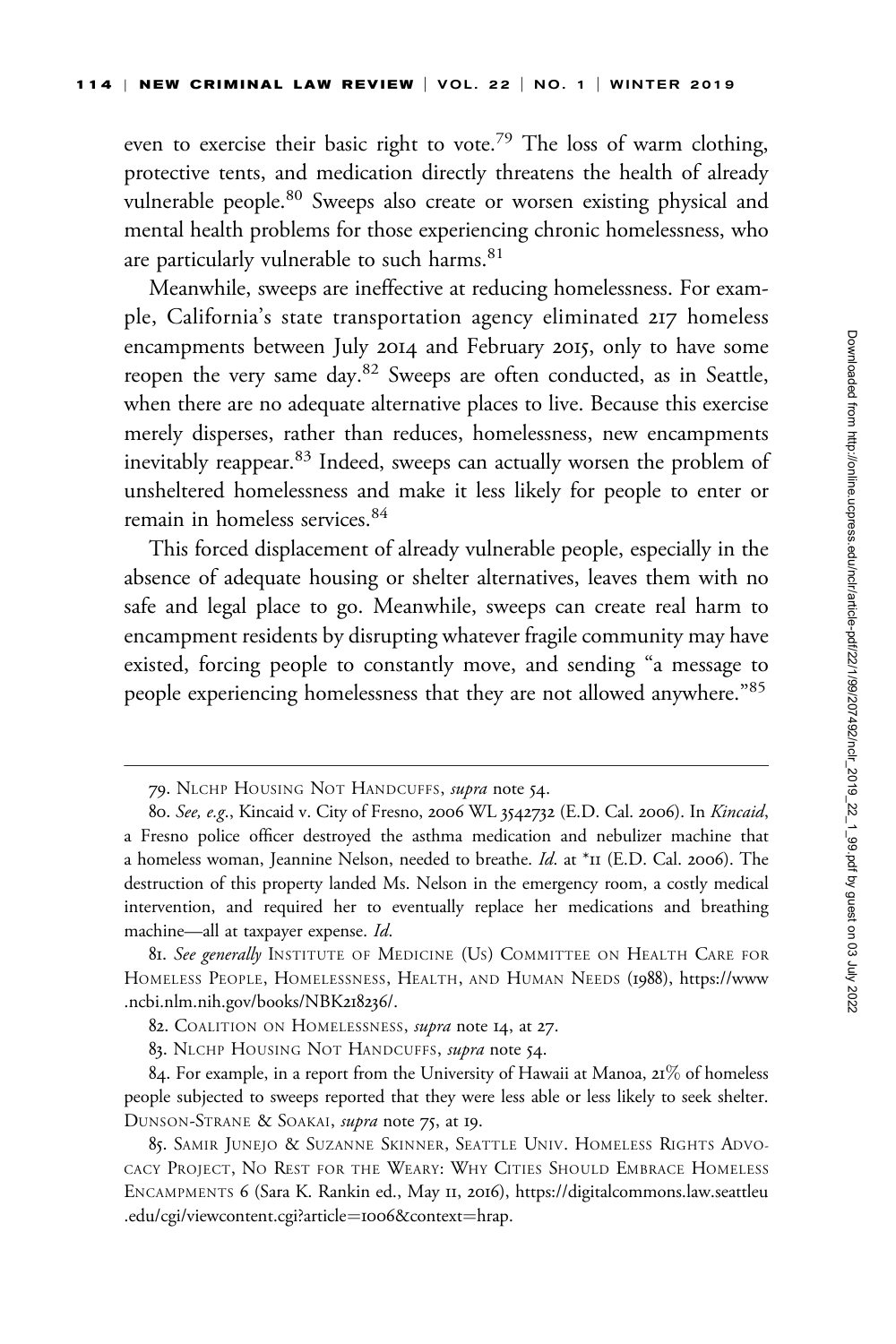But sweeps also punish the broader community because they do nothing to solve homelessness; instead, they are a costly, rotating door that wastes taxpayer dollars. Certainly sweeps might appease constituents by creating a temporary illusion that homelessness is being solved when it is not. But by failing to ensure a safe and legal place for homeless people to exist, sweeps are an expensive exercise in displacement, generating municipal expenses of millions of dollars by forcing chronically homeless people from one place to another. In 2017, for example, Seattle spent \$10 million on homeless sweeps alone.<sup>86</sup> For 2018, Seattle is reported to be doubling the rates of sweeps;<sup>87</sup> accordingly, it is on pace this year to spend \$20 million displacing homeless people. If this \$20 million were redirected from sweeps to permanent supportive housing, Seattle could end homelessness for approximately 37 percent of its chronically homeless population.<sup>88</sup> But there is no indication that such cities are relenting.<sup>89</sup>

## B. Punishing Sleeping, Lying Down, Sitting, or Protecting Oneself from the Elements

Other common criminalization laws ban or severely restrict camping, sleeping, lying down, or sitting in public. Because many cities lack sufficient affordable housing or shelter space, homeless people are often left

88. See, e.g., Introduction to Housing First/Permanent Supportive Housing, SEATTLE UNIV. HOMELESS RIGHTS ADVOCACY PROJECT (July 11, 2018), [https://law.seattleu.edu/](https://law.seattleu.edu/Documents/korematsu/Introduction%20to%2oHousing%20First%20and%20Permanent%20Supportive%20Housing.pdf) [Documents/ korematsu/Introduction](https://law.seattleu.edu/Documents/korematsu/Introduction%20to%2oHousing%20First%20and%20Permanent%20Supportive%20Housing.pdf)%20[to](https://law.seattleu.edu/Documents/korematsu/Introduction%20to%2oHousing%20First%20and%20Permanent%20Supportive%20Housing.pdf)%2[oHousing](https://law.seattleu.edu/Documents/korematsu/Introduction%20to%2oHousing%20First%20and%20Permanent%20Supportive%20Housing.pdf)%20[First](https://law.seattleu.edu/Documents/korematsu/Introduction%20to%2oHousing%20First%20and%20Permanent%20Supportive%20Housing.pdf)%20[and](https://law.seattleu.edu/Documents/korematsu/Introduction%20to%2oHousing%20First%20and%20Permanent%20Supportive%20Housing.pdf)%20[Permanent](https://law.seattleu.edu/Documents/korematsu/Introduction%20to%2oHousing%20First%20and%20Permanent%20Supportive%20Housing.pdf) %20[Supportive](https://law.seattleu.edu/Documents/korematsu/Introduction%20to%2oHousing%20First%20and%20Permanent%20Supportive%20Housing.pdf)%20[Housing.pdf](https://law.seattleu.edu/Documents/korematsu/Introduction%20to%2oHousing%20First%20and%20Permanent%20Supportive%20Housing.pdf) (explaining that, on average, it costs approximately \$16,000 to \$22,000 to provide permanent supportive housing to each chronically homeless individual). This projection is based on dividing \$20 million by the \$16K baseline number, suggesting that \$20 million could fund approximately 1,250 new units, which would house 37% of the 3,552 chronically homeless people in King County, based on the 2018 point-intime count.

89. See, e.g., Vianna Davila, San Francisco is Cracking Down on Tent Camps. Will Seattle do the Same?, SEATTLE TIMES (Sept. 20, 2018, 6:00AM), [https://www.seattletimes.com/](https://www.seattletimes.com/seattle-news/homeless/san-francisco-is-cracking-down-on-tent-camps-will-seattle-do-the-same/) [seattle-news/homeless/san-francisco-is-cracking-down-on-tent-camps-will-seattle-do-the](https://www.seattletimes.com/seattle-news/homeless/san-francisco-is-cracking-down-on-tent-camps-will-seattle-do-the-same/)[same/.](https://www.seattletimes.com/seattle-news/homeless/san-francisco-is-cracking-down-on-tent-camps-will-seattle-do-the-same/)

<sup>86.</sup> Chris Daniels, Seattle Spent \$10 Million on Homeless Sweeps in 2017, K5 NEWS (May 28, 2018, 8:28PM PDT), https://www.king5[.com/article/news/local/homeless/seattle-spent-](https://www.king5.com/article/news/local/homeless/seattle-spent-10-million-on-homeless-sweeps-in-2017/281-554503199)10[-million-on-homeless-sweeps-in-](https://www.king5.com/article/news/local/homeless/seattle-spent-10-million-on-homeless-sweeps-in-2017/281-554503199)2017/281-554503199.

<sup>87.</sup> Erica C. Barnett, City Accelerates Homeless Encampment Removals, Doubling Pace in 2018, THE C IS FOR CRANK (Aug. 21, 2018), [https://thecisforcrank.com/](https://thecisforcrank.com/2018/08/21/homeless-encampment-removals-accelerated-this-year-doubling-in-pace-since-january/.)2018/08/21/ [homeless-encampment-removals-accelerated-this-year-doubling-in-pace-since-january/.](https://thecisforcrank.com/2018/08/21/homeless-encampment-removals-accelerated-this-year-doubling-in-pace-since-january/.)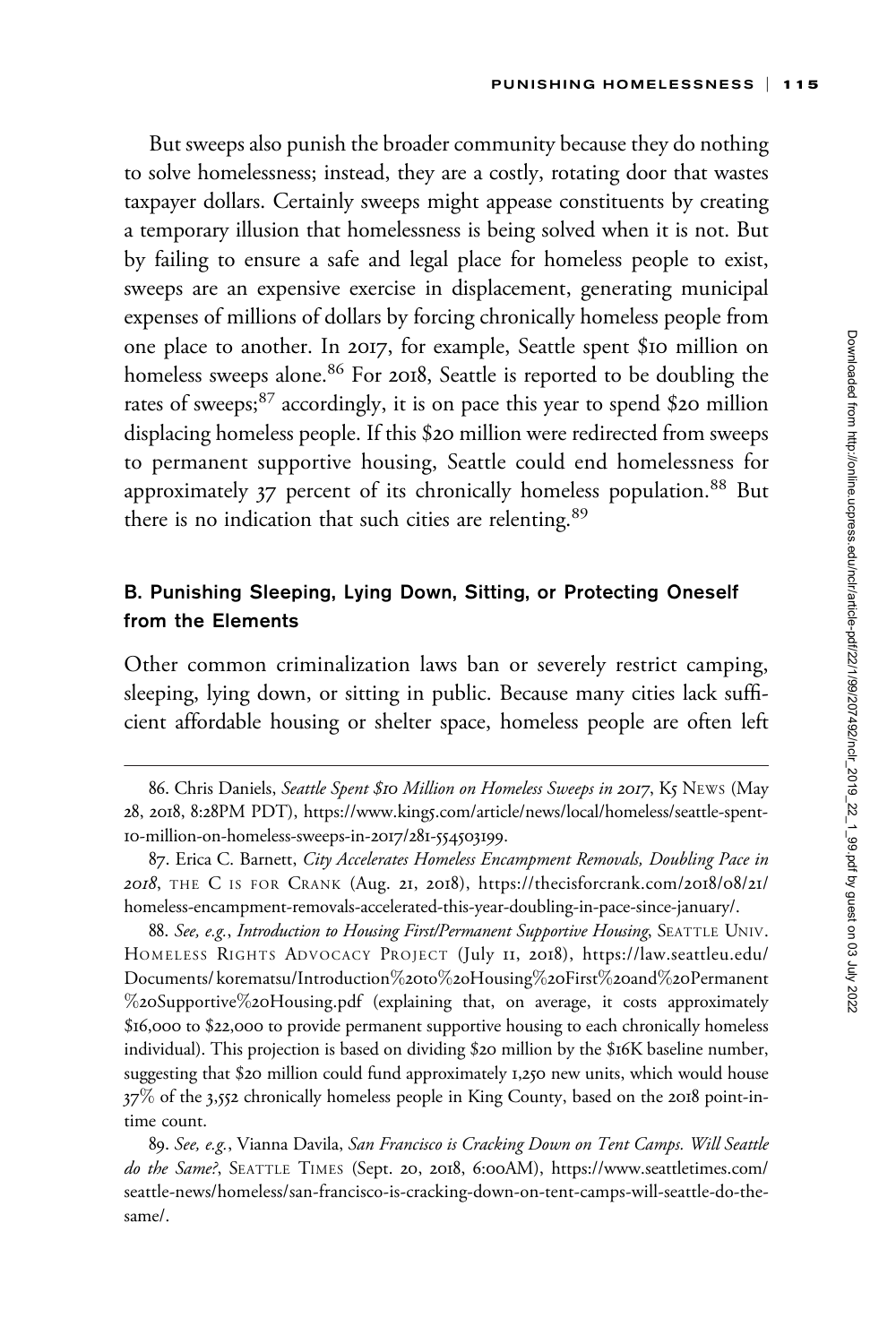with no reasonable alternative but to conduct these unavoidable activities in public spaces.

The Ninth Circuit recently addressed the question of whether cities can punish homeless people for such activities in *Martin v. City of Boise*.<sup>90</sup> Given the particular prevalence of homelessness in Western states within the Ninth Circuit,  $91$  *Martin* has extraordinary implications for the criminalization of homelessness. The plaintiffs, a group of people currently or formerly experiencing homelessness in Boise, Idaho, alleged that the city violated their Eighth Amendment rights<sup>92</sup> by outlawing sleeping or camping in public under its Camping and Disorderly Conduct Ordinances, even when the City failed to offer sufficient shelter.<sup>93</sup> Boise sits within Ada County, where approximately 125 unsheltered individuals live.<sup>94</sup> The City's three shelters offer a total of "354 beds and 92 overflow mats."<sup>95</sup> One shelter "is open to men, women, and children of all faiths"; it has 96 beds, but is routinely full.<sup>96</sup> A second shelter is open to men only, and the third is open exclusively to women and children.<sup>97</sup> The latter two also require adherence to certain religious classes or otherwise impose religious messages on those seeking shelter.<sup>98</sup> The court held that Boise could not "criminalize indigent, homeless people for sleeping outdoors, on public property, on the

93. Id. at \*5. 94. Id. at \*6–7. 95. Id. at \*9. 96. Id. at \*7. 97. Id. at \*8. 98. Id. at \*9.

<sup>90.</sup> Martin v. City of Boise, No. 145-35845 (9th Cir. Sept. 4, 2018).

<sup>91.</sup> States in the Ninth Circuit have been hit especially hard by the increase in unsheltered populations. California, Nevada, Oregon, and Hawaii are the only four states in which more than half of all people experiencing homelessness were staying in unsheltered locations. AHAR 2017, *supra* note 20, at 12. The State of California alone had nearly half of all unsheltered people in the country. Id. The State of Washington is also experiencing an unprecedented unsheltered homeless crisis. According to the Washington State Department of Commerce, the number of people experiencing homelessness in Washington State has increased since 2013. See Why is Homelessness Increasing?, WASH. DEPT' OF COMMERCE (Jan. 2017), [https://www.commerce.wa.gov/wp-content/uploads/](https://www.commerce.wa.gov/wp-content/uploads/2017/01/hau-why-homelessness-increase-2017.pdf)2017/01/hau-why[homelessness-increase-](https://www.commerce.wa.gov/wp-content/uploads/2017/01/hau-why-homelessness-increase-2017.pdf)2017.pdf.

<sup>92.</sup> The Eighth Amendment provides: "Excessive bail shall not be required, nor excessive fines imposed, nor cruel and unusual punishments inflicted." U.S. Const., Amend. VIII. The Martin court's analysis of the Eighth Amendment is detailed at pages 28–33. Martin, supra note 90, at  $*28-33$ .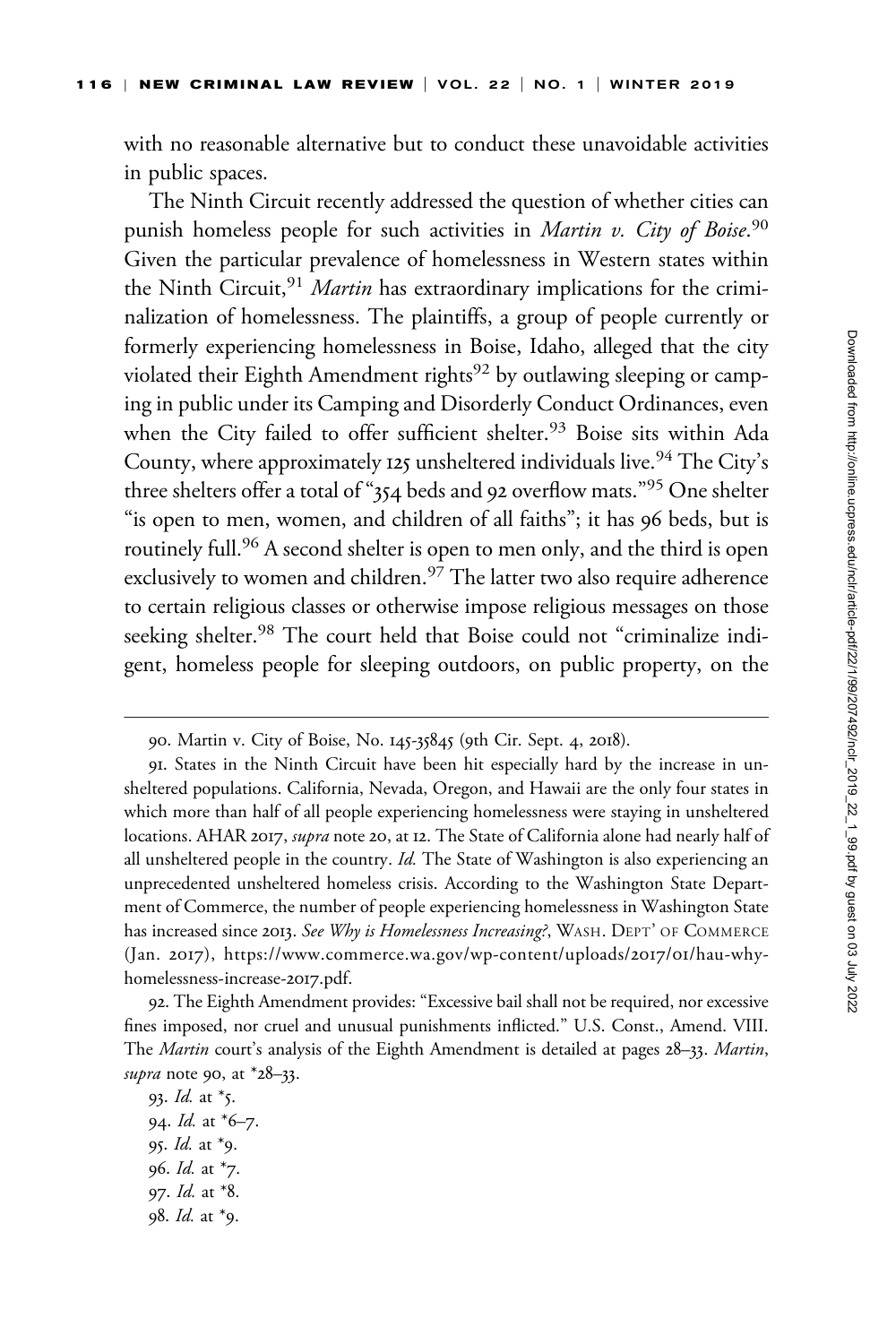false pretense they had a choice in the matter."<sup>99</sup> The court reasoned that the Eighth Amendment's prohibition against cruel and unusual punishment precluded enforcement of the law prohibiting homeless residents from conducting such activities in public when they have no reasonable alternative but to do so.<sup>100</sup>

Thus, *Martin* stands for the proposition that laws criminalizing homelessness are unconstitutional when (1) a city punishes a homeless person for engaging in necessary, life-sustaining activity in public; (2) that person has no reasonable alternative but to survive in public space; and (3) existing shelters are inadequate in number or are functionally accessible to their homeless population.

Martin also clarifies that determining whether a city provides reasonable alternatives is not a simple mathematical calculation of shelter beds. Instead, that sufficient reasonable alternative shelter must be functionally accessible. In *Martin*, the religious requirements imposed as a condition to accessing many shelter beds created an unacceptable barrier; therefore, those beds were not reasonable alternatives.<sup>101</sup>

*Martin* is also significant because many shelters throughout the country not only lack capacity, they also impose various barriers to entry that render them functionally inaccessible to many homeless people.<sup>102</sup> For example, a "shortage of emergency shelters leads to overcrowding, which creates unhealthy, unsanitary, and even dangerous conditions in some shelters."<sup>103</sup> A complex system of rules and regulations also commonly creates obstacles to access.<sup>104</sup> Common requirements force families or partners to split up, exclude LGBTQ youth or pet owners, or "refuse admittance to substance abusers and the mentally ill."<sup>105</sup> These common barriers apply to many chronically homeless individuals, excluding them and forcing them to

105. SKINNER, supra note 49, at 2.

<sup>99.</sup> Id. at \*3.

<sup>100.</sup> Id. at \*28–33.

<sup>101.</sup> Id.

<sup>102.</sup> See SKINNER, supra note 49.

<sup>103.</sup> Id. at 2.

<sup>104.</sup> Id; see also Castellow, Kloos, & Townley, supra note 25, at 675 ("[T]he simple act of accessing and utilizing services can be unpredictable and dangerous; the network of resources for people experiencing homelessness is intricate, frustrating, and timeconsuming. Shelters, although often essential commodities, can be disruptive and unsafe as multiple individuals from various backgrounds are placed in most quarters with minimal regulation.").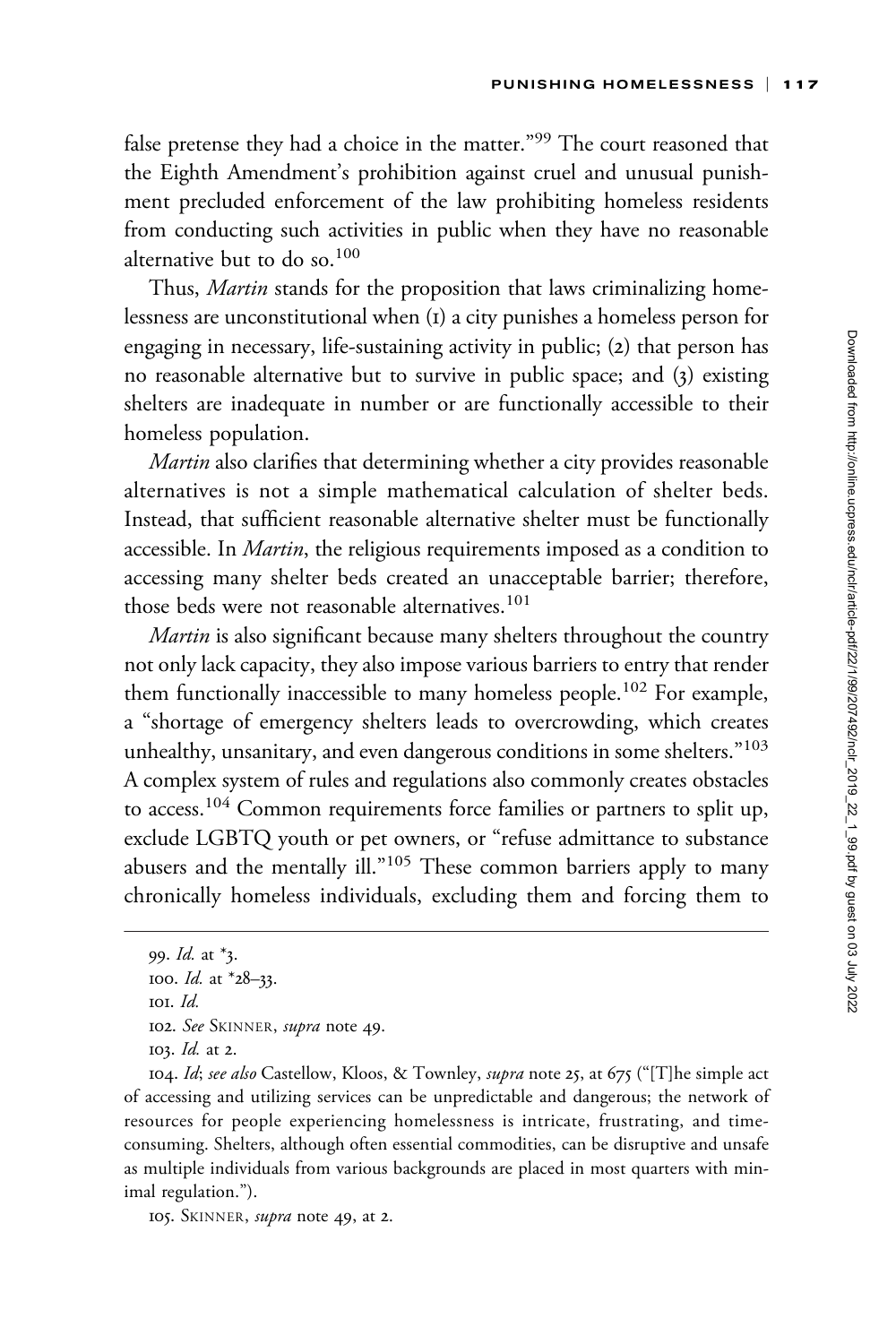remain on the street. Martin pushes cities to reconsider the punitive, widespread, and cumulative impact of such common barriers to accessing shelter. Several cities are already taking note of *Martin*, proactively declining to enforce existing anti-camping laws.<sup>106</sup>

Still, other cities, like Seattle, suggest that they are not criminalizing homelessness because they do not always charge or cite for violations but instead issue move-along warnings.107 Such positions miss the point. Not only did the *Martin* case reject similar arguments made by the City of Boise,  $108$  but movealong warnings are a prevalent form of criminalization that has "detrimental consequences for wide swaths of the homeless population."109 Such warnings are a form of punishment, conducted under the explicit or implicit threat of criminal prosecution, and thus press against the essential boundaries of the Eighth Amendment—whether it is illegal to be poor, whether having no housing is a crime, or whether resting in public space is against the law.

Moreover, as a policy matter, move-along warnings are highly problematic. Move-along orders "are not recorded or reported in many jurisdictions," amounting to a "virtually invisible practice [that is] common, pervasive, and potent."<sup>110</sup> In terms of punishing homelessness, criminal charges and civil citations may well represent the tip of the proverbial iceberg: below the surface lurks the virtual guarantee of constant exposure to move-along orders and threats of arrest, resulting in forced displacement, social isolation, destruction of property, loss of community, heightened interpersonal conflict, and increased fear of engagement with police.<sup>111</sup>

<sup>106.</sup> See, e.g., Maggie Vespa, Portland Police Will Not Cite Homeless for Sleeping on Streets, Citing Court Ruling, KGW8 (Sept. 7, 2018), [https://www.kgw.com/article/news/local/](https://www.kgw.com/article/news/local/homeless/portland-police-will-not-cite-homeless-for-sleeping-on-streets-citing-court-ruling/283-591977968.) [homeless/portland-police-will-not-cite-homeless-for-sleeping-on-streets-citing-court](https://www.kgw.com/article/news/local/homeless/portland-police-will-not-cite-homeless-for-sleeping-on-streets-citing-court-ruling/283-591977968.)ruling/283-[591977968](https://www.kgw.com/article/news/local/homeless/portland-police-will-not-cite-homeless-for-sleeping-on-streets-citing-court-ruling/283-591977968.).

<sup>107.</sup> E.g., Vianna Davila, Federal-Court Ruling on Homeless Camps Won't Affect Seattle, City Attorney Says, SEATTLE TIMES (Sept. 7, 2018, 5:13PM), [https://www.seattletimes.com/](https://www.seattletimes.com/seattle-news/homeless/federal-court-ruling-on-homeless-camps-wont-affect-seattle-city-attorney-says/) [seattle-news/homeless/federal-court-ruling-on-homeless-camps-wont-affect-seattle-city](https://www.seattletimes.com/seattle-news/homeless/federal-court-ruling-on-homeless-camps-wont-affect-seattle-city-attorney-says/)[attorney-says/](https://www.seattletimes.com/seattle-news/homeless/federal-court-ruling-on-homeless-camps-wont-affect-seattle-city-attorney-says/) (quoting Seattle City Attorney Pete Holmes: "Seattle has no blanket citywide policy that criminalizes sleeping outside, therefore we don't expect that this decision will affect the way the City is able to respond to people living outdoors[.]").

<sup>108.</sup> Martin, supra note 90, No. 145–35845, \*at 18–19.

<sup>109.</sup> Christopher Herring, Dilara Yarbrough, & Lisa Marie Alatorre, Pervasive Penalty: How the Criminalization of Homelessness Perpetuates Poverty, SOC. PROBS. (forthcoming 2019). 110. TILLISCH & SENA, *supra* note 63, at 31.

III. See, e.g., Herring, Yarbrough, & Alatorre, supra note 109, at II (noting that in San Francisco, "over 80% of homeless complaints are not resolved through citation or arrest, but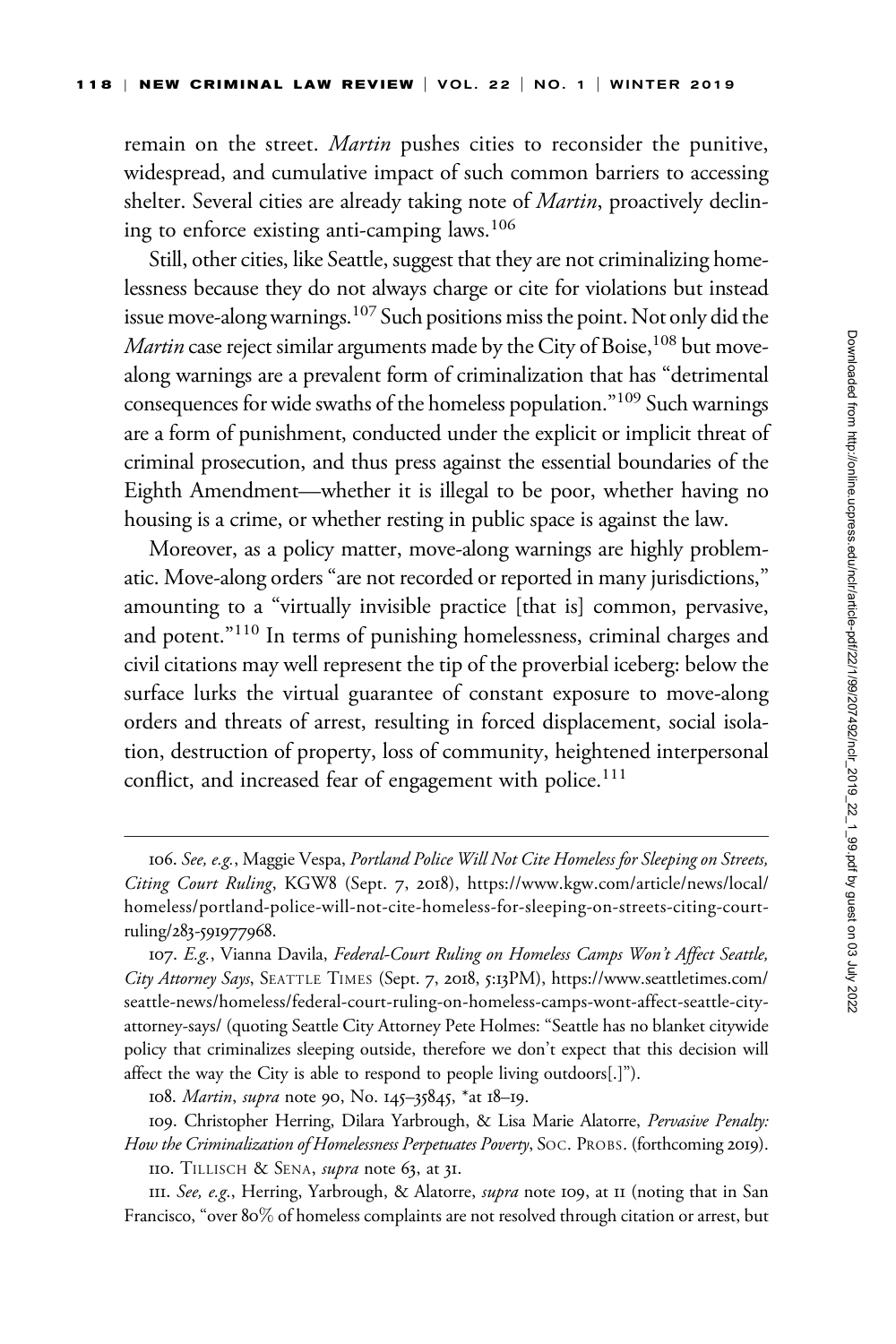Exacting punishment through move-along warnings is also costly and futile. Aside from the obvious expenses associated with law enforcement time, move-along orders, like the enforcement of criminalization laws generally, do not serve as an effective deterrent.<sup>112</sup> Move-along warnings do not move homeless people indoors. Instead, common responses to such orders are to simply move "down the street, around the corner, or to walk around" and return after police depart.<sup>113</sup> Accordingly, move-along warnings are persistent and pervasive punishments of homelessness.

#### C. Punishing Requests for Help or Acts of Giving Help

Homeless people are commonly associated with needing help or charity. The First Amendment provides fundamental protection to requests for help and acts of giving it. Among other provisions, the First Amendment protects freedom of speech and religion.<sup>114</sup> In homeless rights advocacy, the First Amendment commonly applies to laws that restrict both begging and food sharing. Peaceful begging is, at its most fundamental level, a request for help.<sup>115</sup> Members of the faith community commonly share food with homeless people as an expression of their faith.<sup>116</sup> Accordingly,

by police warnings and requests that homeless people stop engaging in activities that violate the law"). For example, recent surveys in San Francisco show that 70% of homeless individuals had been forced to move from public space by law enforcement; over one third experienced such displacement at least once a month, and 20% on a weekly basis. For chronically homeless people, forced displacement through move-along orders was much more common: approximately  $90\%$  were forced to move at least once in the past year, and nearly 50% were evicted from public spaces monthly. Id. at 12.

<sup>112.</sup> NLCHP HOUSING NOT HANDCUFFS, *supra* note 54, at 12 ("In addition to being futile, use of 'move along' orders discriminates against homeless people who have not violated any laws, and who are merely present in public.").

<sup>113.</sup> Herring, Yarbrough, & Alatorre, supra note 109, at 22.

<sup>114. &</sup>quot;Congress shall make no law respecting an establishment of *religion*, or prohibiting the free exercise thereof; or abridging the *freedom of speech*, or of the press; or the right of the people peaceably to assemble, and to petition the government for a redress of grievances." U.S. Const. Amend. I. (emphasis added).

<sup>115.</sup> TILLISCH & SENA, *supra* note 63.

<sup>116.</sup> See generally Marc-Tizoc González, Hunger, Poverty, and the Criminalization of Food Sharing in the New Gilded Age, 23 J. OF GENDER, SOCIAL POLICY & L. 2 (2015); see also Joshua Stewart, After a Hiccup with Permits, a Pacific Beach Church is Back to Feeding the Homeless, SAN DIEGO UNION-TRIBUNE (June 10, 2017), [http://www.sandiego](http://www.sandiegouniontribune.com/news/homelessness/sd-me-church-homeless-20170610-story.html) [uniontribune.com/news/homelessness/sd-me-church-homeless-](http://www.sandiegouniontribune.com/news/homelessness/sd-me-church-homeless-20170610-story.html)20170610-story.html; City of Philadelphia Sued Over New Regulations that Prevent Religious Groups from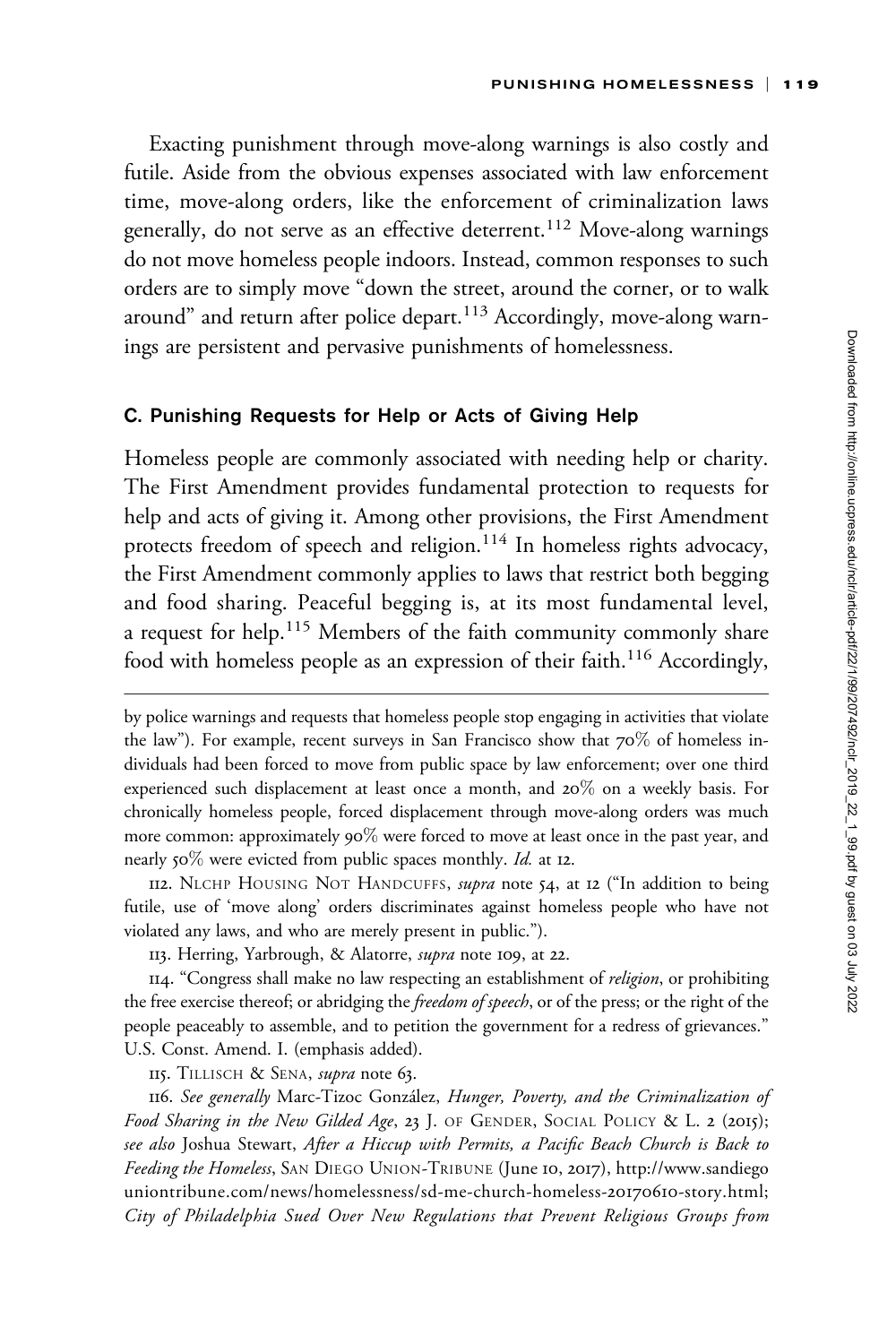laws that prohibit or severely restrict begging or food sharing are often successfully challenged as violating First Amendment rights.

Indeed, since the U.S. Supreme Court's 2015 decision in Reed v. Town of Gilbert, courts have uniformly rejected laws restricting begging. Reed actually had nothing to do with begging: it involved a city ordinance that provided different restrictions for signs depending on their content.<sup>117</sup> A small church brought a First Amendment challenge, contending that the law discriminated against free speech because church and other nonprofit signs were subjected to the highest regulations, while other messages were not.<sup>118</sup> The Court agreed.<sup>119</sup> It held that the law impermissibly discriminated against certain kinds of speech, but not others.<sup>120</sup> In its reasoning, the Supreme Court stressed that the government cannot restrict speech based on its content or single out one form of speech over another based on the perceived worthiness of the speech.<sup>121</sup> The Reed decision cleared the way for cases challenging begging restrictions that disfavor even peaceful requests for help, a protected form of free speech.<sup>122</sup>

Many cities have caught on and recast their begging restrictions as so-called "aggressive begging" laws, even though many of these laws can encompass even non-aggressive conduct.<sup>123</sup> Violations can be triggered solely on a witness's subjective perception: If someone witnesses begging and feels fearful or even feels "compelled" to give, such feelings may be

118. Id. at 2226.

120. Id.

121. Id. at 2229 ("Innocent motives do not eliminate the danger of censorship presented by a facially content-based statute, as future government officials may one day wield such statutes to suppressed disfavored speech. That is why the First Amendment expressly targets the operation of the laws—i.e. 'the abridg[ement] of speech'—rather than merely the motives of those who enacted them." (internal citation omitted)).

122. TILLISCH & SENA, *supra* note 63, at 12.

123. Id. at 3.

Providing Food for the Homeless in City Parks, AM. CIVIL. LIBERTIES UNION PA (June 5, 2012), https://www.aclupa.org/news/2012/06/05[/state-house-committee-passes-bill-to](https://www.aclupa.org/news/2012/06/05/state-house-committee-passes-bill-to-increase-spying-power-of-government-and-civilians,-says-aclu-of-pa)[increase-spying-power-of-government-and-civilians,-says-aclu-of-pa.](https://www.aclupa.org/news/2012/06/05/state-house-committee-passes-bill-to-increase-spying-power-of-government-and-civilians,-says-aclu-of-pa)

<sup>117.</sup> Specifically, the ordinance differentiated among signs based its content. Reed v. Town of Gilbert, 135 S. Ct. 2218, 2224 (2015). The law provided the greatest flexibility and fewest restrictions for political and ideological signs. The church's signs and some other non-profit, event-related signs could only be six square feet, displayed for no more than fourteen hours, and were limited to four per property. Id. at 2225. Other restrictions applied to the other two categories. Id. at 2224–25.

<sup>119.</sup> Id. at 2223.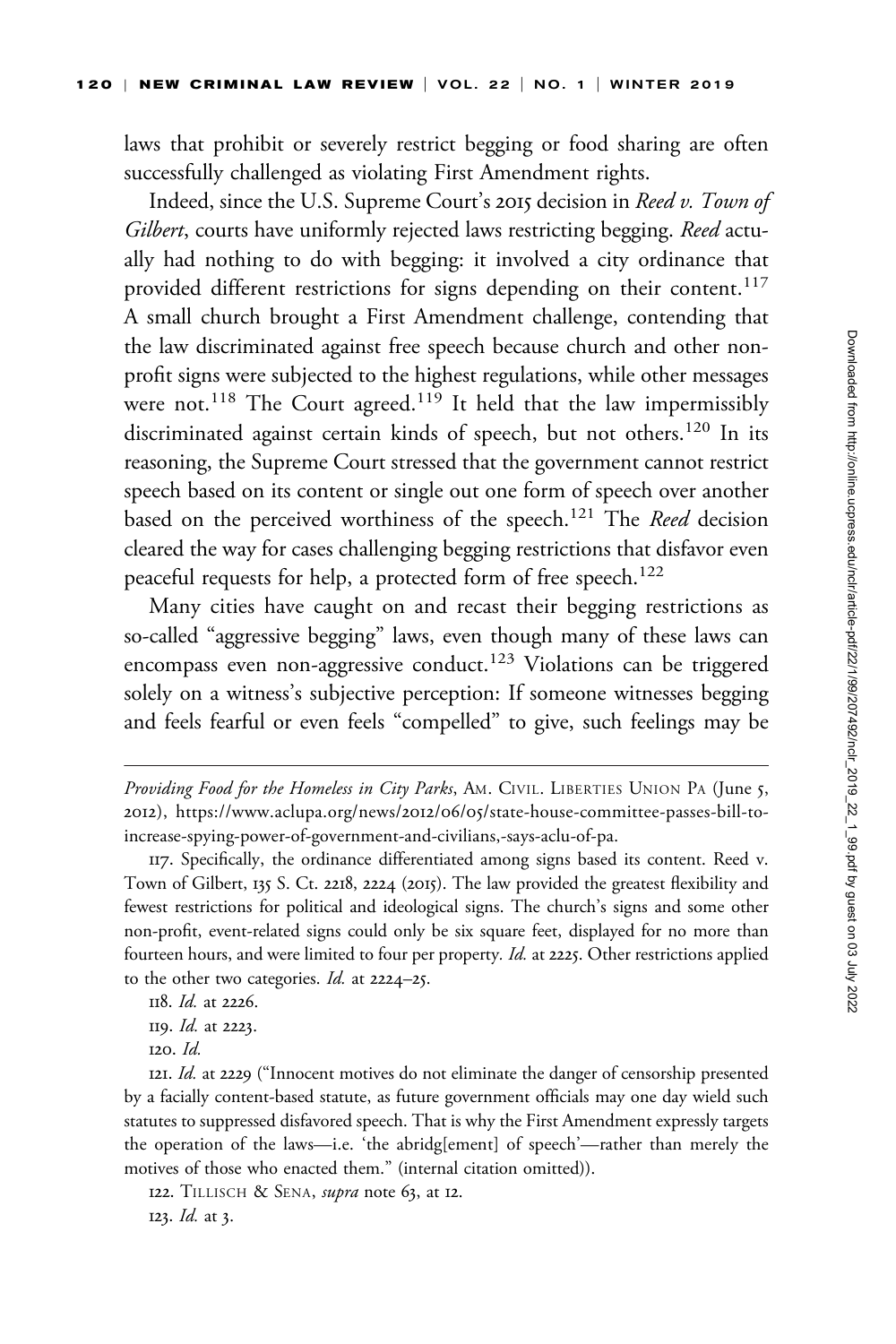sufficient to make begging criminal even if the person begging has not engaged in any objectively aggressive conduct.<sup>124</sup> Such reliance on whether a witness "subjectively" feels fear is highly problematic in light of studies proving people tend to feel fear simply when viewing a homeless person, regardless of that person's conduct.<sup>125</sup> Accordingly, homeless rights advocates have recommended that cities repeal begging restrictions and instead rely on existing laws, such as assault, battery, or harassment, to address truly aggressive behavior.<sup>126</sup>

Some cities also seek to punish those who try to help homeless people, including through food-sharing restrictions.<sup>127</sup> "United States cities are enacting ordinances that regulate, under threat of criminal punishment, sharing food with hungry people in public properties, like parks, sidewalks, and streets."<sup>128</sup> Such restrictions not only limit food availability to homeless people, but they also subject individuals or organizations, often faithbased organizations, to fines or criminal charges for sharing food. Perhaps the most infamous instance of a city's enforcement of an anti-food-sharing law was in Fort Lauderdale, Florida, where police arrested a 90-year-old veteran and two pastors attempting to feed homeless neighbors.<sup>129</sup> More recently, California Governor Brown approved Assembly Bill 2178, which reaffirms criminal sanctions against "temporary" feeding operations.<sup>130</sup> Advocates maintain that such food-sharing restrictions are constitutionally or statutorily infirm under judicial precedent and the Religious Land Use

129. This event received national media coverage. See, e.g., Peter Holley, After 90-Year-Old is Arrested Florida Judge Halts Law that Restricts Feeding the Homeless, WASH. POST (Dec. 3, 2014), [https://www.washingtonpost.com/news/post-nation/wp/](https://www.washingtonpost.com/news/post-nation/wp/2014/12/03/after-90-year-old-is-arrested-florida-judge-halts-law-that-restricts-feeding-the-homeless/?utm_term=.03c40f009e2d)2014/12/03/after-90[-year-old-is-arrested-florida-judge-halts-law-that-restricts-feeding-the-homeless/?utm\\_](https://www.washingtonpost.com/news/post-nation/wp/2014/12/03/after-90-year-old-is-arrested-florida-judge-halts-law-that-restricts-feeding-the-homeless/?utm_term=.03c40f009e2d) [term](https://www.washingtonpost.com/news/post-nation/wp/2014/12/03/after-90-year-old-is-arrested-florida-judge-halts-law-that-restricts-feeding-the-homeless/?utm_term=.03c40f009e2d)=.03c40f[009](https://www.washingtonpost.com/news/post-nation/wp/2014/12/03/after-90-year-old-is-arrested-florida-judge-halts-law-that-restricts-feeding-the-homeless/?utm_term=.03c40f009e2d)e2d.

130. Cal. Assembly Bill 2178 (2018) (enacted). For an initial analysis of the AB 2178's predictable negative impacts on hungry people and the religious and political activists who peaceably assemble to publicly share food with them, see Marc-Tizoc González, California Assembly Bill 2178 Threatens Food Sharing Throughout the State, FOOD SHARING LAW (Sept. 18, 2018), [https://foodsharinglaw.net/](https://foodsharinglaw.net/2018/09/18/california-assembly-bill-2178-threatens-food-sharing-throughout-the-state/)2018/09/18/california-assembly-bill-2178-threatens[food-sharing-throughout-the-state/.](https://foodsharinglaw.net/2018/09/18/california-assembly-bill-2178-threatens-food-sharing-throughout-the-state/)

<sup>124.</sup> Id. at 20.

<sup>125.</sup> Rankin, supra note 17, at 6–7.

<sup>126.</sup> TILLISCH & SENA, *supra* note 63, at iv.

<sup>127.</sup> David L. Abney, Religion and Housing for the Homeless: Using the First Amendment and the Religious Land Use Act to Convert Religious Faith into Safe, Affordable Housing, 8 ST. MARY'S L. REV. ON MINORITY ISSUES I (2005).

<sup>128.</sup> González, *supra* note 116, at 47.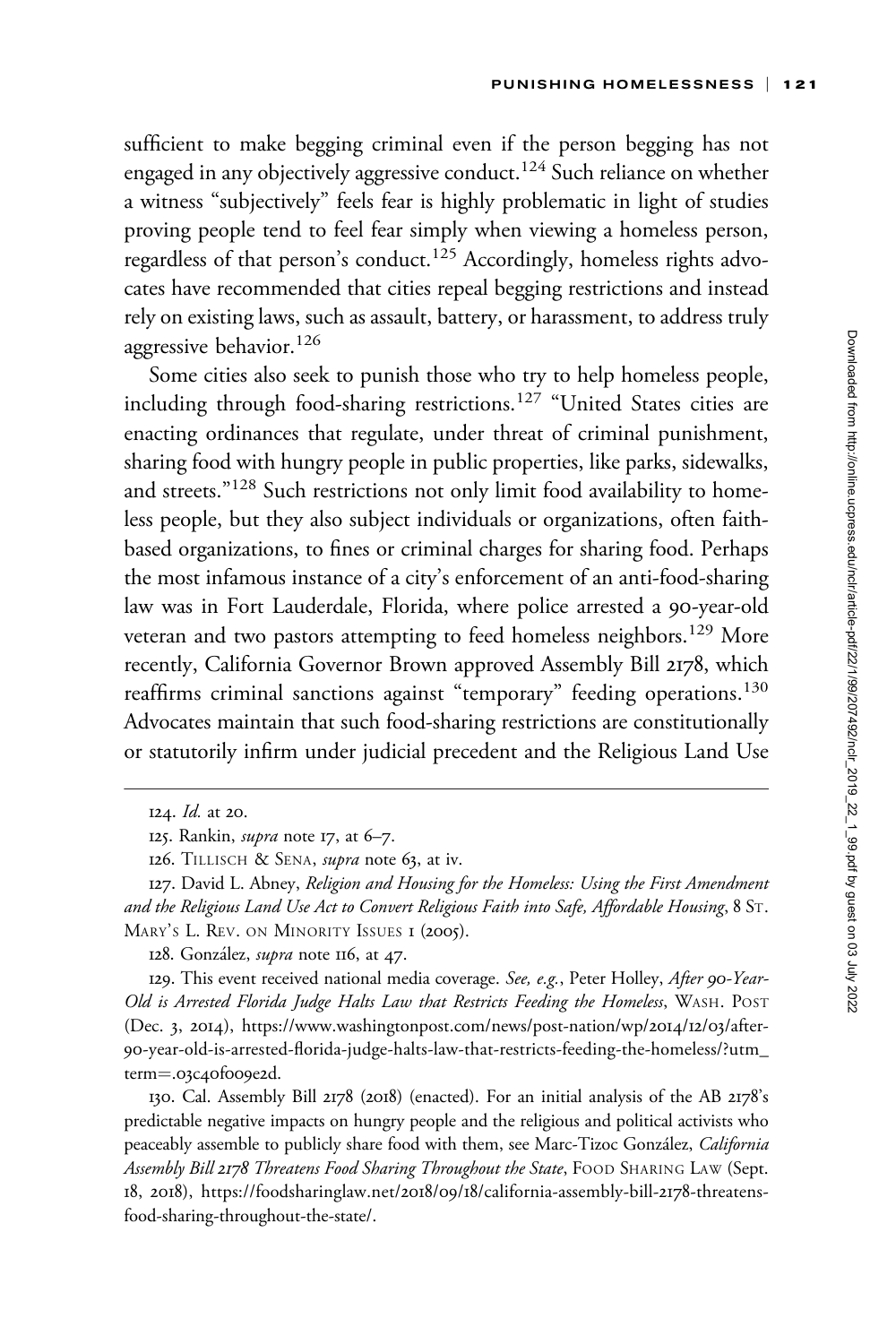and Institutionalized Persons Act (RLUIPA).<sup>131</sup> Food-sharing restrictions have decreased slightly, perhaps due to recent successful challenges in some high-visibility cases.<sup>132</sup> But at least 6 percent of cities still punish sharing food with people experiencing homelessness.<sup>133</sup>

### III. WHY WE CRIMINALIZE HOMELESSNESS

Criminalizing homelessness is often illegal, always expensive, and generally ineffective. If criminalizing homelessness is such a bad idea, why do cities across the country continue to do it? A persistent contributor of the criminalization of homelessness is the power of our instinctive response to visible poverty. Americans are stained by "the influence of exile": deeply ingrained class and status distinctions that can inconspicuously, even unconsciously guide us to create and enforce laws and policies that restrict the visibility of poverty—of poor people—in public space.<sup>134</sup>

Studies suggest that Americans react to evidence of visible poverty with higher rates of negativity than to any other marginalized trait, including traits historically associated with discrimination, such as race or gender.<sup>135</sup> Exposure to evidence of human struggle or desperation commonly provokes fear, annoyance, disgust, or anger from those who witness it.<sup>136</sup> Other researchers explain that disgust of visible poverty expresses "a behavioral immune system," activated by an association of homeless people with "pathogens," a human expression of disease, lack of cleanliness, or disorder.<sup>137</sup> These deeply rooted "physiological mechanisms" compel us to prevent contact with homeless people because we implicitly associate

<sup>131.</sup> See, e.g., Marc-Tizoc González, Criminalizing Charity: Can First Amendment Free Exercise of Religion, RFRA, and RLUIPA Protect People who Share Food in Public?, 7 U.C. IRVINE L. REV. 291, 300, 320–21, 323, 335–37 (2017) (discussing California-based litigation brought by religious food-sharing plaintiffs under RLUIPA).

<sup>132.</sup> See, e.g., Fort Lauderdale Food Not Bombs v. City of Fort Lauderdale, No. 16–16808 (11th Cir. Aug. 22, 2018).

<sup>133.</sup> NLCHP HOUSING NOT HANDCUFFS, supra note 54, at 10.

<sup>134.</sup> Rankin, *supra* note 17, at 7.

<sup>135.</sup> Id. at 17.

<sup>136.</sup> Id. at 7.

<sup>137.</sup> Scott Clifford & Spencer Piston, Explaining Public Support for Counterproductive Homelessness Policy: The Role of Disgust, 39 POLIT. BEHAV. 2, 507-509 (2017).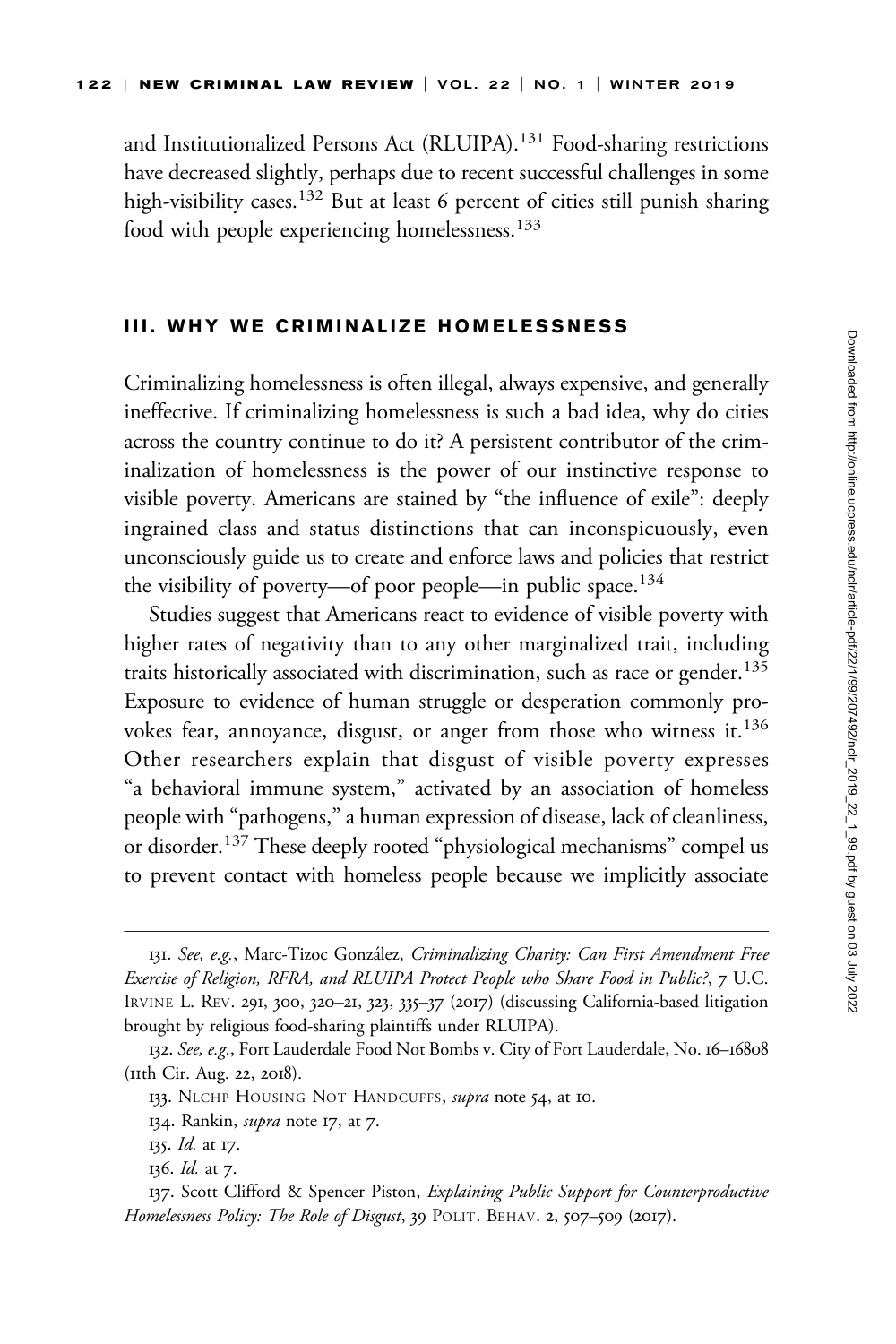them with disease, perceiving them as "pathogenic threats" we must avoid through "physical distancing" to avoid potential contamination.<sup>138</sup>

This deeply rooted, often unconscious, stigmatization of visible poverty is expressed in common mythologies about homelessness. For example, a persistent myth is that homelessness is a consequence of bad choices. But the top five causes of homelessness are lack of affordable housing, lack of a living wage, domestic violence, medical bankruptcy, and untreated mental illness.<sup>139</sup> These causes can happen to anyone. Trauma can also play a large role.<sup>140</sup> When coping with mental illness or addiction, maintaining independent housing may not be feasible. Lawyers, doctors, film directors, entrepreneurs, university professors, professional musicians, and many others have experienced homelessness.<sup>141</sup> Anyone can become homeless if they cannot pay for housing and lack other resources or support.

Many causes of homelessness have nothing to do with choice.<sup>142</sup> For example, many homeless women are survivors of domestic abuse.<sup>143</sup> These women lack a support system and may be unable to seek resources. If they depend on their abuser for financial stability, they will face challenges in

140. Trauma, SUBSTANCE ABUSE & MENTAL HEALTH SERVS, ADMIN., [https://www.](https://www.samhsa.gov/homelessness-programs-resources/hpr-resources/trauma) [samhsa.gov/homelessness-programs-resources/hpr-resources/trauma](https://www.samhsa.gov/homelessness-programs-resources/hpr-resources/trauma) (last visited Sept. 14, 2018) ("Homelessness is traumatic... Some such people, particularly women, may have histories of trauma, including sexual, psychological, or physical abuse.").

141. Jens Erik Gould, Down and Out in L.A.: When the Middle Class Goes Homeless, TIME (Sept. 2, 2011), [http://content.time.com/time/nation/article/](http://content.time.com/time/nation/article/0,8599,2090997,00.html)0,8599,2090997,00. [html](http://content.time.com/time/nation/article/0,8599,2090997,00.html) (writing that there has been an increase in homeless families that were once "secure members of the middle class," such as movie producers and collections agents); Emily Crane, California's Hidden Homeless: Teachers, Chefs, Nurses and Other Middle Class Workers Living in Cars in Parking Lots Because of the State's Crazy Property Prices, DAILY MAIL (Dec. 26, 2017), [https://www.dailymail.co.uk/news/article-](https://www.dailymail.co.uk/news/article-5212977/Californias-middle-class-homeless-living-parking-lots.html)5212977/Californias-middle-class[homeless-living-parking-lots.html](https://www.dailymail.co.uk/news/article-5212977/Californias-middle-class-homeless-living-parking-lots.html) ("Hundreds of people, including nurses and chefs, are sleeping in parking lots in affluent areas like Santa Barbara as they make the most of the only homes they can afford."); see also Charles Mudede, Seattle's New Normal: Homelessness is Now Middle Class, THE STRANGER (Mar. 23, 2018), [https://www.thestranger.com/slog/](https://www.thestranger.com/slog/2018/03/23/25950929/seattles-new-normal-homelessness-is-now-normal)2018/ 03/23/25950929[/seattles-new-normal-homelessness-is-now-normal.](https://www.thestranger.com/slog/2018/03/23/25950929/seattles-new-normal-homelessness-is-now-normal)

142. See LURIE & SCHUSTER, supra note 4.

143. Id. at 14 ("Homelessness has a discriminatory impact on female victims of domestic violence in Washington State. Mirroring the national data, domestic violence is a leading cause of homelessness for women and children statewide." (internal citation omitted)).

<sup>138.</sup> Id. at 507.

<sup>139.</sup> NAT'L LAW CTR. ON HOMELESSNESS & POVERTY, HOMELESSNESS IN AMERICA: OVERVIEW OF DATA AND CAUSES (Jan. 2015), [https://www.nlchp.org/documents/](https://www.nlchp.org/documents/Homeless_Stats_Fact_Sheet) [Homeless\\_Stats\\_Fact\\_Sheet](https://www.nlchp.org/documents/Homeless_Stats_Fact_Sheet).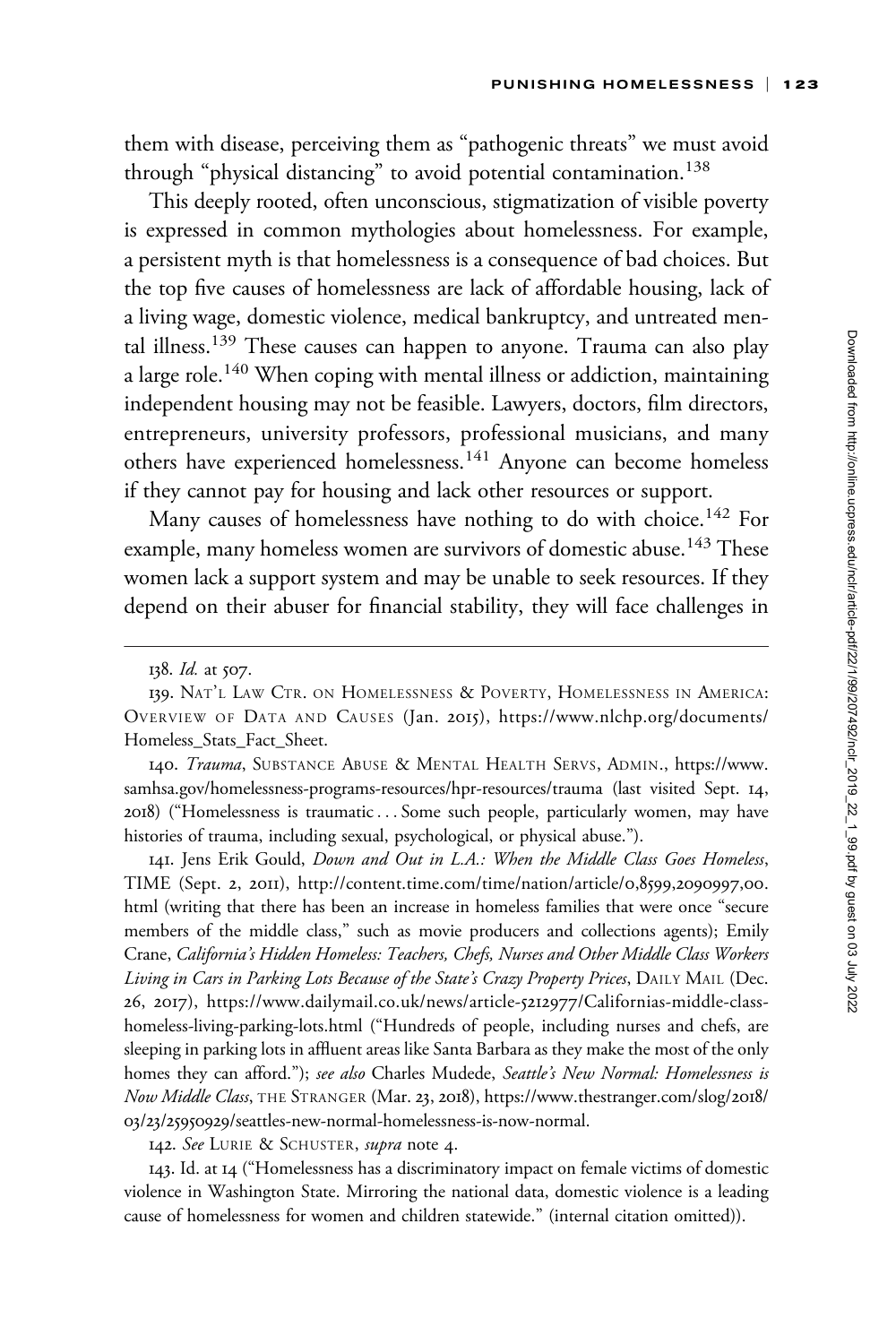finding the money for a new home, especially if they have been prevented from working by their abuser.<sup>144</sup> Veterans also suffer homelessness disproportionately due to trauma, poverty, lack of support networks, and dismal living conditions in overcrowded or substandard housing.<sup>145</sup>

Some attempt to support such a "homeless by choice" narrative by pointing to statistics showing some unsheltered people decline offers of services or emergency shelter.<sup>146</sup> But many cities lack sufficient shelter, not only due to an insufficient number of beds, but also due to the functional inaccessibility of existing shelter. Some people sleep outside rather than in shelters because they do not fare well in crowded environment, or they fear having to leave pets and belongings outside.<sup>147</sup> In addition, many shelters and homeless housing programs have stringent eligibility criteria and rules that screen out the most vulnerable people.<sup>148</sup> Finally, most shelters are a place to sleep for a few hours, not a place to live. Moreover, offers of services and treatment, without also offering stable housing, are unlikely to benefit someone who must return to the trauma of homelessness after a session of service.

Setting aside the "homeless by choice" narrative, others favor criminalization over investments in positive solutions, such as housing or services,

<sup>144.</sup> See, generally Domestic Violence and Homelessness, AM. CIVIL LIBERTIES UNION, [https://www.aclu.org/sites/default/files/pdfs/dvhomelessness](https://www.aclu.org/sites/default/files/pdfs/dvhomelessness032106.pdf)032106.pdf (last visited Sept. 25, 2018) ("A lack of alternative housing often leads women to stay in or return to violent relationships. In Minnesota in 2003, for instance, 46% of homeless women reported that they had previously stayed in abusive relationships because they had nowhere to go."). "The intersection of homelessness and domestic violence is complex ... [A] survivor may be unable to pay rent because of actions taken by an abusive partner to undermine her economic stability and ability to live independently." Homelessness Prevention and Rapid Re-Housing for Survivors of Domestic Violence, NAT'L ALLIANCE TO END HOMELESSNESS, [http://endhomelessness.org/wp-content/uploads/](http://endhomelessness.org/wp-content/uploads/2011/03/prevention-rapid-rehousing-for-dv-survivors.pdf)2011/03/prevention-rapid-rehousing-for[dv-survivors.pdf](http://endhomelessness.org/wp-content/uploads/2011/03/prevention-rapid-rehousing-for-dv-survivors.pdf) (last visited Sept. 25, 2018).

<sup>145.</sup> Veteran Homelessness Facts, GREEN DOORS, [http://greendoors.org/facts/veteran](http://greendoors.org/facts/veteran-homelessness.php)[homelessness.php](http://greendoors.org/facts/veteran-homelessness.php) (last visited Sept. 14, 2018).

<sup>146.</sup> E.g., Vernal Coleman & Vianna Davila, Seattle Officials at Odds on How Many Homeless Get Shelter After Camps Cleared, SEATTLE TIMES (Nov. 4, 2017), [https://www.](https://www.seattletimes.com/seattle-news/homeless/seattle-officials-at-odds-on-how-many-homeless-get-shelter-after-camps-cleared/) [seattletimes.com/seattle-news/homeless/seattle-officials-at-odds-on-how-many-homeless](https://www.seattletimes.com/seattle-news/homeless/seattle-officials-at-odds-on-how-many-homeless-get-shelter-after-camps-cleared/)[get-shelter-after-camps-cleared/](https://www.seattletimes.com/seattle-news/homeless/seattle-officials-at-odds-on-how-many-homeless-get-shelter-after-camps-cleared/) ("79 percent of people offered shelter either declined or ruled 'ineligible' because of their criminal records, lack of identification or other complications.").

<sup>147.</sup> SKINNER, *supra* note 49, at Part II. 148. Id. at 11–14.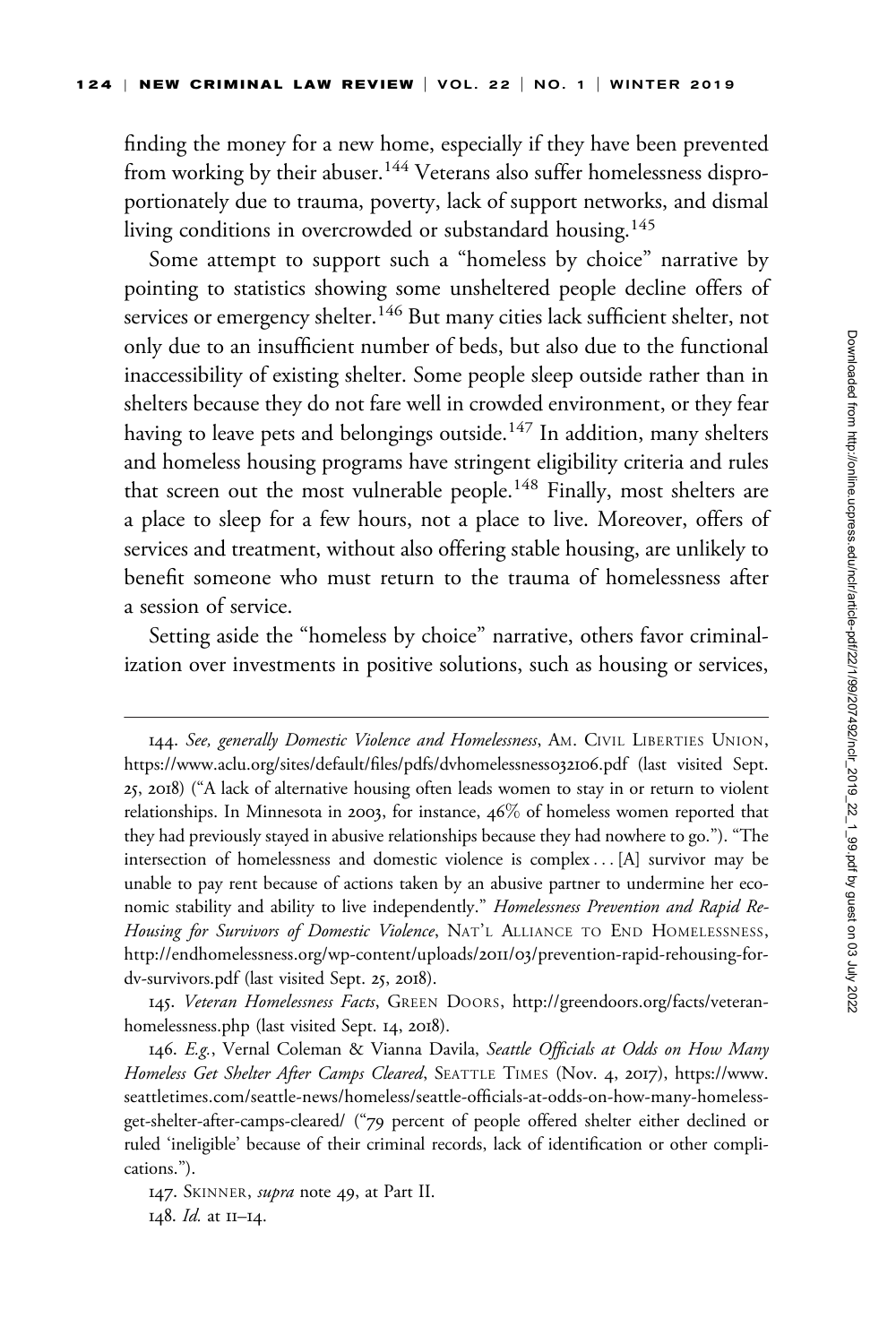because they believe such investments will serve as a beacon, attracting new homeless people from other locations and overwhelming the host city. This "magnet" myth is closely related to the belief that people experiencing homelessness in any given city are not residents, but outsiders. But the best available evidence suggests otherwise. For example, in Seattle/King County, the vast majority  $(95\%)$  of the county's homeless population were Washington state residents—83 percent from within King County—before they became homeless.<sup>149</sup> The city of Seattle's Homeless Needs Assessment showed similar results: 49 percent of respondents reported they were living in the city of Seattle when they most recently became homeless; 31 percent reported being originally from Seattle; of the 69 percent of respondents not originally from Seattle, 15 percent reported living in Seattle for a decade or more.<sup>150</sup> These results, which suggest people experiencing homelessness are homegrown, are not uncommon.<sup>151</sup>

<sup>149.</sup> ALL HOME, SEATTLE/KING COUNTY POINT-IN-TIME COUNT OF PERSONS EXPERIENCING HOMELESSNESS 2018, at 30 (2018), [http://allhomekc.org/wp-content/](http://allhomekc.org/wp-content/uploads/2018/05/FINALDRAFT-COUNTUSIN2018REPORT-5.25.18.pdf) uploads/2018/05[/FINALDRAFT-COUNTUSIN](http://allhomekc.org/wp-content/uploads/2018/05/FINALDRAFT-COUNTUSIN2018REPORT-5.25.18.pdf)2018REPORT-5.25.18.pdf.

<sup>150.</sup> CITY OF SEATTLE & ASR, 2016 HOMELESS NEEDS ASSESSMENT 16 (2016), [https://](https://assets.documentcloud.org/documents/3480319/City-of-Seattle-Homeless-Needs-Assessment-March.pdf) [assets.documentcloud.org/documents/](https://assets.documentcloud.org/documents/3480319/City-of-Seattle-Homeless-Needs-Assessment-March.pdf)3480319/City-of-Seattle-Homeless-Needs-[Assessment-March.pdf.](https://assets.documentcloud.org/documents/3480319/City-of-Seattle-Homeless-Needs-Assessment-March.pdf)

<sup>151.</sup> E.g., APPLIED SURVEY RESEARCH, SAN FRANCISCO 2017 HOMELESS COUNTY & SURVEY COMPREHENSIVE REPORT 22 (2017), [http://hsh.sfgov.org/wp-content/uploads/](http://hsh.sfgov.org/wp-content/uploads/2017/06/2017-SF-Point-in-Time-Count-General-FINAL-6.21.17.pdf) 2017/06/2017[-SF-Point-in-Time-Count-General-FINAL-](http://hsh.sfgov.org/wp-content/uploads/2017/06/2017-SF-Point-in-Time-Count-General-FINAL-6.21.17.pdf)6.21.17.pdf (finding that 69% of respondents in the 2017 San Francisco point-in-time (PIT) survey were living in San Francisco at the time they most recently became homeless); METRO DENVER HOMELESS INITIATIVE, 2017 POINT-IN-TIME REPORT: SEVEN-COUNTY METRO DENVER REGION AT 9 (2017), https://d3n8a8pro7[vhmx.cloudfront.net/mdhi/pages/](https://d3n8a8pro7vhmx.cloudfront.net/mdhi/pages/12/attachments/original/1498599733/2017_Metro_Denver_PIT_Final.pdf?1498599733)12/attachments/original/ 1498599733/2017[\\_Metro\\_Denver\\_PIT\\_Final.pdf?](https://d3n8a8pro7vhmx.cloudfront.net/mdhi/pages/12/attachments/original/1498599733/2017_Metro_Denver_PIT_Final.pdf?1498599733)1498599733 (finding 32.9% of individuals reported their last permanent residence to be in the City or County of Denver, 37.7% within state, while only 17.2% of individuals reported that their last permanent residence was either out of state or out of country); BITFOCUS, HELP HOPE HOME: 2017 SOUTHERN NEVADA HOMELESS CENSUS & SURVEY COMPREHENSIVE REPORT 48 (2017), [http://](http://helphopehome.org/wp-content/uploads/2017/07/2017-S-Nevada-Census-and-Survey-for-posting.pdf) [helphopehome.org/wp-content/uploads/](http://helphopehome.org/wp-content/uploads/2017/07/2017-S-Nevada-Census-and-Survey-for-posting.pdf)2017/07/2017-S-Nevada-Census-and-Survey-for[posting.pdf](http://helphopehome.org/wp-content/uploads/2017/07/2017-S-Nevada-Census-and-Survey-for-posting.pdf) (finding in the Southern Nevada PIT survey,79% of respondents reported living in Southern Nevada when they most recently become homeless). Contrary indications are not the norm. See, e.g., Amelia Templeton, How Portland Tried, and Failed, to Provide a Bed for All its Homeless Children, OPB (Mar. 13, 2018), [https://www.opb.org/news/article/](https://www.opb.org/news/article/portland-oregon-homeless-children-shelter-families/) [portland-oregon-homeless-children-shelter-families/](https://www.opb.org/news/article/portland-oregon-homeless-children-shelter-families/) (reporting Portland's "no turn away" shelter policy attracted 45% of local county residents, but "significant" numbers came from other Oregon counties, and about one-third were from out of state).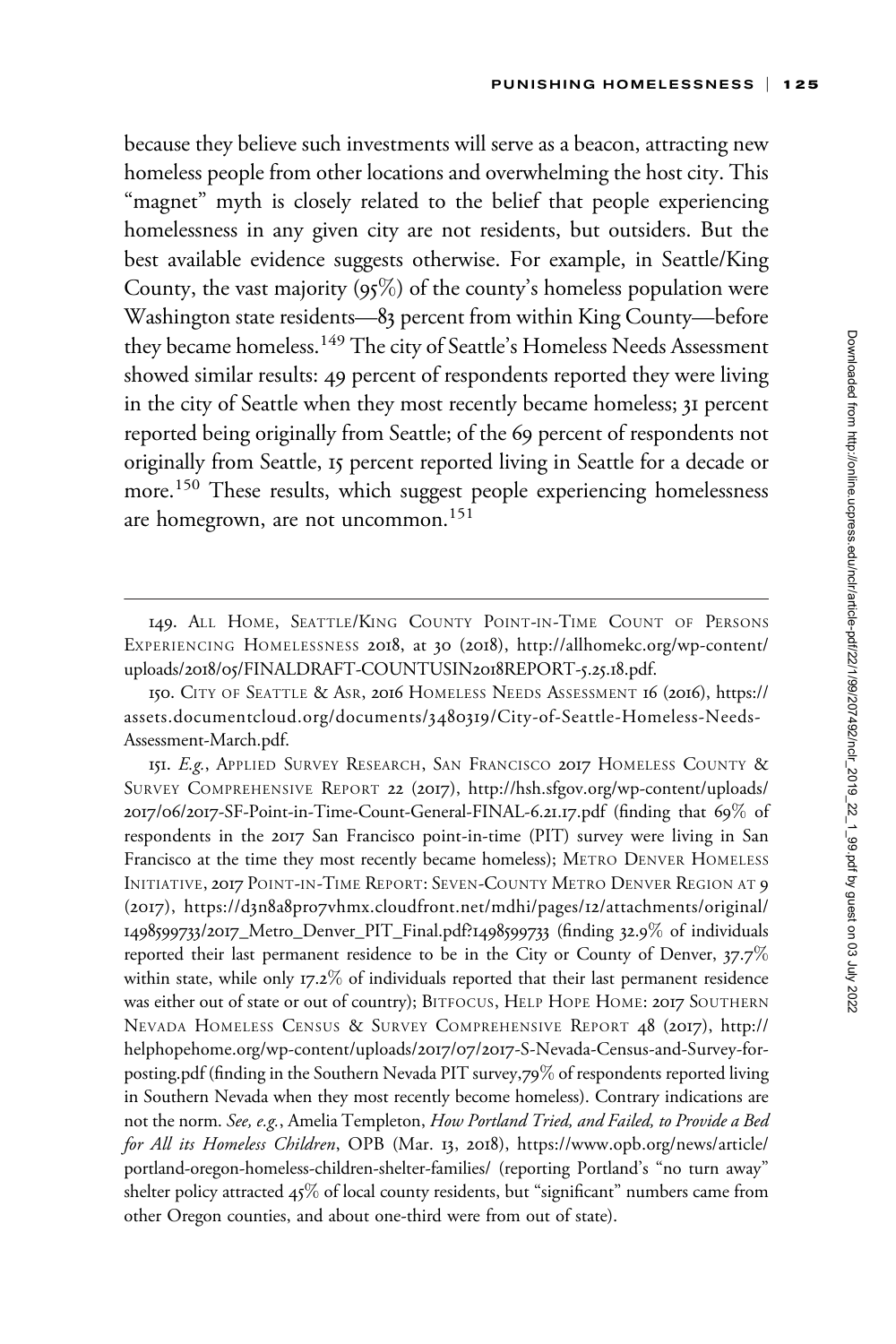Laziness is another stereotype applied to people experiencing homelessness: many believe that homeless people do not work even though they can. Many homeless people do work (some reports estimate 44% nationally),<sup>152</sup> but still have no reasonable alternative to living in their cars, emergency shelters, or even outside. But it is hard to get or maintain employment without a place to bathe, to prepare meals, or to set an alarm. Getting and keeping a job can be especially challenging. Applying for work can be difficult without a permanent address or regular access to a shower or transportation. Other obstacles such as mental illness, physical disabilities, and even a non-violent criminal history can be a barrier to seeking employment.<sup>153</sup>

Even having a job is no guarantee against homelessness. There is no state in the United States where a minimum wage worker working full time can afford a two-bedroom apartment at fair market rent.<sup>154</sup> For example, currently in Washington State, a resident must work 75 hours a week at minimum wage to afford the rent of a one-bedroom apartment.<sup>155</sup> Accordingly, the price of housing is out of reach for most, especially and including people experiencing chronic homelessness.

Closely related to myths about laziness and unemployment is the misperception that homeless people heavily rely on government assistance, such as disability benefits in Supplemental Security Income (SSI) or welfare benefits in Temporary Assistance to Needy Families (TANF). To the contrary, a relatively small percentage of homeless people receive such

[employment-and-income-supports-homeless-people/barriers-work-faced-homeless-people](https://aspe.hhs.gov/report/toward-understanding-homelessness-2007-national-symposium-homelessness-research-employment-and-income-supports-homeless-people/barriers-work-faced-homeless-people) (stating that all segments of the homeless population face significant and multiple barriers to employment, including: transportation, educational credentials, mental and physical health, disabilities, substance use disorders, incarceration history, child care, and the digital divide).

154. See NAT'L LOW INCOME HOUSING COAL., supra note I.

155. Out of Reach 2018: Washington, NAT'L LOW INCOME HOUSING COAL., [http://nlihc](http://nlihc.org/oor/washington) [.org/oor/washington](http://nlihc.org/oor/washington) (last visited Sept. 14, 2018).

<sup>152.</sup> Employment and Homelessness, NAT'L COAL. FOR THE HOMELESS (July 2009), <https://www.nationalhomeless.org/factsheets/employment.html> ("As bad as it is for the 44% of homeless people who have jobs and can't escape homelessness, climbing out of homelessness is virtually impossible for those without a job.").

<sup>153.</sup> OFFICE OF THE ASSISTANT SECRETARY FOR PLANNING & EVALUATION, EMPLOYMENT AND INCOME SUPPORTS FOR HOMELESS PEOPLE: BARRIERS TO WORK FACED BY HOMELESS PEOPLE 3 (Mar. 1, 2007), [https://aspe.hhs.gov/report/toward](https://aspe.hhs.gov/report/toward-understanding-homelessness-2007-national-symposium-homelessness-research-employment-and-income-supports-homeless-people/barriers-work-faced-homeless-people)understanding-homelessness-2007[-national-symposium-homelessness-research-](https://aspe.hhs.gov/report/toward-understanding-homelessness-2007-national-symposium-homelessness-research-employment-and-income-supports-homeless-people/barriers-work-faced-homeless-people)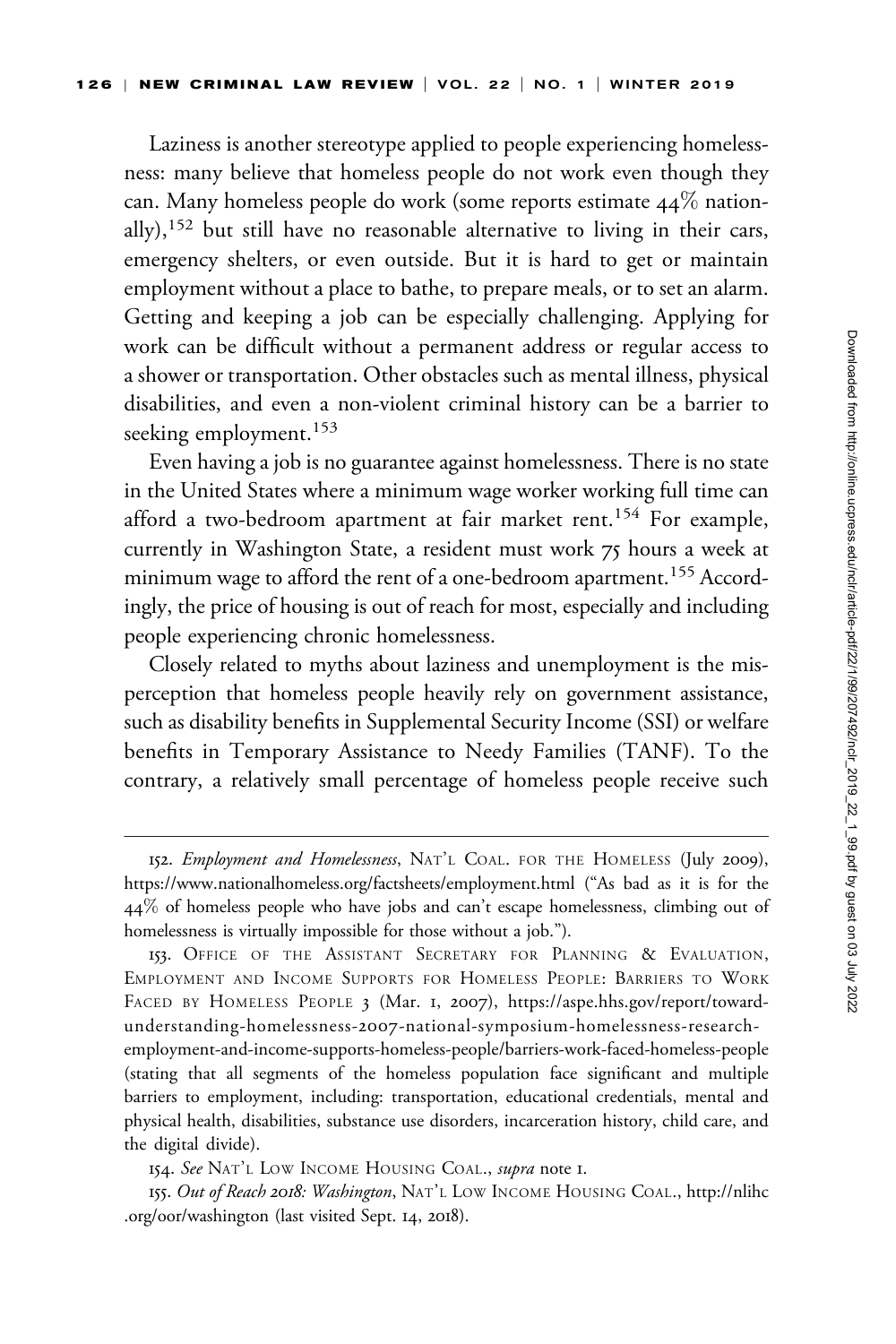assistance.<sup>156</sup> Although over 40 percent of homeless persons are eligible for disability benefits, only II percent actually receive them.<sup>157</sup> Most homeless families are eligible for welfare benefits, but only 52 percent receive them.<sup>158</sup> Even when homeless individuals do receive benefits, they rarely receive enough to afford housing. Since 2017, every state's TANF benefits for a family of three are at or far below the poverty line, woefully inadequate to pay a fair market rent.<sup>159</sup>

Another potent stereotype is the association of homeless people with criminality. But a person who is homeless is no more likely to be a criminal than a housed person, with one legal exception: camping ordinances.<sup>160</sup> People who are homeless break that law by being homeless. Criminal records for homeless single adults are overwhelmingly due to misdemeanor offenses related to living outdoors, such as trespass.<sup>161</sup> A person who is homeless is no more likely to perpetrate a violent crime than a housed person,<sup>162</sup> but is much more likely to be the victim of a violent crime, such as murder, assault, rape, and theft.163 Homeless people are also often the

158. LONG, RIO, & ROSEN, *supra* note 156, at 9.

159. Ife Floyd, TANF Cash Benefits Have Fallen by More Than 20 Percent in Most States and Continue to Erode, CTR. ON BUDGET AND POLICY PRIORITIES (Oct. 13, 2017), [https://](https://www.cbpp.org/research/family-income-support/tanf-cash-benefits-have-fallen-by-more-than-20-percent-in-most-states) [www.cbpp.org/research/family-income-support/tanf-cash-benefits-have-fallen-by-more](https://www.cbpp.org/research/family-income-support/tanf-cash-benefits-have-fallen-by-more-than-20-percent-in-most-states)than-20[-percent-in-most-states](https://www.cbpp.org/research/family-income-support/tanf-cash-benefits-have-fallen-by-more-than-20-percent-in-most-states).

160. OLSON & MACDONALD, *supra* note 44.

161. Social science studies have found that individuals experiencing homelessness are at risk for engaging in non-violent criminal activity, and that "homeless jail inmates were more likely to have been arrested for nuisance offenses (e.g., camping without a permit, indecent exposure) than domiciled inmates." Fischer, supra note 13, at 251.

162. Myths and Facts of Homelessness in Washington State: Building a New Public Narrative to Combat Criminalization and Advance Real Solutions, WASH. LOW INCOME HOUS. ALL.,<https://www.wliha.org/sites/default/files/myths.pdf> (last visited Sept. 24, 2018).

163. About half of homeless people (49%) report being victims of violence compared with only 2% of the general U.S. population. NAT'L COAL. FOR THE HOMELESS,

<sup>156.</sup> DAVID LONG, JOHN RIO, JEREMY ROSEN, EMPLOYMENT AND INCOME SUPPORTS FOR HOMELESS PEOPLE 6 (2007), [https://aspe.hhs.gov/system/files/pdf/](https://aspe.hhs.gov/system/files/pdf/180356/report.pdf)180356/report.pdf; see also Burt et al., supra note 13, at 12 (finding that the "the highest rates of participation [in government benefits] among homeless clients were food stamps (37%) and Medicaid (30%).").

<sup>157.</sup> LONG, RIO, & ROSEN, *supra* note 156, at 6 ("In 2000...39 percent of homeless persons reported mental health problems and 46 percent of homeless persons had chronic physical disabilities, far more than the 11 percent receiving SSI. While not all persons with disabilities are eligible for SSDI or SSI, these disparities suggest that at least some eligible individuals who are homeless are not receiving benefits."); Burt et al., *supra* note 13, at xx ("II percent receive Supplemental Security Income").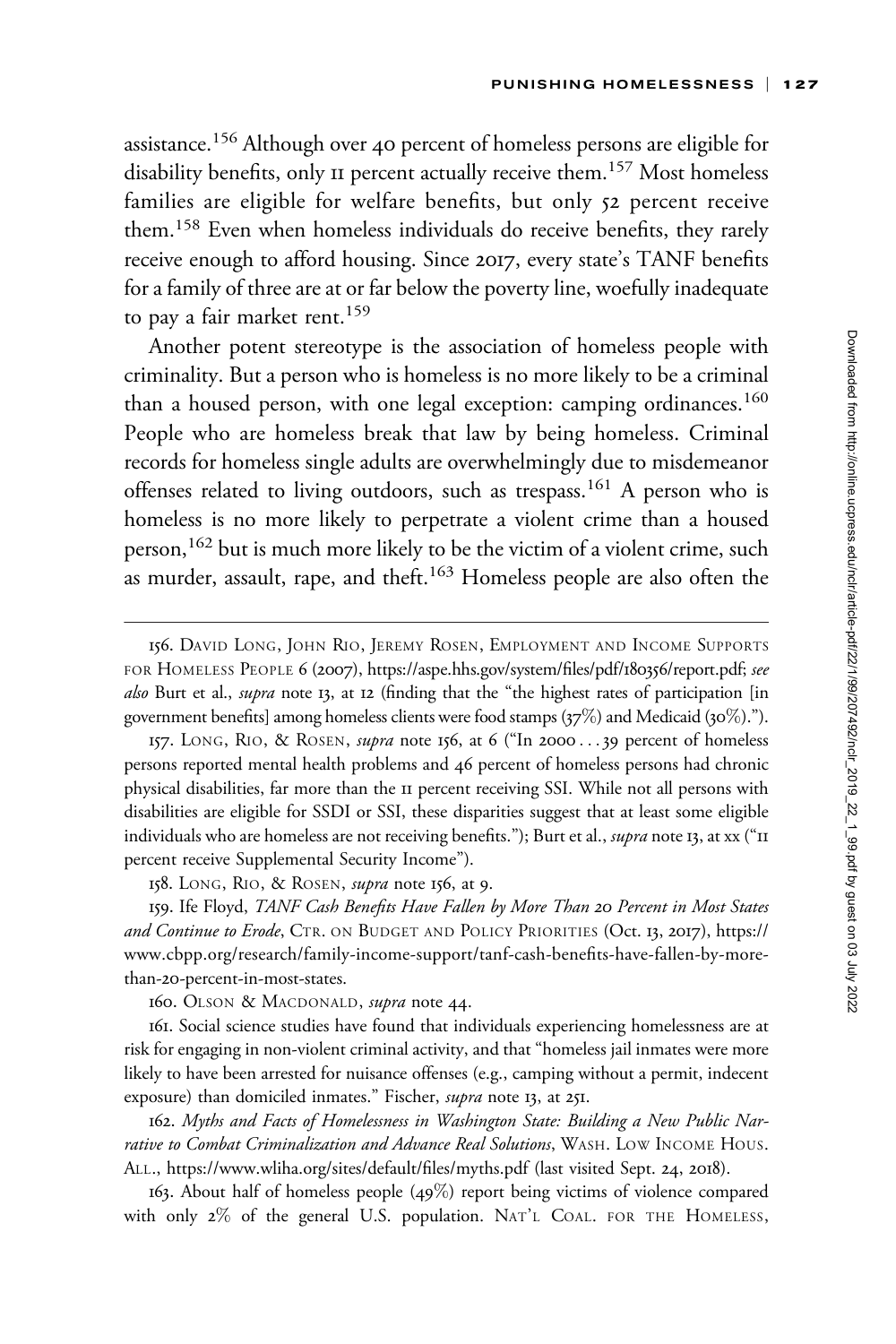victims of hate crimes.<sup>164</sup> The misattribution of heightened criminality to people experiencing homelessness, like many other stereotypes, fuels their criminalization.

### IV. ALTERNATIVES TO CRIMINALIZATION

The instinct to criminalize likely is also driven by the misperception that homelessness cannot be solved. But well-established studies show that even chronic homelessness—the most persistent form of homelessness can be solved.

Although chronically homeless people do not constitute the majority of the overall homeless population,<sup>165</sup> they warrant particular attention for reasons beyond the degree of punishment they bear through criminalization. First, while some other subpopulations are decreasing,<sup>166</sup> many major cities, especially along the West Coast, continue to experience increases in

165. In 2017, HUD issued its Annual Homeless Assessment Report (AHAR) to Congress which reported data from a national PIT count of individuals experiencing homelessness. AHAR 2017, supra note 20. The 2017 PIT count found that 553,742 individuals were experiencing homelessness, and of that base number, 86,962 were individuals with chronic patterns of homelessness. Id. at 1.

VULNERABLE TO HATE: A SURVEY OF HATE CRIMES & VIOLENCE COMMITTED AGAINST HOMELESS PEOPLE IN 2013, at 22 (2014), [http://nationalhomeless.org/wp-content/uploads/](http://nationalhomeless.org/wp-content/uploads/2014/06/Hate-Crimes-2013-FINAL.pdf) 2014/06[/Hate-Crimes-](http://nationalhomeless.org/wp-content/uploads/2014/06/Hate-Crimes-2013-FINAL.pdf)2013-FINAL.pdf. See Molly Meinbresse et al., Exploring the Experiences of Violence Among Individuals who are Homeless Using a Consumer-Led Approach, 29 VIOLENCE & VICTIMS 1 (2014), [http://www.nhchc.org/wp-content/uploads/](http://www.nhchc.org/wp-content/uploads/2014/08/vv-29-1_ptr_a8_122-136.pdf)2014/08/vv-29-1[\\_ptr\\_a](http://www.nhchc.org/wp-content/uploads/2014/08/vv-29-1_ptr_a8_122-136.pdf)8\_122-136.pdf ("The prevalence of violence victimization in the homeless population has been estimated to range from 14% to 21% and approximately one-third report having witnessed a physical attack on another person who was homeless." (internal citations omitted)).

<sup>164.</sup> NAT'L COAL. FOR THE HOMELESS, NO SAFE STREET: A SURVEY OF VIOLENCE COMMITTED AGAINST HOMELESS PEOPLE IN 2014 & 2015, at 3 (July 13, 2016), [http://](http://nationalhomeless.org/category/civil-rights/violence-against-the-homeless/) [nationalhomeless.org/category/civil-rights/violence-against-the-homeless/](http://nationalhomeless.org/category/civil-rights/violence-against-the-homeless/) ("Over the past 17 years, NCH has recorded 1,650 incidents of crimes committed against this unprotected group. In 2014 and 2015, NCH became aware of 192 attacks, 58 of which resulted in death.").

<sup>166.</sup> For example, the 2017 AHAR reported a 5% decrease in the number of unhoused families with children since 2016. AHAR 2017, *supra* note 20, at 1. Additionally, despite a  $2\%$ increase in unhoused veterans between 2016 and 2017, "homelessness among veterans dropped 45 percent since 2009." Id.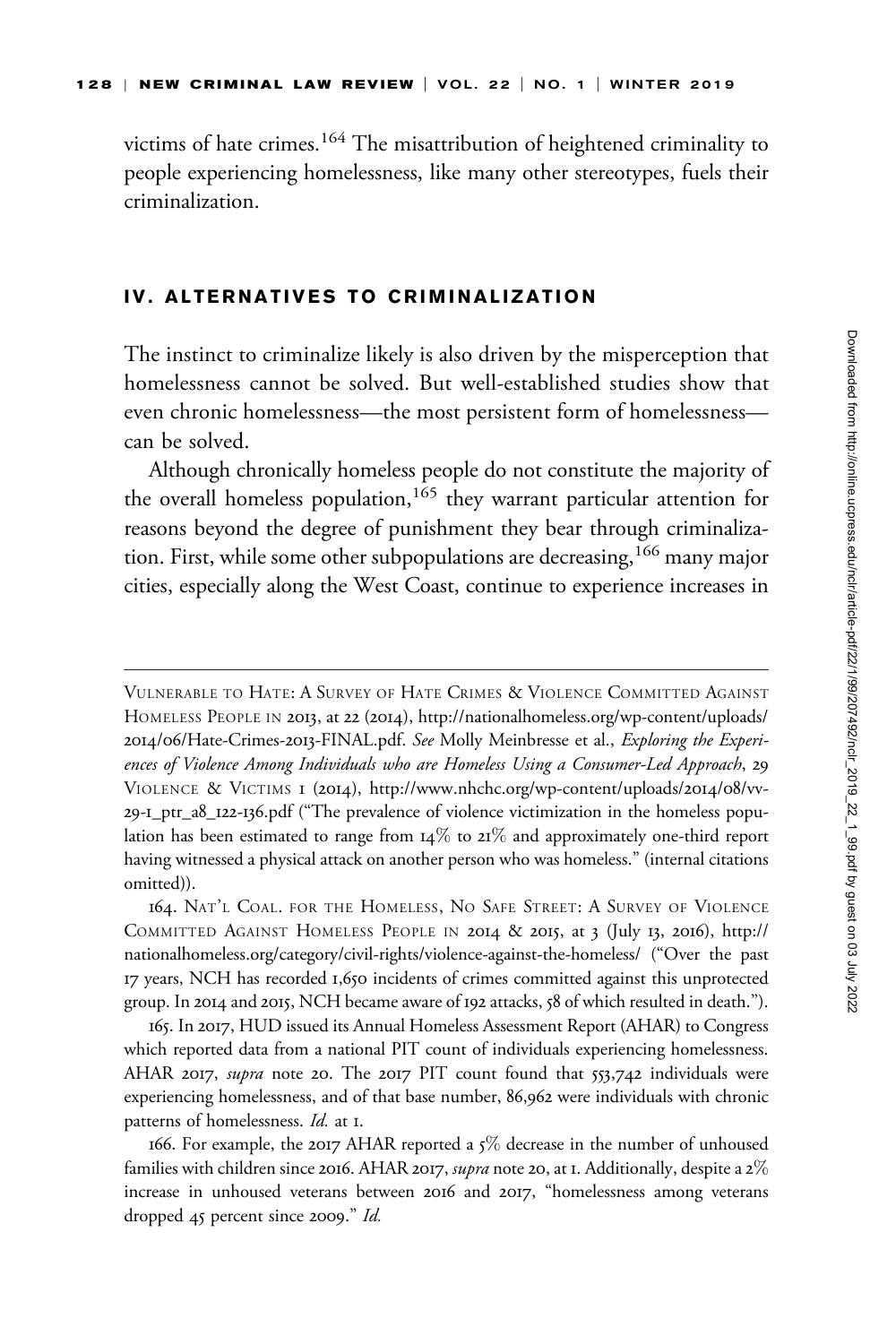chronic homelessness.<sup>167</sup> So chronic homelessness is increasing in severity and remains at the epicenter of many homelessness crises.

Second, this subpopulation is the most visible. Their sustained visibility not only renders them frequent targets of criminalization laws, but also positions them as a lightning rod for polarized, charged debates around housing and homelessness. Their presence controls the narrative that drives societal perspectives and associated laws and policies.<sup>168</sup> To many homeless rights advocates, if non-punitive interventions can show progress in mitigating chronic homelessness—the so-called "hardest to house"—such progress may help to change the way people think, talk, legislate, and litigate about criminalizing homelessness generally.

Third, in many ways, chronically homeless people are also the most vulnerable. Exposed on the street, they suffer from higher rates of poor health,<sup>169</sup> mental illness, and substance abuse<sup>170</sup> when compared to homeless populations generally. Because chronic homelessness always involves the presence of at least one other significant disabling condition, $171$  their pronounced vulnerability contributes to their persistent homelessness. Accordingly, they are the least likely to exit homelessness without intervention.

Fourth, chronic homelessness is the most costly segment. Although they do not constitute a majority within homeless populations overall, chronically homeless individuals generate a disproportionate share of public costs because they are among the highest frequency users of emergency services and hospitalization, as well as police, court, and probation resources, and jail time.<sup>172</sup>

- 170. SAMHSA Homelessness and Housing, supra note 51.
- 171. See supra p. 6 and note 20 (defining "chronic homelessness").

<sup>167.</sup> Specifically, "[o]ver half of all states, 28, experienced an increase between 2016 and 2017 in the number of individuals with chronic patterns of homelessness. *California* by far had the largest increase, with 5,996 more chronically homeless individuals in 2017 than in 2016. The next largest increase occurred in Washington, with 2,050 more individuals with chronic patterns of homelessness there in 2017." Id. at 66 (emphasis added).

<sup>168.</sup> See, e.g., Robert P. Agans et al., Public Attitudes Toward the Homeless, PROCEEDINGS OF THE AMERICAN STATISTICAL ASSOCIATION 5934–46 (2011), https://ww2[.amstat.org/](https://ww2.amstat.org/sections/srms/Proceedings/y2011/Files/400188.pdf) [sections/srms/Proceedings/y](https://ww2.amstat.org/sections/srms/Proceedings/y2011/Files/400188.pdf)2011/Files/400188.pdf (suggesting public opinions about homelessness drive personal action, such as voting for or against certain related laws and policies).

<sup>169.</sup> HOMELESS HUB Health, *supra* note 51.

<sup>172.</sup> See Ending Chronic Homelessness in 2017, U.S. INTERAGENCY COUNCIL ON HOMELESSNESS, [https://www.usich.gov/resources/uploads/asset\\_library/Ending\\_Chronic\\_](https://www.usich.gov/resources/uploads/asset_library/Ending_Chronic_Homelessness_in_2017.pdf)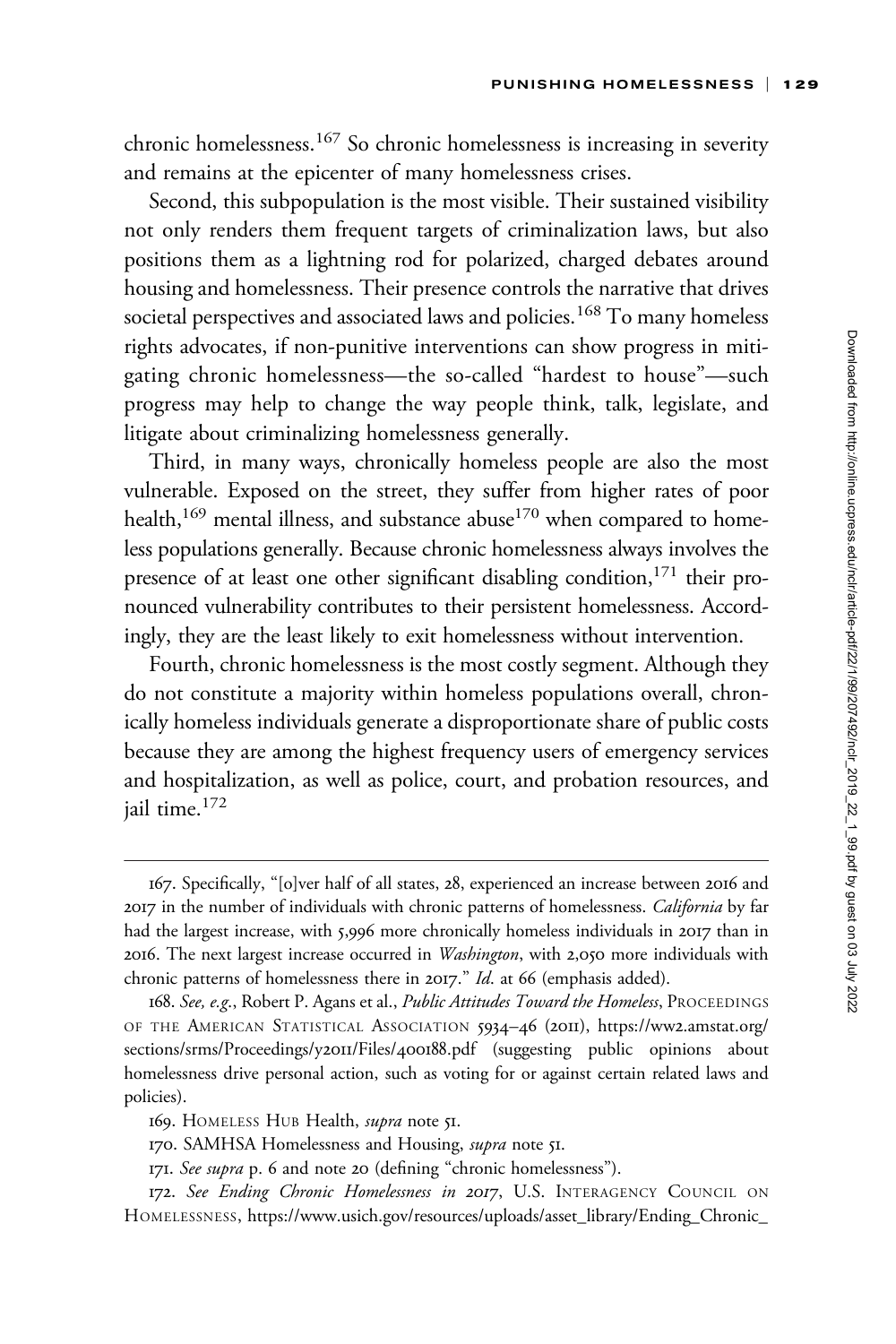Fifth and finally, studies consistently show that solving chronic homelessness is achievable through the evidence-based solutions<sup>173</sup> of Housing First<sup>174</sup> and permanent supportive housing  $(PSH).$ <sup>175</sup>

#### A. What is Housing First?

A seminal, widely known theory sets helpful context for understanding Housing First.<sup>176</sup> Regardless of whether someone has studied business, medicine, psychology, or some other discipline, they have likely learned about Maslow's Hierarchy of Needs.<sup>177</sup> Maslow's Hierarchy demonstrates that people must satisfy basic physiological needs—like breathing, eating, drinking, excreting, sleeping, and having stable housing—before they can successfully attend to successively higher-order needs.<sup>178</sup> Since this theory's publication in 1943, it illuminated understanding of human motivation, performance, and capability, immeasurably impacting psychology, psychiatry, health care, business, education, social work, and numerous other fields.

Unfortunately, traditional approaches to homelessness often defy what Maslow's Hierarchy teaches, expecting or requiring people experiencing

175. Chronic Homelessness, Ctr. For Evidence-Based Solutions to Homelessness, [http://](http://www.evidenceonhomelessness.com/topic/chronic-homelessness/) [www.evidenceonhomelessness.com/topic/chronic-homelessness/](http://www.evidenceonhomelessness.com/topic/chronic-homelessness/) (last visited Sept. 11, 2018) ("[Permanent supported housing] can lead to substantial savings and, among the heaviest service users, may even be a cost-neutral investment, with the cost of housing subsidies and services offset by reductions in other spending for public services.").

176. Deploy Housing First System Wide, U.S. INTERAGENCY COUNCIL ON HOMELESS-NESS (Aug. 15, 2018),<https://www.usich.gov/solutions/housing/housing-first/> ("A Housing First system orientation recognizes that people experiencing homelessness—like all people—need the safety and stability of a home in order to best address challenges and pursue opportunities.").

[Homelessness\\_in\\_](https://www.usich.gov/resources/uploads/asset_library/Ending_Chronic_Homelessness_in_2017.pdf)2017.pdf (last visited Sept. 11, 2018) ("Ending chronic homelessness could reduce avoidable public costs such as avoidable emergency department visits, jail, and shelter costs.").

<sup>173.</sup> See Evidence Base, CTR. FOR EVIDENCE-BASED SOLUTIONS TO HOMELESSNESS, <http://www.evidenceonhomelessness.com/evidence-base/> (last visited Sept. 11, 2018).

<sup>174.</sup> Fact Sheet: Housing First, NAT'L ALL. TO END HOMELESSNESS 1, [http://](http://endhomelessness.org/wp-content/uploads/2016/04/housing-first-fact-sheet.pdf) [endhomelessness.org/wp-content/uploads/](http://endhomelessness.org/wp-content/uploads/2016/04/housing-first-fact-sheet.pdf)2016/04/housing-first-fact-sheet.pdf (last visited Sept. 11, 2018) ("Consumers in a Housing First model access housing faster and are more likely to remain stably housed." (internal citations omitted)).

<sup>177.</sup> A.H. Maslow, A Theory of Human Motivation, 50 PSYCH. R. 370-96 (1943). 178. Id.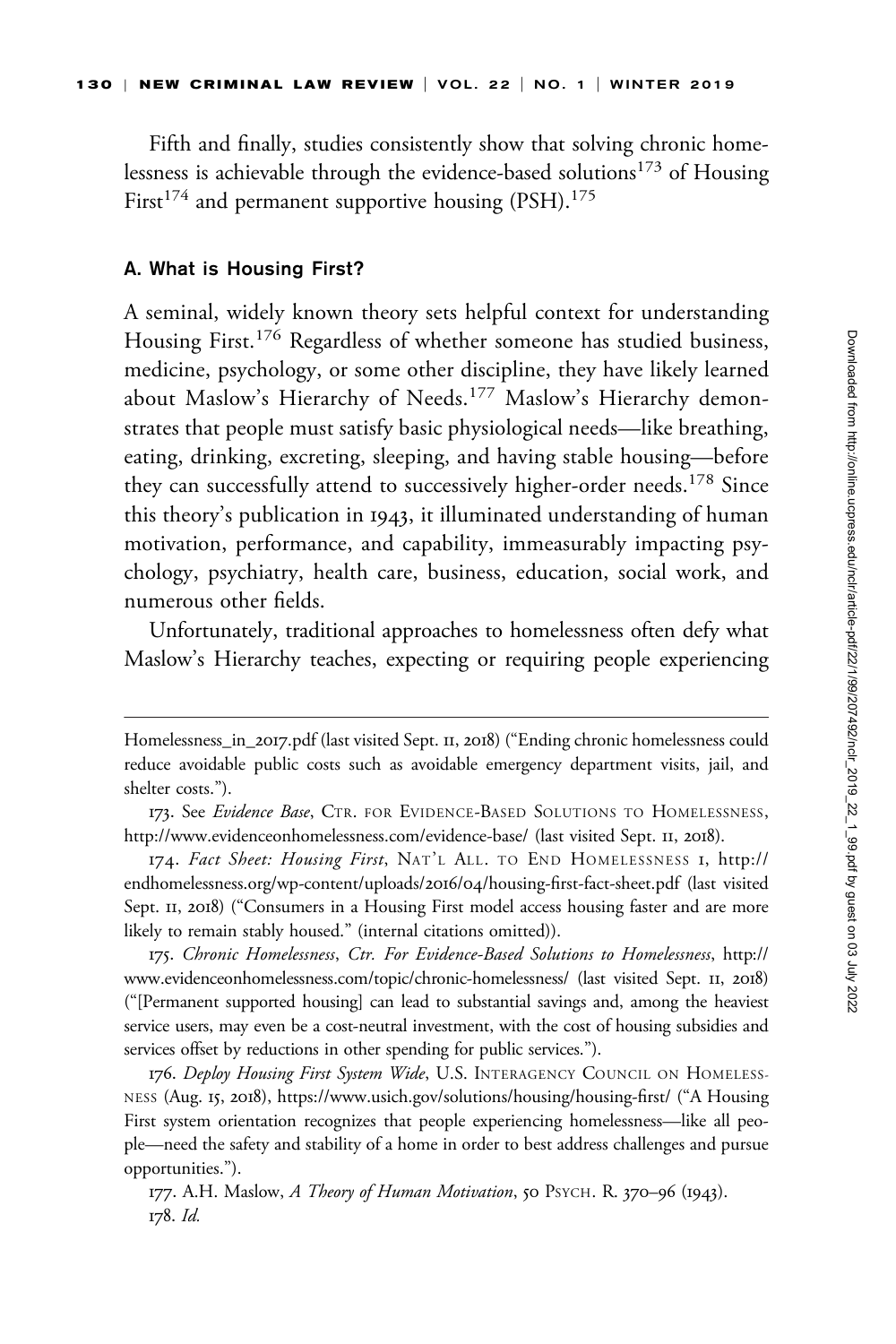the trauma of homelessness to accept offers of service or treatment without also offering a stable place to live.<sup>179</sup> Not surprisingly, such traditional approaches are often unsuccessful. Housing First is an exception.

Housing First is a homelessness intervention that prioritizes providing permanent housing to people experiencing homelessness, ending their homelessness and serving as a platform from which they can improve their quality of life. This pragmatic approach reflects the reality that people need basic necessities like food, sleep, and a stable place to live before attending to any secondary issues, such as getting a job, budgeting properly, or attending to substance use issues.<sup>180</sup> It also reflects evidence that allowing residents to exercise choice in housing selection and supportive service participation is key to making them more successful in remaining housed and improving their life.

Housing First does not require people experiencing homelessness to address all of their problems, including behavioral and health problems, or to graduate through a series of services programs before they can access housing. It does not mandate participation in services either before obtaining housing or in order to retain housing. The Housing First approach views housing as the foundation for life improvement and enables access to permanent housing without prerequisites or conditions beyond those of a typical renter. Supportive services are offered to help people with housing stability and individual well-being, but participation is not required: services are proven to be more effective when the recipient chooses to engage. Other approaches make such requirements for a person to obtain and retain housing; these approaches are far less effective.

### B. What is Permanent Supportive Housing?

Supportive housing is an evidence-based housing intervention that combines non-time-limited affordable housing assistance with wrap-around

<sup>179.</sup> See, e.g., Amanda Stafford & Lisa Wood, Tackling Health Disparities for People who are Homeless? Start with Social Determinants, 14 INT. J. ENVIRON. RES. PUBLIC HEALTH 12, 1535 (noting the low degree of effectiveness in treating the health needs of people experiencing homelessness then simply sending them back to the conditions that compromise their health).

<sup>180.</sup> U.S. INTERAGENCY COUNCIL ON HOMELESSNESS, supra note 176.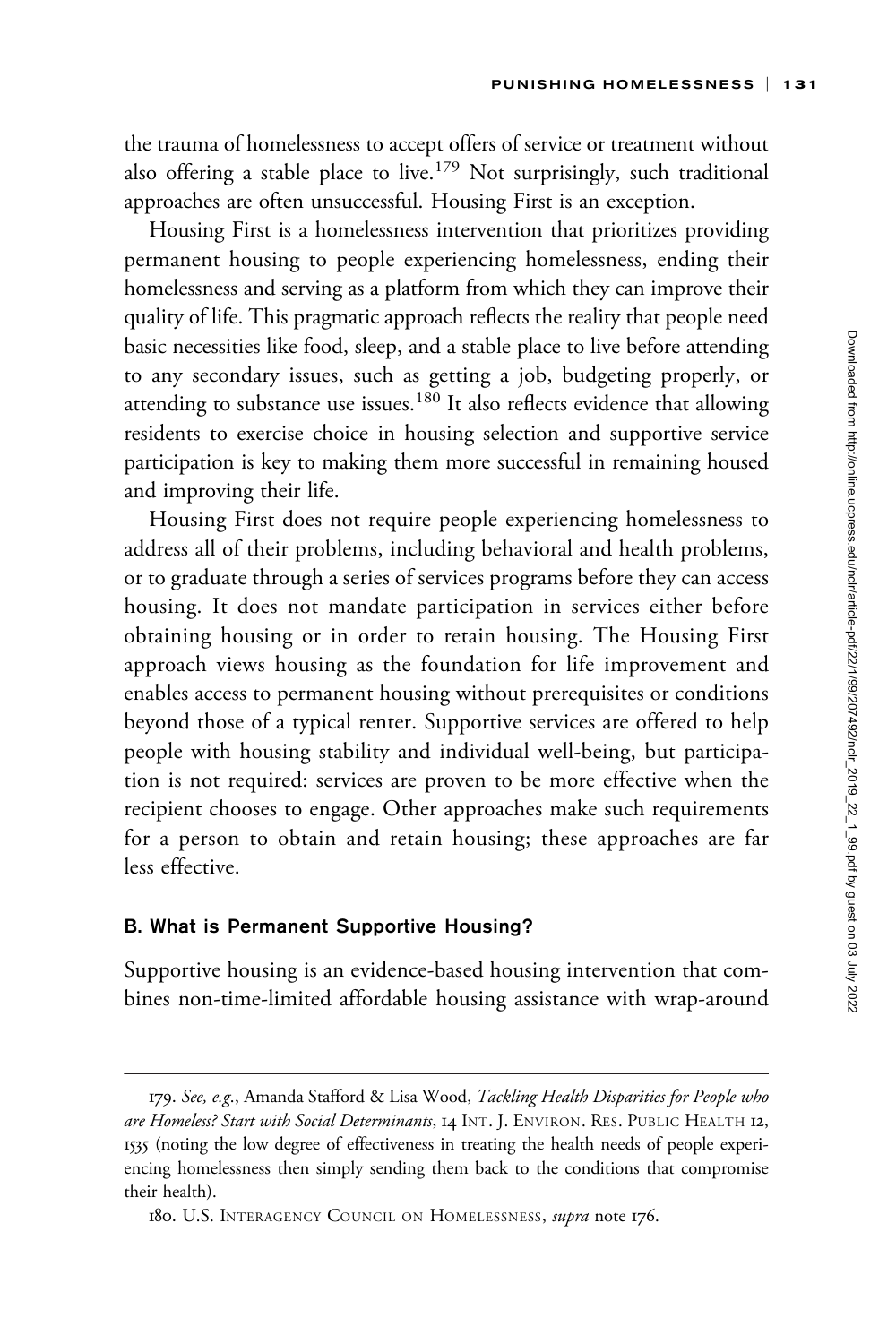supportive services for people experiencing homelessness and other people with disabilities.<sup>181</sup> Research shows supportive housing is a cost-effective solution to homelessness, particularly for people experiencing chronic homelessness.<sup>182</sup> Studies consistently show that supportive housing not only resolves homelessness and increases housing stability, but also improves health and lowers public costs by reducing the use of publicly funded crisis services, including shelters, hospitals, psychiatric centers, jails, and prisons.<sup>183</sup>

Together, Housing First and permanent supportive housing programs have demonstrated success in ending homelessness for even the "hardest" to reach.<sup>184</sup> Moreover, once people are housed, they eventually begin to accept services and treatment at higher rates than before, and the impact of those services is far more robust and enduring.<sup>185</sup> Once housed, people can

182. The Effectiveness of Housing First & Permanent Supportive Housing, SEATTLE UNIV. HOMELESS RIGHTS ADVOCACY PROJECT (July 25, 2018) [hereinafter HRAP Effectiveness of Housing First & PSH], [https://law.seattleu.edu/Documents/korematsu/HRAP-Excerpts-of-](https://law.seattleu.edu/Documents/korematsu/HRAP-Excerpts-of-Studies-on-Housing-First-Permanent-Supportive-Housing.pdf)[Studies-on-Housing-First-Permanent-Supportive-Housing.pdf](https://law.seattleu.edu/Documents/korematsu/HRAP-Excerpts-of-Studies-on-Housing-First-Permanent-Supportive-Housing.pdf) (providing "a non-exhaustive sampling of studies concerning the Effectiveness of Housing First and Permanent Supportive Housing").

184. Id.

185. E.g., SARAH B. HUNTER ET AL., EVALUATION OF HOUSING FOR HEALTH: PERMA-NENT SUPPORTIVE HOUSING PROGRAM (2017), [https://www.rand.org/content/dam/rand/](https://www.rand.org/content/dam/rand/pubs/research_reports/RR1600/RR1694/RAND_RR1694.pdf) [pubs/research\\_reports/RR](https://www.rand.org/content/dam/rand/pubs/research_reports/RR1600/RR1694/RAND_RR1694.pdf)1600/RR1694/RAND\_RR1694.pdf (finding a 60% reduction in use of public services among PSH participants and a reduction in emergency medical services, illustrating the impact of supporting housing services on stability); M.E. Larimer, D.K. Malone, M.D. Garner, et al., Health Care and Public Service Use and Costs Before and After Provision of Housing for Chronically Homeless Persons with Severe Alcohol Problems, 301 J. OF AMER. MED. ASSOC. 13, 1349–57 (2009) (finding that prior to receiving Housing First intervention, the participants received a median of \$4066 in public services per person, but after six months of receiving Housing First intervention, this cost dropped to a median of \$1492 per person, illustrating the enduring impact of public services while being in permanent housing).

<sup>181.</sup> E.g., Kristofor Husted, A Permanent Home that Allows Drinking Helps Homeless Drink Less, NPR (Jan. 23, 2012, 11:08AM ET), [https://www.npr.org/sections/health-shots/](https://www.npr.org/sections/health-shots/2012/01/19/145477493/a-permanent-home-that-allows-drinking-helps-homeless-drink-less) 2012/01/19/145477493[/a-permanent-home-that-allows-drinking-helps-homeless-drink-less](https://www.npr.org/sections/health-shots/2012/01/19/145477493/a-permanent-home-that-allows-drinking-helps-homeless-drink-less) (writing about a supported housing program in Seattle that allowed alcohol consumption found that its participants' consumption of alcohol decreased by about 25% at the end of a two-year study: "the data show that finding homeless people a permanent home first may provide them with the support they need to tackle other health concerns later.").

<sup>183.</sup> Id.; see also Husted, supra note 181.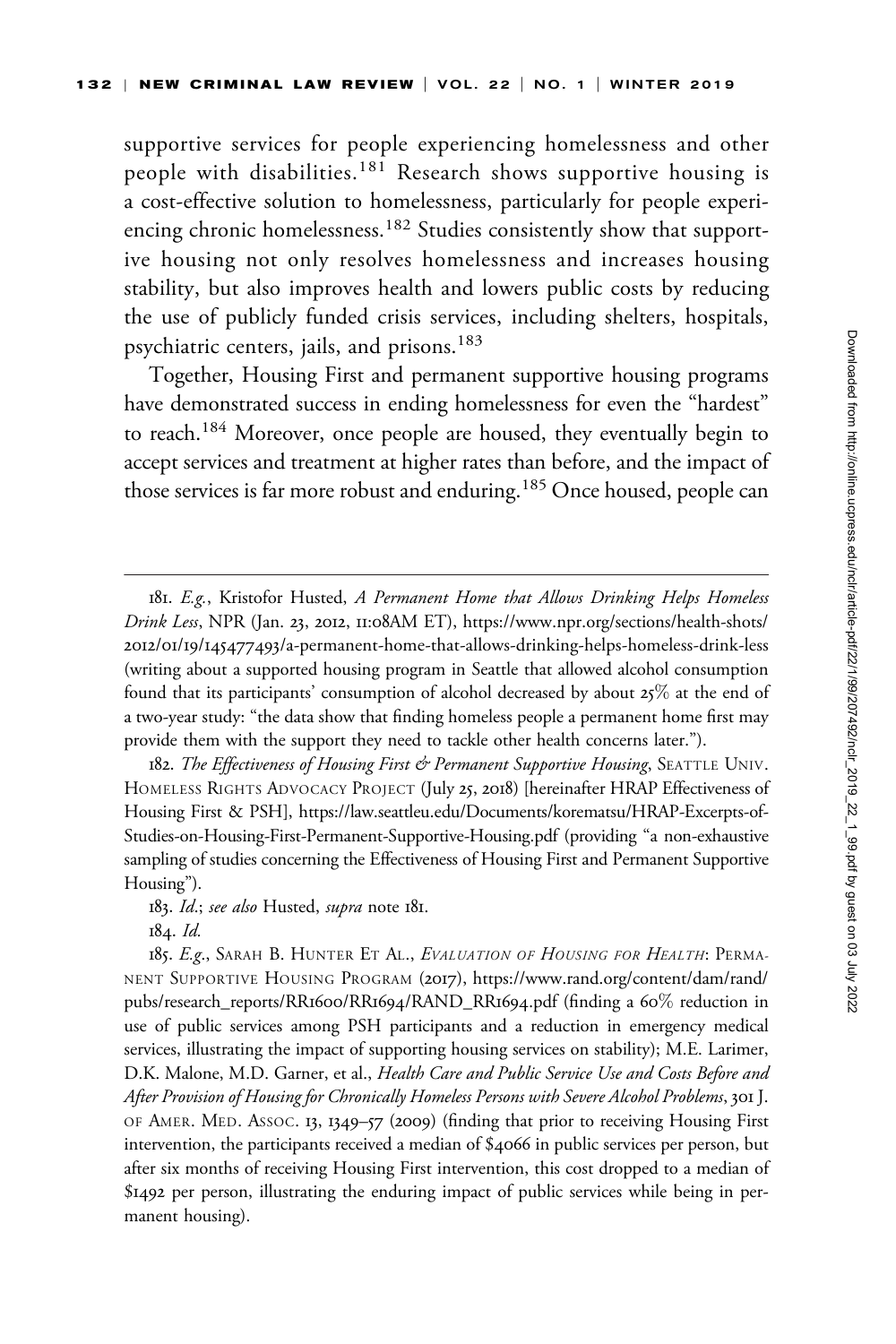more easily and effectively work toward resolving issues such as alcoholism, drug addiction, and mental illness.

Providing permanent supportive housing to individuals with chronic patterns of homelessness is proven to significantly reduce use of expensive acute care services such as emergency shelters, hospital emergency rooms, and detoxification and sobering centers.<sup>186</sup> As a result, permanent supportive housing can lead to substantial savings.<sup>187</sup> Even among the heaviest service users, it may be a cost-neutral investment, with the cost of housing subsidies and services offset by reductions in other spending for public services.

Numerous communities throughout the United States are taking note, taking action, and making significant progress toward ending chronic homelessness.<sup>188</sup> States like Utah<sup>189</sup> and Hawaii,<sup>190</sup> cities such as New Orleans,<sup>191</sup>

<sup>186.</sup> HRAP Effectiveness of Housing First & PSH, supra note 182.

<sup>187.</sup> NAEH, Study Data Show that Housing Chronically Homeless People Saves Money, Lives, NAT'L ALL. TO END HOMELESSNESS: ENDING HOMELESSNESS TODAY (June 30, 2015), [https://endhomelessness.org/study-data-show-that-housing](https://endhomelessness.org/study-data-show-that-housing-chronically-homeless-people-saves-money-lives/)[chronically-homeless-people-saves-money-lives/](https://endhomelessness.org/study-data-show-that-housing-chronically-homeless-people-saves-money-lives/) (including a map of PSH cost studies, the majority of which "show significant savings that completely or nearly offset the cost of housing").

<sup>188.</sup> David Bornstein, A Growing Drive to Get Homelessness to Zero, Ny TIMES (June 5, 2018), https://www.nytimes.com/2018/06/05[/opinion/homelessness-built-for-zero.html?](https://www.nytimes.com/2018/06/05/opinion/homelessness-built-for-zero.html?rref=collection%252Fcolumn%252Ffixes&action=click&contentCollection=opinion®ion=stream&module=stream_unit&version=latest&contentPlacement=1&pgtype=collection) [rref](https://www.nytimes.com/2018/06/05/opinion/homelessness-built-for-zero.html?rref=collection%252Fcolumn%252Ffixes&action=click&contentCollection=opinion®ion=stream&module=stream_unit&version=latest&contentPlacement=1&pgtype=collection)=[collection](https://www.nytimes.com/2018/06/05/opinion/homelessness-built-for-zero.html?rref=collection%252Fcolumn%252Ffixes&action=click&contentCollection=opinion®ion=stream&module=stream_unit&version=latest&contentPlacement=1&pgtype=collection)%252[Fcolumn](https://www.nytimes.com/2018/06/05/opinion/homelessness-built-for-zero.html?rref=collection%252Fcolumn%252Ffixes&action=click&contentCollection=opinion®ion=stream&module=stream_unit&version=latest&contentPlacement=1&pgtype=collection)%252[Ffixes&action](https://www.nytimes.com/2018/06/05/opinion/homelessness-built-for-zero.html?rref=collection%252Fcolumn%252Ffixes&action=click&contentCollection=opinion®ion=stream&module=stream_unit&version=latest&contentPlacement=1&pgtype=collection)=[click&contentCollection](https://www.nytimes.com/2018/06/05/opinion/homelessness-built-for-zero.html?rref=collection%252Fcolumn%252Ffixes&action=click&contentCollection=opinion®ion=stream&module=stream_unit&version=latest&contentPlacement=1&pgtype=collection)=[opinion&](https://www.nytimes.com/2018/06/05/opinion/homelessness-built-for-zero.html?rref=collection%252Fcolumn%252Ffixes&action=click&contentCollection=opinion®ion=stream&module=stream_unit&version=latest&contentPlacement=1&pgtype=collection) [region](https://www.nytimes.com/2018/06/05/opinion/homelessness-built-for-zero.html?rref=collection%252Fcolumn%252Ffixes&action=click&contentCollection=opinion®ion=stream&module=stream_unit&version=latest&contentPlacement=1&pgtype=collection)=[stream&module](https://www.nytimes.com/2018/06/05/opinion/homelessness-built-for-zero.html?rref=collection%252Fcolumn%252Ffixes&action=click&contentCollection=opinion®ion=stream&module=stream_unit&version=latest&contentPlacement=1&pgtype=collection)=[stream\\_unit&version](https://www.nytimes.com/2018/06/05/opinion/homelessness-built-for-zero.html?rref=collection%252Fcolumn%252Ffixes&action=click&contentCollection=opinion®ion=stream&module=stream_unit&version=latest&contentPlacement=1&pgtype=collection)=[latest&contentPlacement](https://www.nytimes.com/2018/06/05/opinion/homelessness-built-for-zero.html?rref=collection%252Fcolumn%252Ffixes&action=click&contentCollection=opinion®ion=stream&module=stream_unit&version=latest&contentPlacement=1&pgtype=collection)=1[&](https://www.nytimes.com/2018/06/05/opinion/homelessness-built-for-zero.html?rref=collection%252Fcolumn%252Ffixes&action=click&contentCollection=opinion®ion=stream&module=stream_unit&version=latest&contentPlacement=1&pgtype=collection) [pgtype](https://www.nytimes.com/2018/06/05/opinion/homelessness-built-for-zero.html?rref=collection%252Fcolumn%252Ffixes&action=click&contentCollection=opinion®ion=stream&module=stream_unit&version=latest&contentPlacement=1&pgtype=collection)=[collection.](https://www.nytimes.com/2018/06/05/opinion/homelessness-built-for-zero.html?rref=collection%252Fcolumn%252Ffixes&action=click&contentCollection=opinion®ion=stream&module=stream_unit&version=latest&contentPlacement=1&pgtype=collection)

<sup>189.</sup> Kelly McEvers, Utah Reduced Chronic Homelessness by 91 Percent; Here's How, NPR (Dec. 10, 2015, 6:08PM ET), [https://www.npr.org/](https://www.npr.org/2015/12/10/459100751/utah-reduced-chronic-homelessness-by-91-percent-heres-how)2015/12/10/459100751/utah-reduced[chronic-homelessness-by-](https://www.npr.org/2015/12/10/459100751/utah-reduced-chronic-homelessness-by-91-percent-heres-how)91-percent-heres-how (writing that Utah nearly met its goal of ending chronic homelessness in 2015, when the population of chronically homeless people decreased by 91% within the state).

<sup>190.</sup> Max Dible, Homeless Ranks Shrink Statewide, Islandwide for Second Straight Year, WEST HAWAII TODAY (May 8, 2017, 12:05AM), [http://www.westhawaiitoday.com/](http://www.westhawaiitoday.com/2018/05/08/hawaii-news/homeless-ranks-shrink-statewide-islandwide-for-second-straight-year/)2018/05/ 08[/hawaii-news/homeless-ranks-shrink-statewide-islandwide-for-second-straight-year/](http://www.westhawaiitoday.com/2018/05/08/hawaii-news/homeless-ranks-shrink-statewide-islandwide-for-second-straight-year/) ("This year, Hawaii saw a 9.6 percent decrease in overall homelessness compared with a 9 percent decrease the year before.").

<sup>191.</sup> Noelle Swan, In a U.S. First, New Orleans Finds Homes for All Its Homeless Veterans, CHRISTIAN SCIENCE MONITOR (Jan. 9, 2015), [https://www.csmonitor.com/](https://www.csmonitor.com/USA/Society/2015/0109/In-a-US-first-New-Orleans-finds-homes-for-all-its-homeless-veterans) USA/Society/2015/0109[/In-a-US-first-New-Orleans-finds-homes-for-all-its-homeless](https://www.csmonitor.com/USA/Society/2015/0109/In-a-US-first-New-Orleans-finds-homes-for-all-its-homeless-veterans)[veterans](https://www.csmonitor.com/USA/Society/2015/0109/In-a-US-first-New-Orleans-finds-homes-for-all-its-homeless-veterans) ("New Orleans [became] the first U.S. city to effectively eliminate veteran homelessness.").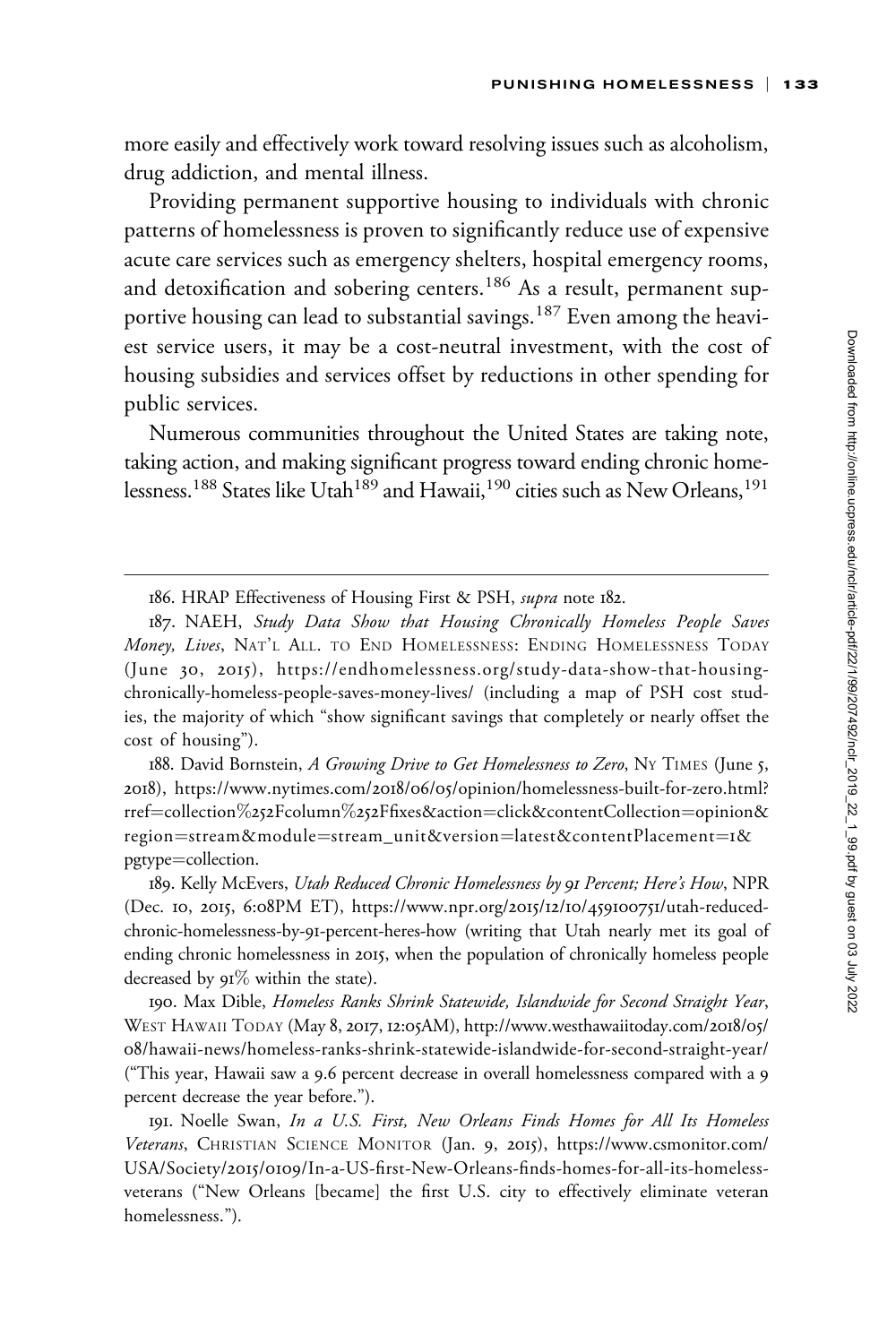San Antonio,<sup>192</sup> Detroit,<sup>193</sup> and Tulsa,<sup>194</sup> and countries like Finland,<sup>195</sup> Denmark,<sup>196</sup> and Canada<sup>197</sup> have all made significant progress through such programs. The demonstrated success of such non-punitive alternatives to criminalization underscores the problem with current laws and policies that punish already vulnerable people.

### CONCLUSION

Seattle and many other cities throughout the country need to know that our current approach to criminalizing homelessness is an often illegal and always expensive rotating door. It costs far less for cities to invest in nonpunitive alternatives that actually solve homelessness, like permanent

193. Detroit's Focus on Supportive Housing Drives Down Homelessness 15 Percent, DETROIT JOURNALISM COOPERATIVE, [https://www.detroitjournalism.org/](https://www.detroitjournalism.org/2018/05/09/detroits-focus-on-supportive-housing-drives-down-homelessness-15-percent/)2018/05/09/detroits-focus[on-supportive-housing-drives-down-homelessness-](https://www.detroitjournalism.org/2018/05/09/detroits-focus-on-supportive-housing-drives-down-homelessness-15-percent/)15-percent/ (last visited Sept. 11, 2018) ("The number of people in Detroit experiencing homelessness continued a steady decline in 2017, dropping  $15\%$  over the previous year.").

194. Corey Jones, Built for Zero Tulsa Surpasses 1,000 People Housed in Effort to Stymie Chronic, Veteran Homelessness, TULSA WORLD (Apr. 20, 2018), [https://www.tulsaworld.](https://www.tulsaworld.com/news/local/built-for-zero-tulsa-surpasses-people-housed-in-effort-to/article_3d648c71-b614-5a7c-a0c1-7a2c2dbdfaf9.html) [com/news/local/built-for-zero-tulsa-surpasses-people-housed-in-effort-to/article\\_](https://www.tulsaworld.com/news/local/built-for-zero-tulsa-surpasses-people-housed-in-effort-to/article_3d648c71-b614-5a7c-a0c1-7a2c2dbdfaf9.html)3d648c71 b614-5a7c-a0c1-7a2c2[dbdfaf](https://www.tulsaworld.com/news/local/built-for-zero-tulsa-surpasses-people-housed-in-effort-to/article_3d648c71-b614-5a7c-a0c1-7a2c2dbdfaf9.html)9.html (writing that the Built for Zero Tulsa initiative, a Housing First model, placed 1,000 individuals into permanent housing).

195. Gordon F. Sander, Finland's Homeless Crisis Nearly Solved. How? By Giving Homes to all who Need, CHRISTIAN SCIENCE MONITOR (Mar. 21, 2018), [https://www.csmonitor.com/](https://www.csmonitor.com/World/Europe/2018/0321/Finland-s-homeless-crisis-nearly-solved.-How-By-giving-homes-to-all-who-need) World/Europe/2018/0321[/Finland-s-homeless-crisis-nearly-solved.-How-By-giving-homes](https://www.csmonitor.com/World/Europe/2018/0321/Finland-s-homeless-crisis-nearly-solved.-How-By-giving-homes-to-all-who-need)[to-all-who-need](https://www.csmonitor.com/World/Europe/2018/0321/Finland-s-homeless-crisis-nearly-solved.-How-By-giving-homes-to-all-who-need) (writing that "the number of homeless people in Finland has declined from a high of 18,000 30 years ago, to approximately 7,000").

196. Housing First in Danmark, DANISH NAT'L CTR. FOR SOC. RESEARCH, [https://en.](https://en.sfi.dk/publications/housing-first-in-danmark-12839/) [sfi.dk/publications/housing-first-in-danmark-](https://en.sfi.dk/publications/housing-first-in-danmark-12839/)12839/ (last visited Sept. 11, 2018).

197. Vicky Stergiopoulos et al., Effect of Scattered-Site Housing Using Rent Supplements and Intensive Case Management on Housing Stability Among Homelessness Adults with Mental Illness: A Randomized Trial, JAMA NETWORK (Mar. 3, 2015), [https://jamanetwork.com/](https://jamanetwork.com/journals/jama/fullarticle/2174029) [journals/jama/fullarticle/](https://jamanetwork.com/journals/jama/fullarticle/2174029)2174029 (finding that "scattered-site supportive housing using rent supplements and ICM services led to significantly greater housing stability for homeless adults with mental illness and moderate support needs compared with usual care in 4 cities across Canada over the 24-month follow-up period").

<sup>192.</sup> John Stephens, A Public-Private Homeless Solution in Texas Might Work for Costa Mesa and O.C., LOS ANGELES TIMES (Feb. 7, 2018, 12:00PM), [http://www.latimes.com/](http://www.latimes.com/socal/daily-pilot/opinion/tn-dpt-me-commentary-stephens-20180207-story.html) [socal/daily-pilot/opinion/tn-dpt-me-commentary-stephens-](http://www.latimes.com/socal/daily-pilot/opinion/tn-dpt-me-commentary-stephens-20180207-story.html)20180207-story.html (writing that in 2017, San Antonio, Texas, experienced an 80% decrease in numbers of individuals experiencing homeless since 2010).